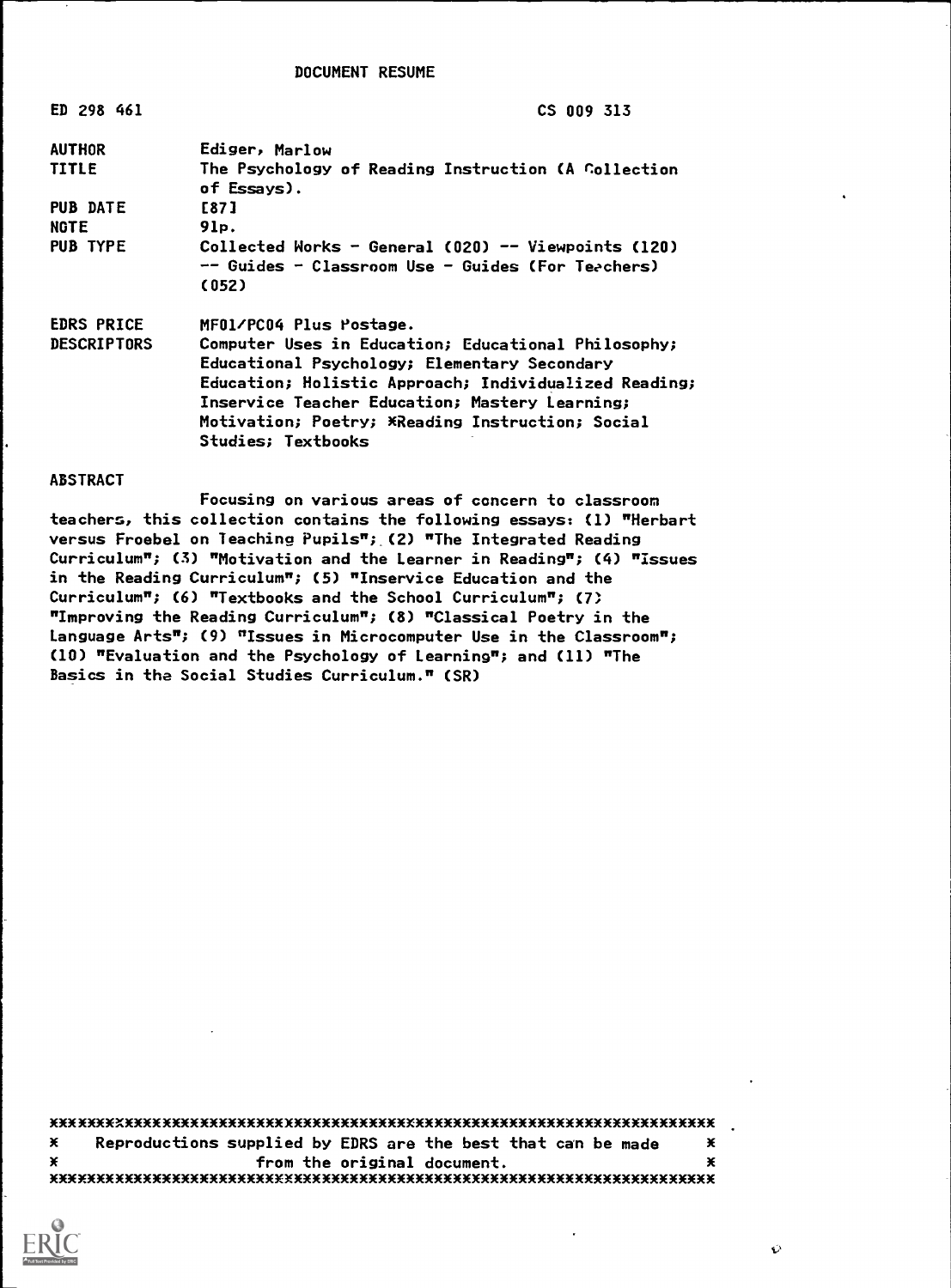### THE PSYCHOLOGY OF READING INSTRUCTION (A Collection of Essays)

"PERMISSION TO REPRODUCE THIS MATERIAL HAS BEEN GRANTED BY

 $EQ$  $\mathbf C$ جو

TO THE EDUCATIONAL RESOURCES INFORMATION CENTER (ERIC)."

U S. DEPARTMENT OF EDUCATION<br>Office of Educational Research and Improvement EDUCATIONAL RESOURCES INFORMATION

- 0 This document has been reproduced ationas received from the person or organiz originating it
- originating it.<br> **C** Minor changes have been made to improve<br>
reproduction quality,
- Points of view or opinions stated in this docu- Points of view of opinionally represent official OERI position or policy

by DR. MARLOW EDIGER Professor of Education

Northeast Missouri State University Kirksville, Missouri 63501

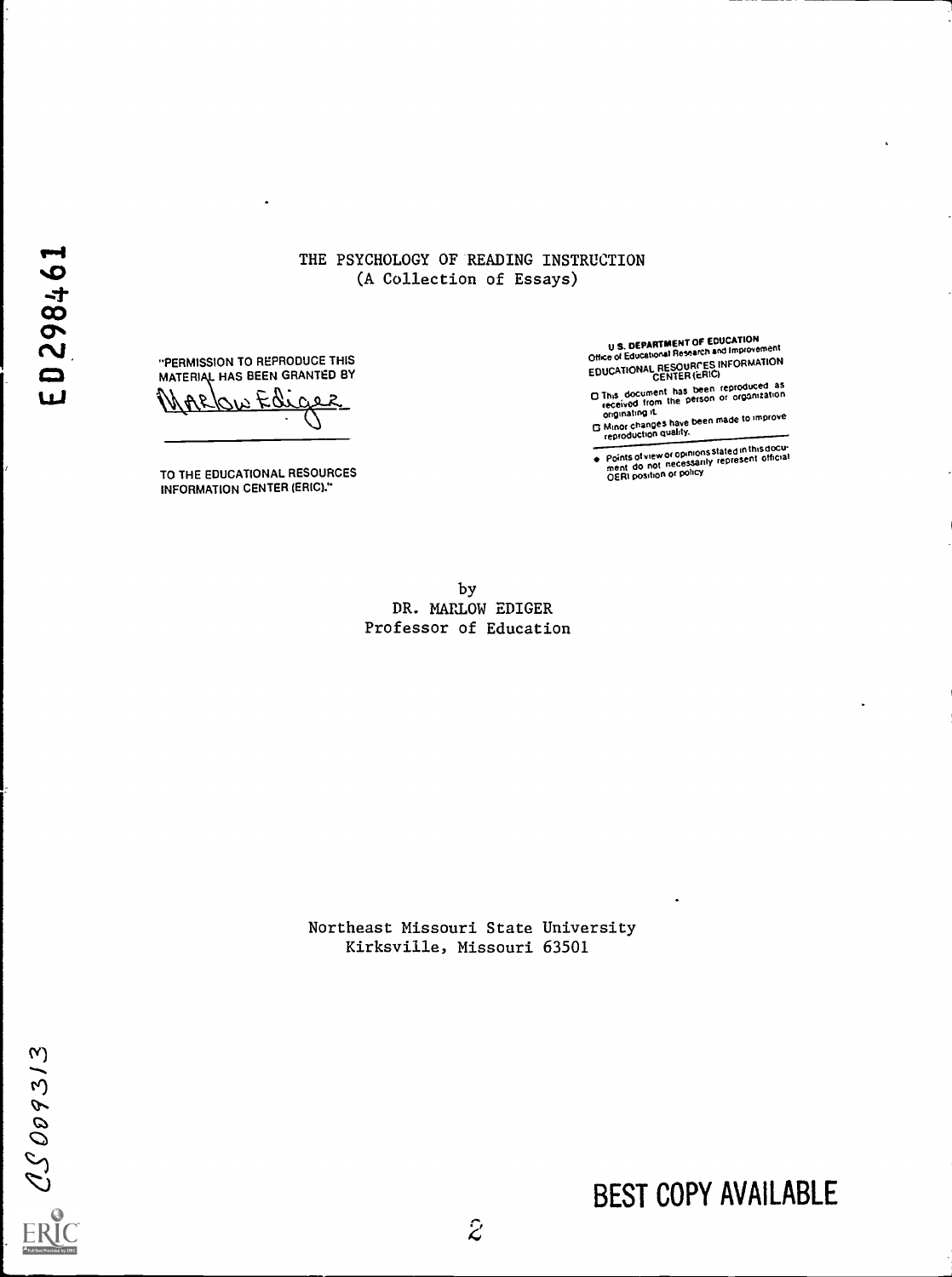# TABLE OF CONTENTS

 $\mathcal{C}$ 

 $\frac{\partial}{\partial t}$ 

 $\mathbb{S}^2$ 

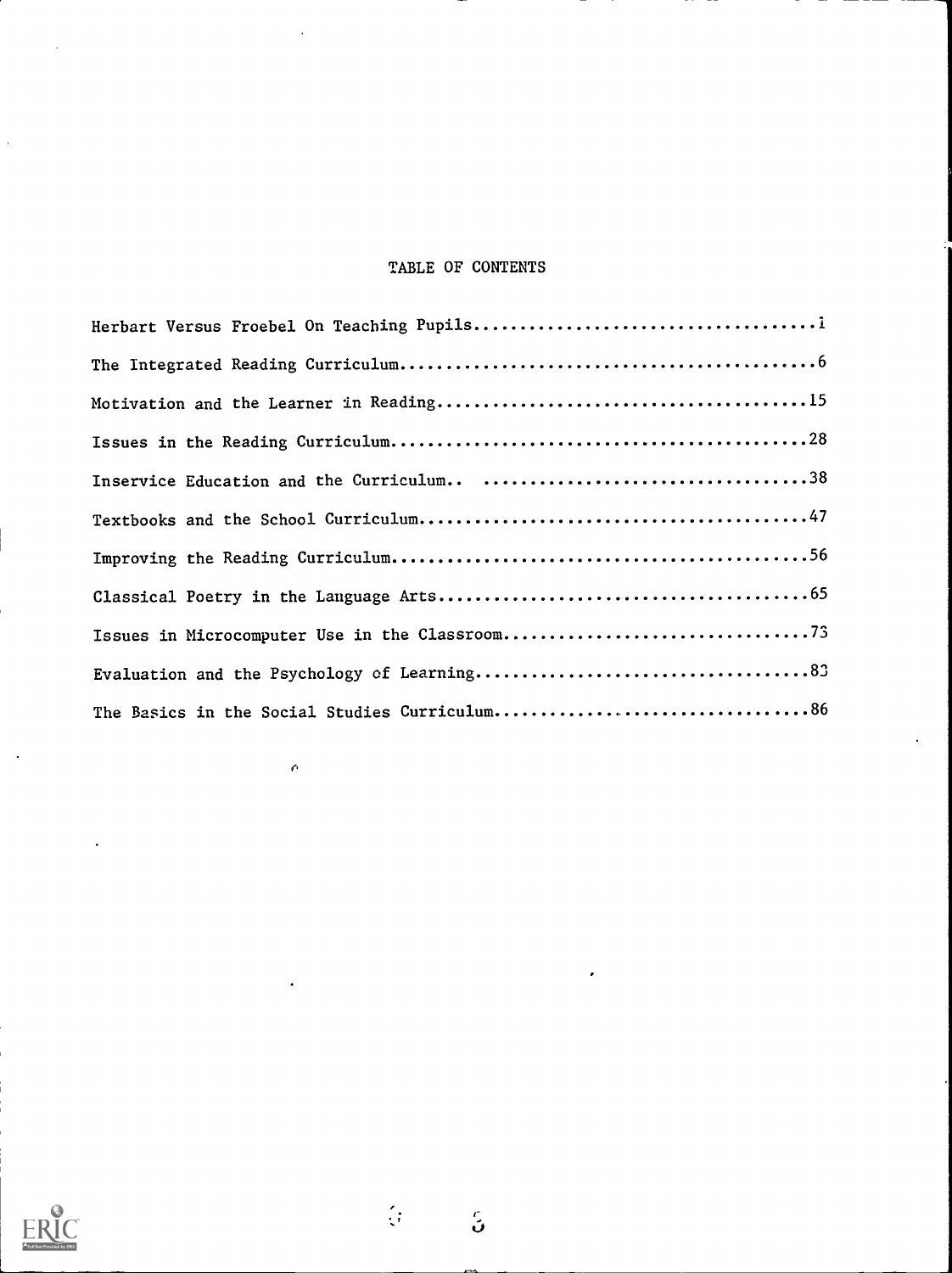### HERBART VERSUS FROEBEL ON TEACHING PUPILS

Educators differ considerably on methodology which should be utilized in teaching-learning situations. There are selected educators who believe that a subject centered curriculum should be emphasized in the school and class setting. Pupils might then acquire vital facts, concepts, and generalizations. Generally, subject matter is received by the learner from academic learnings in the classroom setting. Lecture and explanations (expository methods) might then become relevant methods of teaching. Thus, understandings objectives, rather than skills and attitudinal goals, would be attained by pupils.

Other educators believe that the feeling or attitudinal dimension needs to be emphasized in teaching and learning. Thus, what exists within the lea er needs to come to the surface. Creati : endeavors on the part of learners then become significant. The teacher's task is not to explain or lecture, but rather to stimulate pupils to exhibit unique, novel ideas, products, and processes.

#### Johann Friedrich Herbart

Herbart (1776-1841) believed strongly in a subject centered curriculum. To teach subject matter effectively, the teacher needs to utilize selected methodology. Herbart advocated the development and use of lesson plans to implement a selected teaching strategy. The first step in teaching to emphasize in a daily lesson plan is preparation. Thus, the teacher needs to review with learners what has been studied previously; otherwise, previously acquired learnings are vague in the minds of pupils. The step of preparation in teaching then helps pupils to review and clarify what has been learned previously.

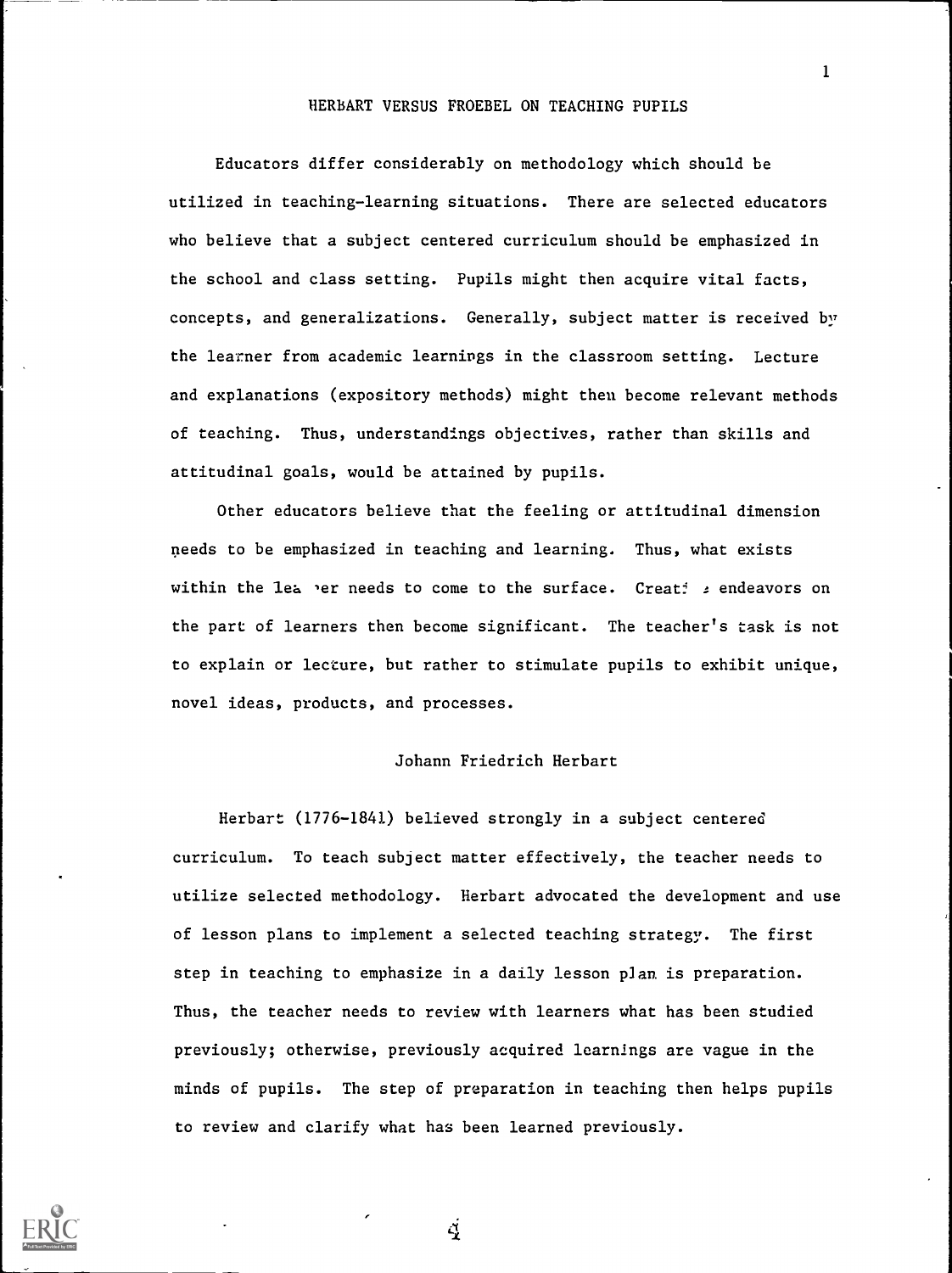The second stage of teaching, as written in the lesson plan is presentation. Here, Herbart advocated that teachers present new learnings to pupils. An excessive number of isolated ideas might be in evidence unless step three is followed in a lesson plan. In step three, the teacher helps learners to associate newly acquired ideas (step of presentation) with previously attained subject matter (step of preparation). From associations made, pupils are lead to achieve generalizations (step four in the lesson plan). Generalizations must be used by pupils (step five in teaching) or forgetting of subject matter may well occur.

2

Herbart believed that history and literature are highly beneficial curriculum areas for pupils to study. Why? The end results of education should be to develop the moral individual. By studying the lives of noble individuals in history and literature, pupils individually might pattern their lives after these moral peronalities. Other curriculum areas would also be taught. However, a study of history and literature might well assist pupils to become persons with high moral standards, according to Herbart.

### Friedrich Froebel

Froebel (1782-1852) believed strongly in an activity centered curriculum for pupils. The major goal to achieve by pupils is to develop the creative individual. To achieve the goal of developing the creative person, Froebel advocated using selected learning experiences. One set'of experiences had to do with the using of materials called "gifts". The gifts consisted of cubes, cylinders, spheres, and physical models of lines, points, and planes. The cubes could be taken apart to



 $\ddot{\bm{v}}$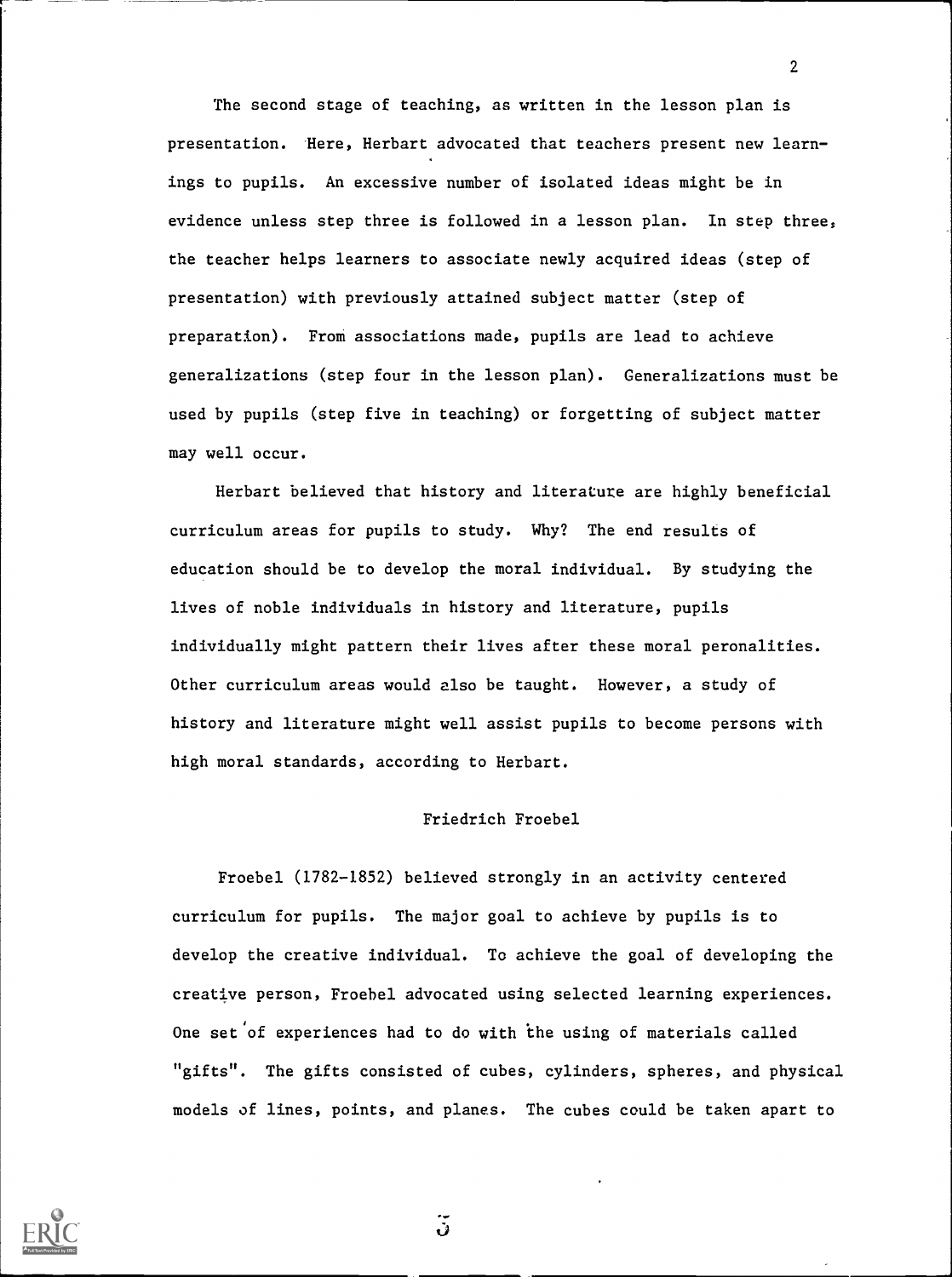develoop smaller cubes, as well as put together to make a large cube. Small cylinders could be taken out of the larger cylinder and put back again.

3

What might pupils do with the gifts? They might wish to count the elements in a set. Pupils could add, subtract, multiply, and divide when using the gifts. A model farm or community might be built creatively using the gifts.

A second set of materials to be utilized by teachers in setting the stage for pupil learning was called "occupations". The form or shape of materials could be changed in what was known as occupations. Thus, clay might be modeled by pupils. Or, perforations using different colors of pencils might be portrayed on paper. Other means of emphasizing occupations include paper folding and cutting as well as bead stringing.

A third type of creativity experience for pupils involved mother play songs. In the mother play songs, pupils formed a circle. If pupils were singing a song on gardening, each learner would dramatize what was sung. Pupils would then role play the work of a gardener in planting seeds, tilling the soil, and watering the garden.

Friedrich Froebel believed that each pupil should be free and spontaneous to engage in learning experiences involving gifts, occu pations, and mother play songs. The teacher would definitely not dictate to pupils the objectives and learning experiences in the curriculum. Rather, each pupil might try out novel ideas in order to achieve the goal of developing into becoming the creative individual.



 $\hat{\mathbf{u}}$ 

 $\sim$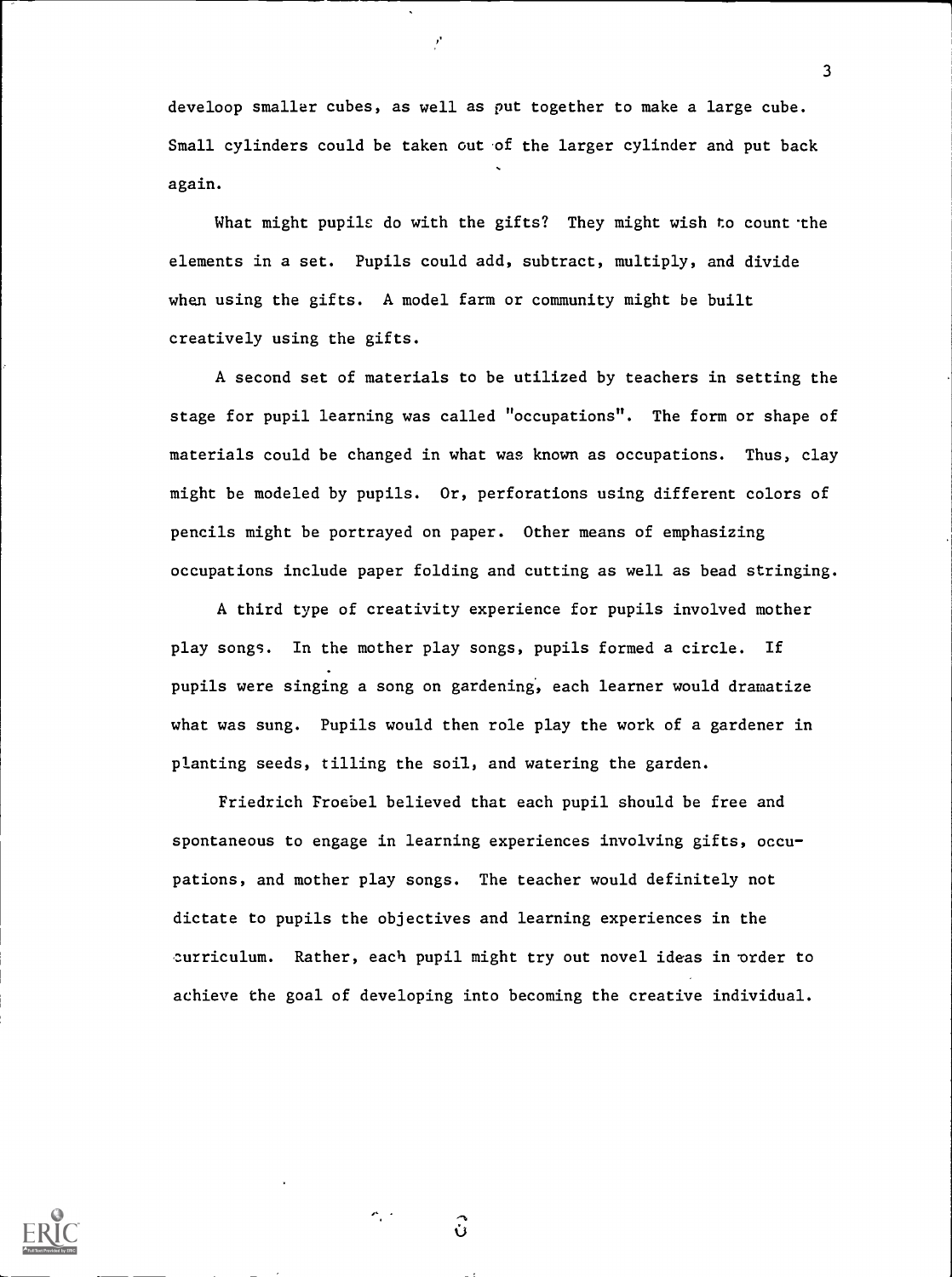### Contrasting Herbart Versus Froebel

The differences in educational thinking between Herbart and Froebel appear quite large. Johann Herbart, as compared to Friedricn Froebel, might well stress the following:

- 1. a teacher centered curriculum. The teacher is highly instrumental in guiding pupils in each step of teaching-preparation, presentation, association, generalization, and use. Froebel advocated that pupils choose what to accomplish within a flexible framework.
- 2. The teacher has definite goals in mind for learners to achieve. Thus, the moral individual is to be developed, according to Herbart. Froebel believed in an open-ended curriculum with creativity being a key pupil objective.
- 3. Literature and history appear to be highly important curriculum areas in teaching pupils for Herbart. Froebel's materials seemed to favor the curriculum area of mathematics. However, his ultimate goal of instruction-creativity, did not favor any curriculum area.
- 4. According to Herbart, the mind of an infant at birth is like a blank sheet, as compared to Froebel believing that the infant is born as a good individual.

Teachers and supervisors need to contrast the educational thinking of Johann Herbart and Friedrich Froebel. The comparative educational philosophies of modern day educators also need studying. The end result of curriculum study might well be to synthesize the following:

- 1. a teacher centered versus a child centered curriculum.
- 2. precise versus open-ended goals of instruction.
- 3. the scope of the curriculum. Which subject matter learnings should receive major emphasis in ongoing units of study?



4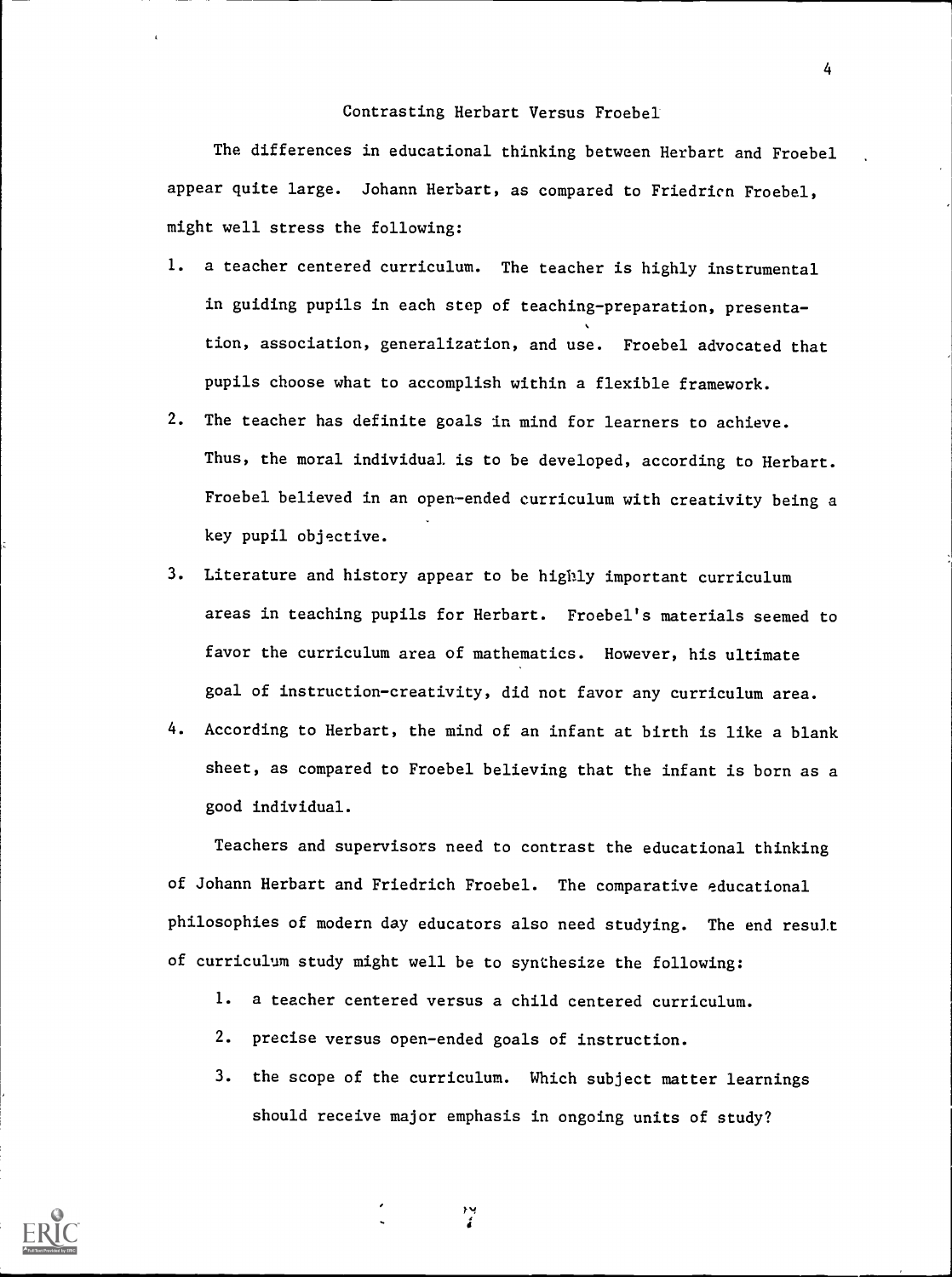4. the environment (teaching and learning) making or breaking the learner, as compared to the creative mind being in operation in ongoing situations. If a mind is like a blank sheet at birth, the environment is highly important since it imprints itself upon the empty slate. A person born as a good individual needs to have the goodness come to the surface in terms of creative response.



 $\hat{\mathbf{o}}$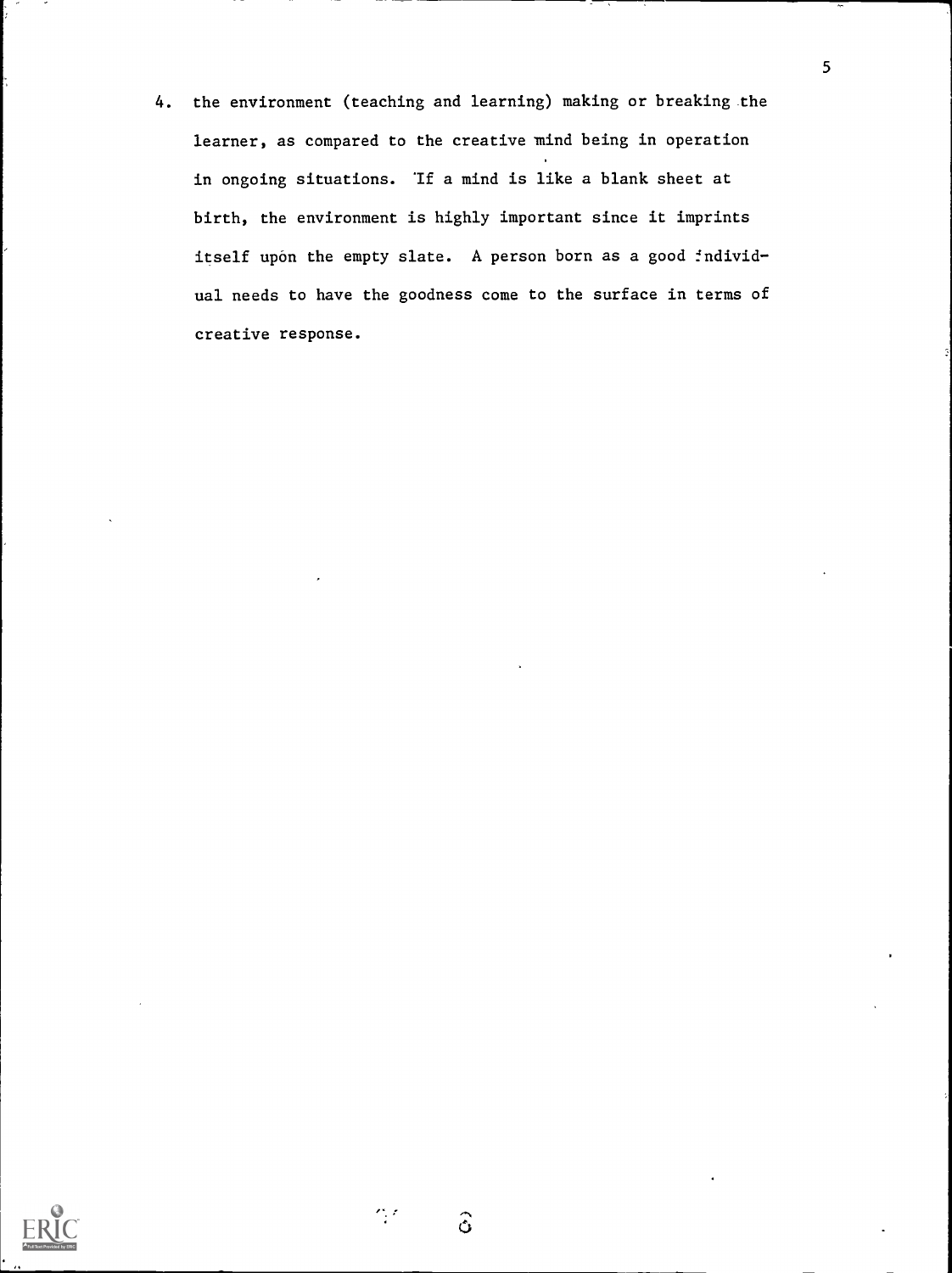### THE INTEGRATED READING CURRICULUM

6

Considerable debate has been in evidence pertaining to how reading should be taught. During the 1960's and 1970's, the debate centered around approaches to the teaching of reading. The approaches included the use of individualized reading, basal readers, language experience methods, the Initial Teaching Alphabet (ITA), linguistic procedures, as well as programmed textbooks.

During the 1980's, behaviorism as a psychology of learning has been strongly advocated. With behaviorism, the following are in evidence:

- 1. precise, measurably stated objectives for students to achieve.
- 2. state mandated objectives for teachers to stress in teaching students.
- 3. state wide testing to determine the extent to which students are achieving the precise goals.
- 4. the use of standardized tests (norm referenced) to measure learner progress in reading.
- 5 . instructional management systems (IMS) developed on the local district level. IMS plans contain behaviorally stated objectives. After instruction, the teacher can measure if a student has/has not achieved the specific goal.

 $\mathbb{C}^{\mathbb{Z}}$ 

9.

ti a controller della controller della controller della controller della controller della controller della controller della controller della controller della controller della controller della controller della controller de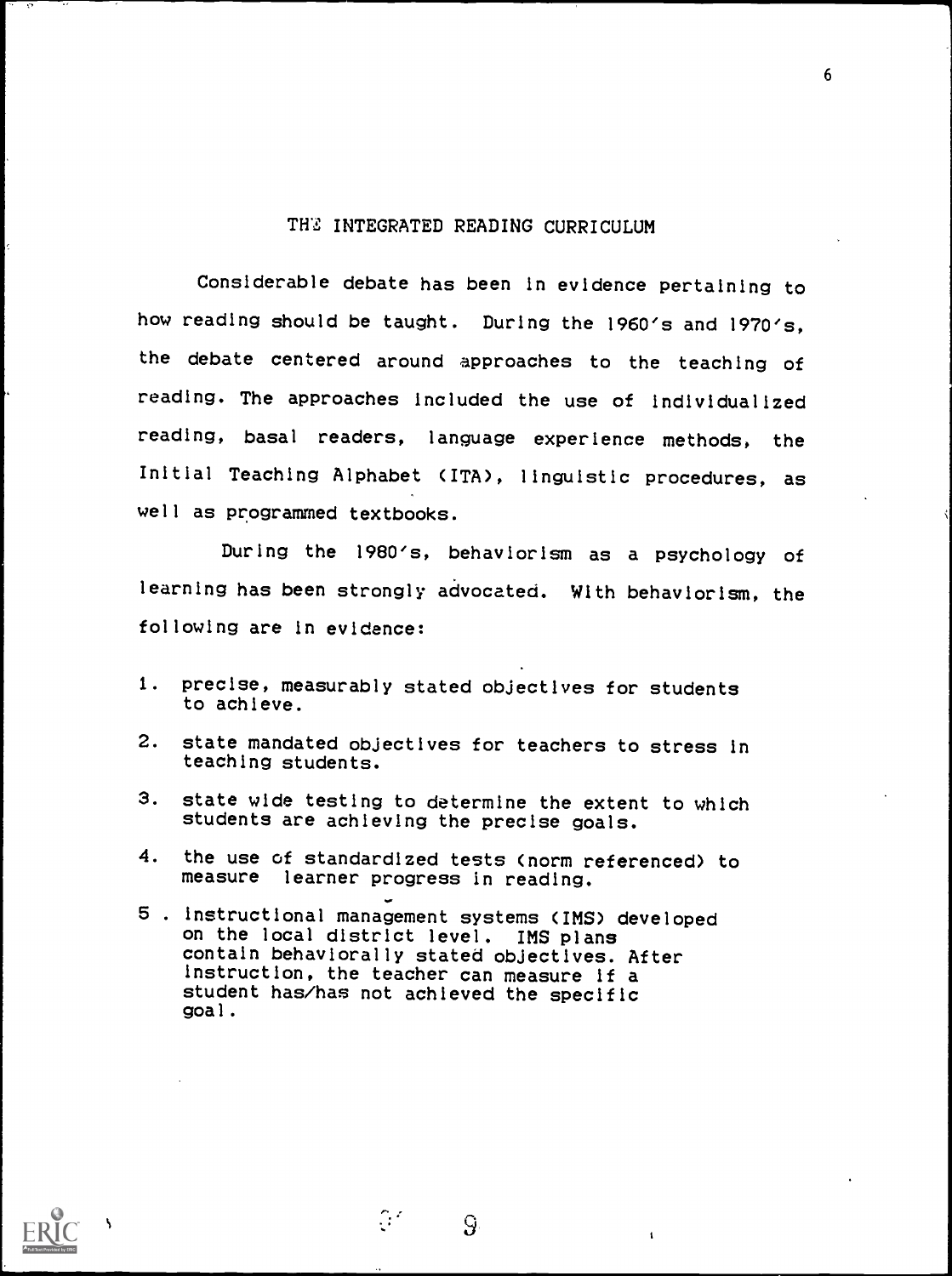### The New Debate in Reading

With IMS and state mandated testing, emphasis is placed upon, students achieving precise, measurably stated objectives. The tests within the IMS or state mandated testing are to be valid. The test items then measure what has been taught by the reading teacher to assist students to attain the precise ends. If a first grade teacher has ninety objectives in reading for learners to achieve, much emphasis in ongoing lessons and units will focus on students achieving the stated objectives. Each objective is highly specific, such as the student will underline the "fr" sound correctly on a worksheet in ten words pronounced by the teacher. With ninety precise' objectives for student attainment in a school year, much drill and practice can be in evidence. There may be little time left over for enjoyment of reading. The measurably stated objectives have fragmented the act of reading into developing specific skills in phonics, syllabication, and structural analysis. Reading orally and silently to comprehend worthwhile subject matter may be minimized.

The act of reading is holistic and involves acquisition of facts, concepts, and generalizations. Relationship of words, phrases, sentences, and paragraphs must be perceived by students. Compremention is the ultimate goal of reading

 $\overline{1}v$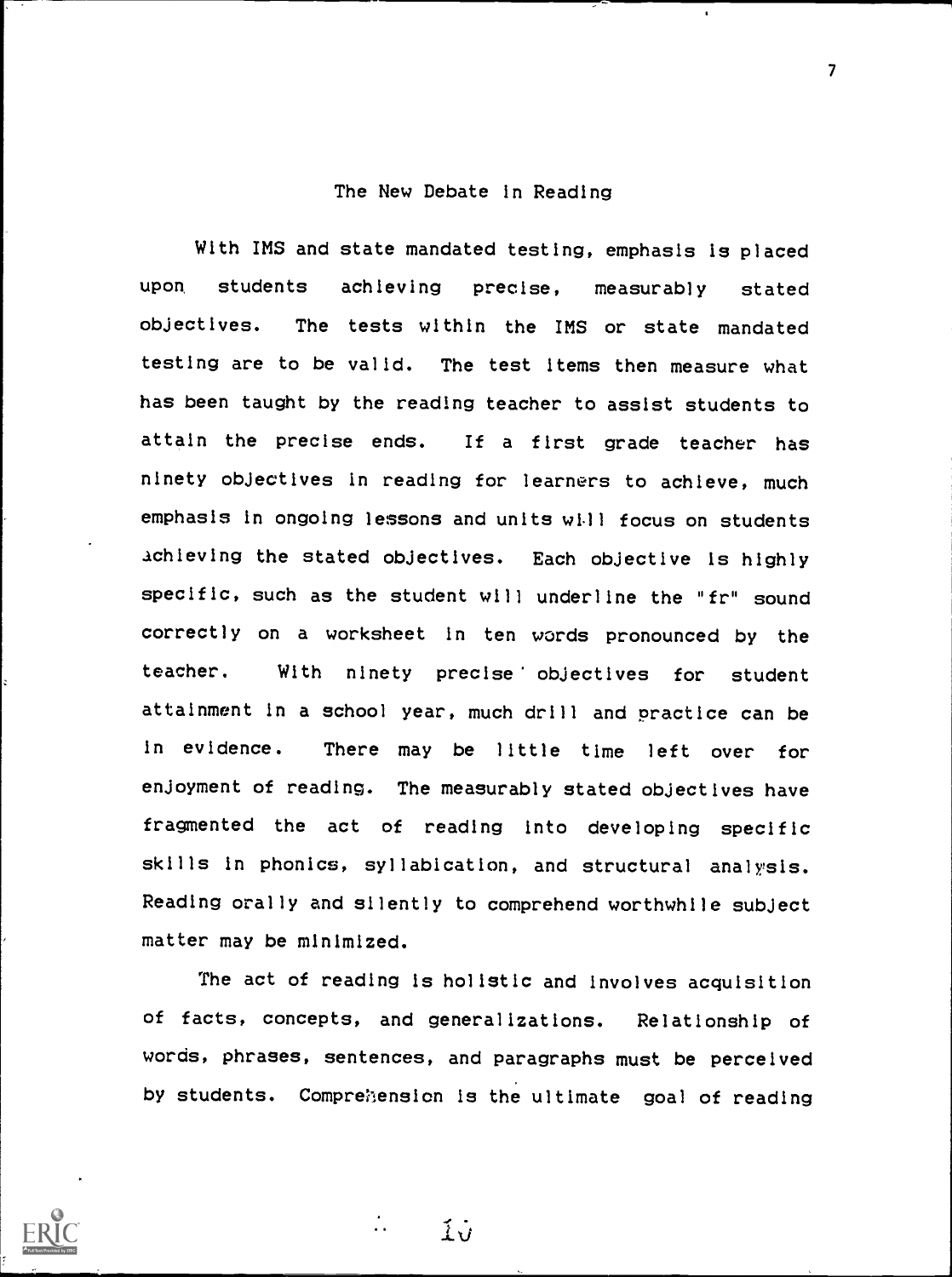Instruction. Subject matter may be understood through reading for a variety of reasons or purposes. These reasons or purposes include reading for facts, sequence of ideas, main ideas, and generalizations. Additional comprehension skills involve critical reading, creative reading, reading to solve problems, as well as recreational reading. Even with all of the above purposes or reasons for reading content, subject matter should not be divided into isolated, fragmented parts. Rather the whole or gestalt of content read is vital. Content is related and does not occur in fragments or pieces.

With IMS and state mandated testing, too frequently reading becomes a means of appraising the achievement of students in acquiring word recognition skills (phonics, syllabication, and structural analysis), as well as diverse comprehension abilities. These skills and abilities are measured very frequently in isolation from the actual act of reading.

The writer would recommend that school systems and teachers of reading emphasize increasingly so, the tenets of individualized reading. Advocates of individualized reading believe that each person is at a different level of achievement compared to others in the classroom. Library books are utilized as reading materials. Learners



11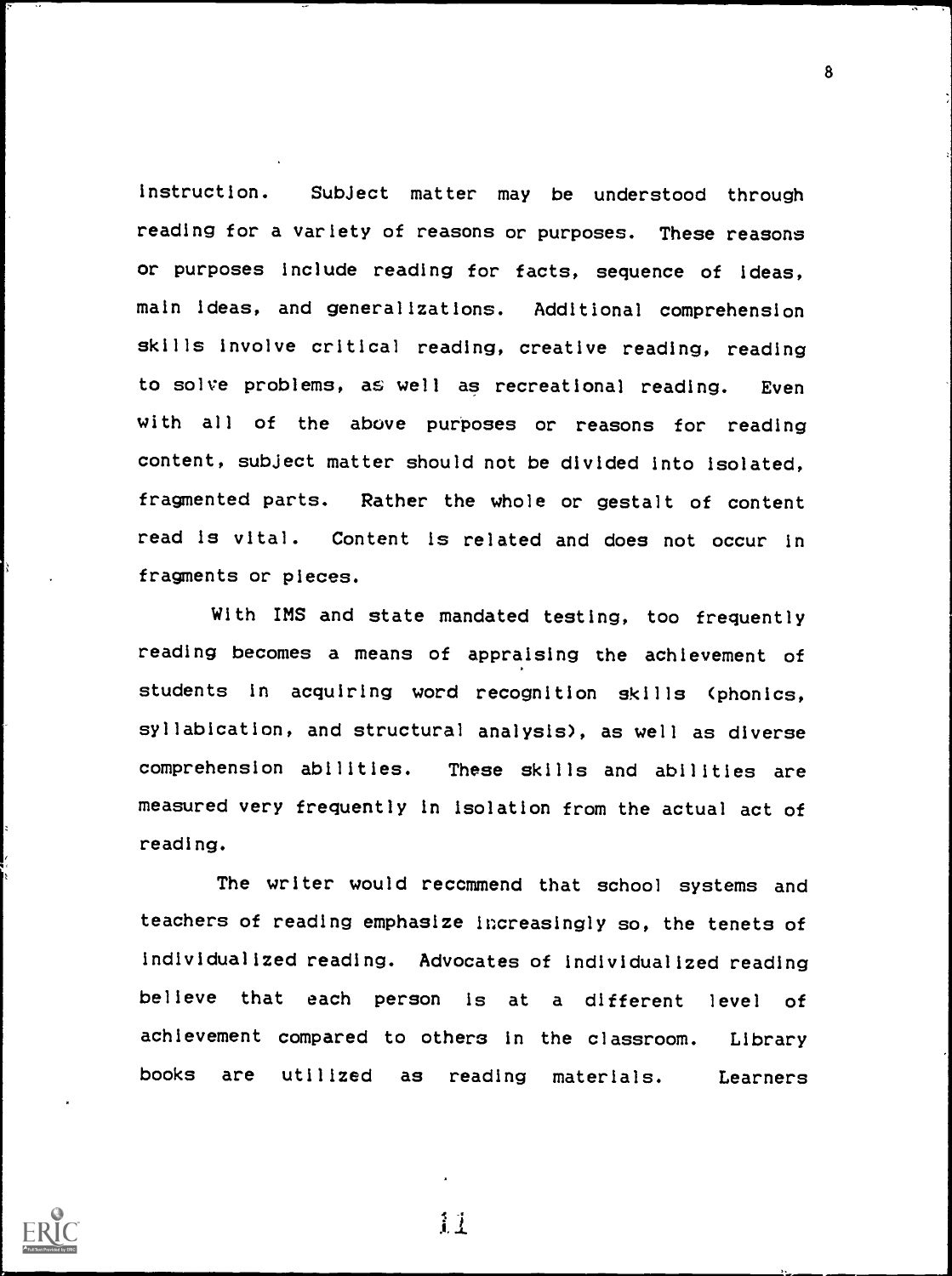Individually select their own sequential library books to read. Ideally, each reads at his/her optimal rate of speed. Library books chosen by a student are of personal Interest and purpose. Each book selected Is on the reading level of understanding of the chooser. After the completion of reading a library book, the student needs to have a conference with the reading teacher to check comprehension, attitude, and oral reading abilities. The teacher needs to know the content of library books read by students In order to have a quality conference.

Individualized reading advocates believe that

- 1. the act of reading Is holistic and not fragmented. The entire library book is read by a student, prior to having a conference with the reading teacher.
- 2. students should select reading materials within a flexible framework. The learner must do the reading. The teacher is a stimulator and guide for students in reading. He/she, however, does nct choose reading materials for students. The only exception would be if a student is unable to select a library book to read. If this should be the case, the teacher must select an appropriate book for the student to read.
- 3. the student is heavily involved in appraising his/her reading performance. To appraise comprehension in reading a library book, open ended discussions are in evidence. To evaluate word recognition through oral reading, the learner selects the section within the conference framework.

Individualized reading is quite opposite of the measurably stated objectives movement. The former is ''olistic, the latter tends to be fragmented. The reading



 $6' - 12$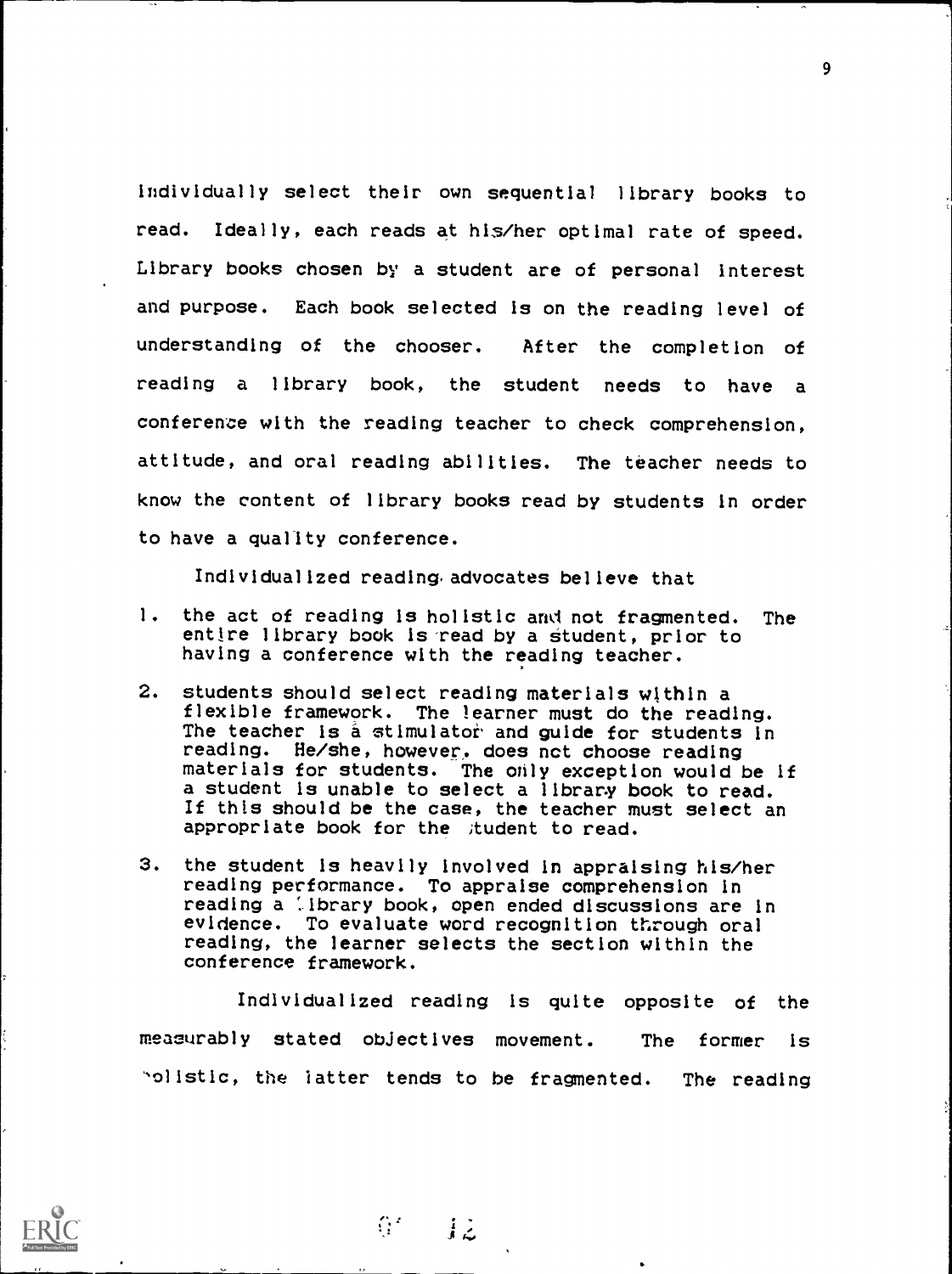curriculum would benefit from being holistic in that students actually read and engage in much reading. A primaty goal of reading instruction should be to develop attitudes of appreciation and interest within students to read. Each student should then have a greater intrinsic desire in wanting to read. These attitudes of appreciation and interest should motivate learners to increase their desire to read.

## Further Goals in the Teaching of Reading

Holistic means of assisting students in reading stressed within the framework of individualized reading philosophies may also be emphasized with the utilization of basal readers. With carefully chosen, quality basal readers, students must have ample opportunities to read and enjoy the content. If IMS is utilized, time for reading instruction becomes fragmented. Learners then achieve precise, measurable objectives. The specific objectives may be totally unrelated to each other. There may be so many precise goals to attain that little time is left for the actual reading in depth of selected stories in the basal reader. Students learn to read by reading. Isolated skills may be measurable, but can students apply what has been learned? The major objective in reading is to develop



16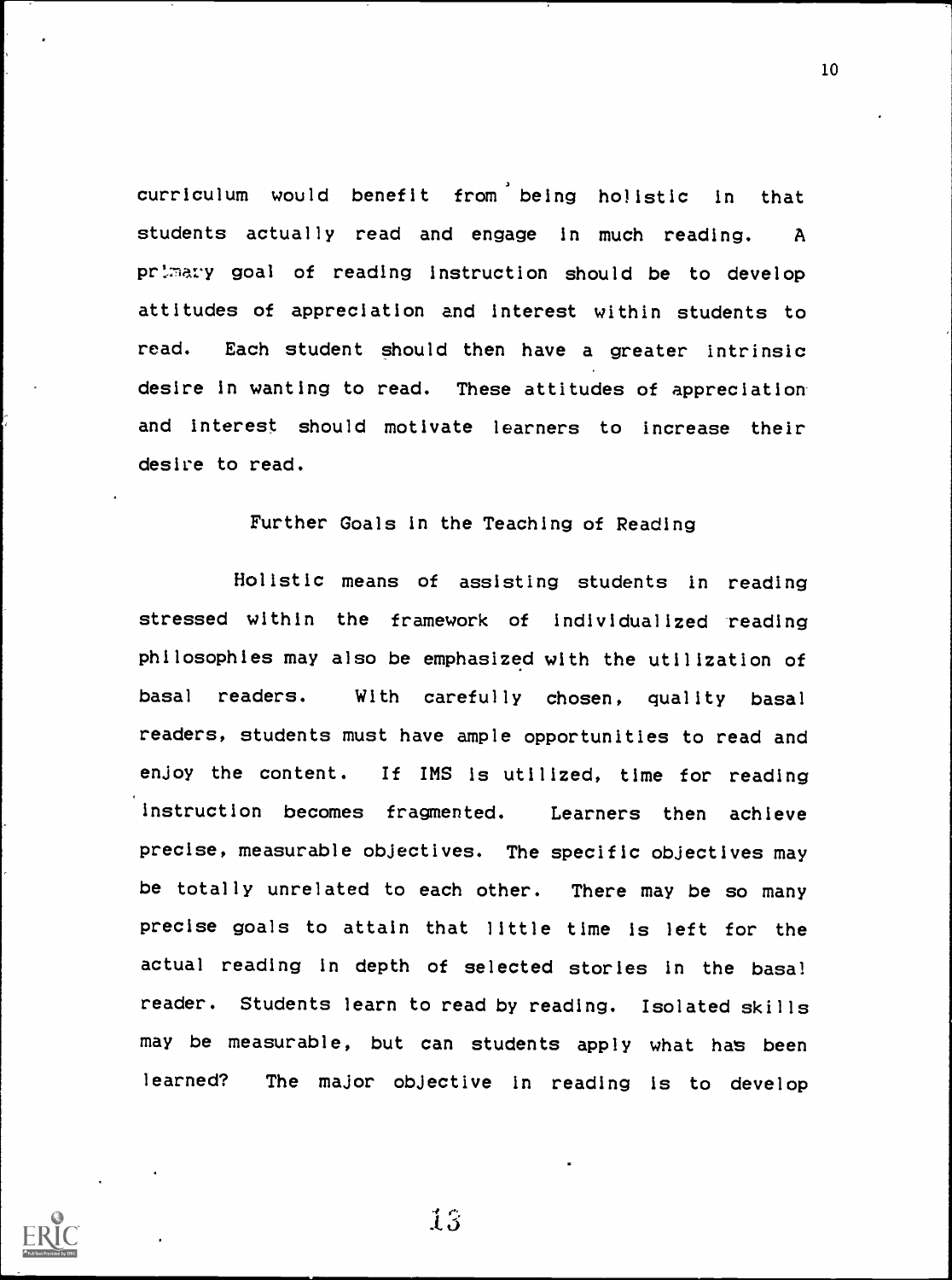quality attitudes which encourage doing more reading on the part of each student.

In a holistic plan in the teaching of reading, students learn to identify new words wher they read subject matter. In contextual situations, many néw words are recognized by the learner. The teacher or a good reader can give assistance to those students who cannot identify a word while in the actual act of reading. In a stimulating environment, rich with reading' materials, students locate content of personal interest. Interest in reading can hurdle many difficulties in word recognition and identification problems. To be sure, selected new words may need to be printed, neatly and legibly, on the chalkboard prior to the actual act of reading. However, these new words must be integrated into a contextual situation involving the actual act of reading.

With measurable stated goals, too frequently the emphasis has been on students learning isolated phonics EJunds. Better it would be if each student learns phonics generalizations while reading content. When reading content from library books and textbooks, students may achieve many goals pertaining to phoeneme-grapheme relationships. Becoming a proficient reader is a must in the teaching of reading rather than emphasizing lesson after lesson of



 $\tilde{I}$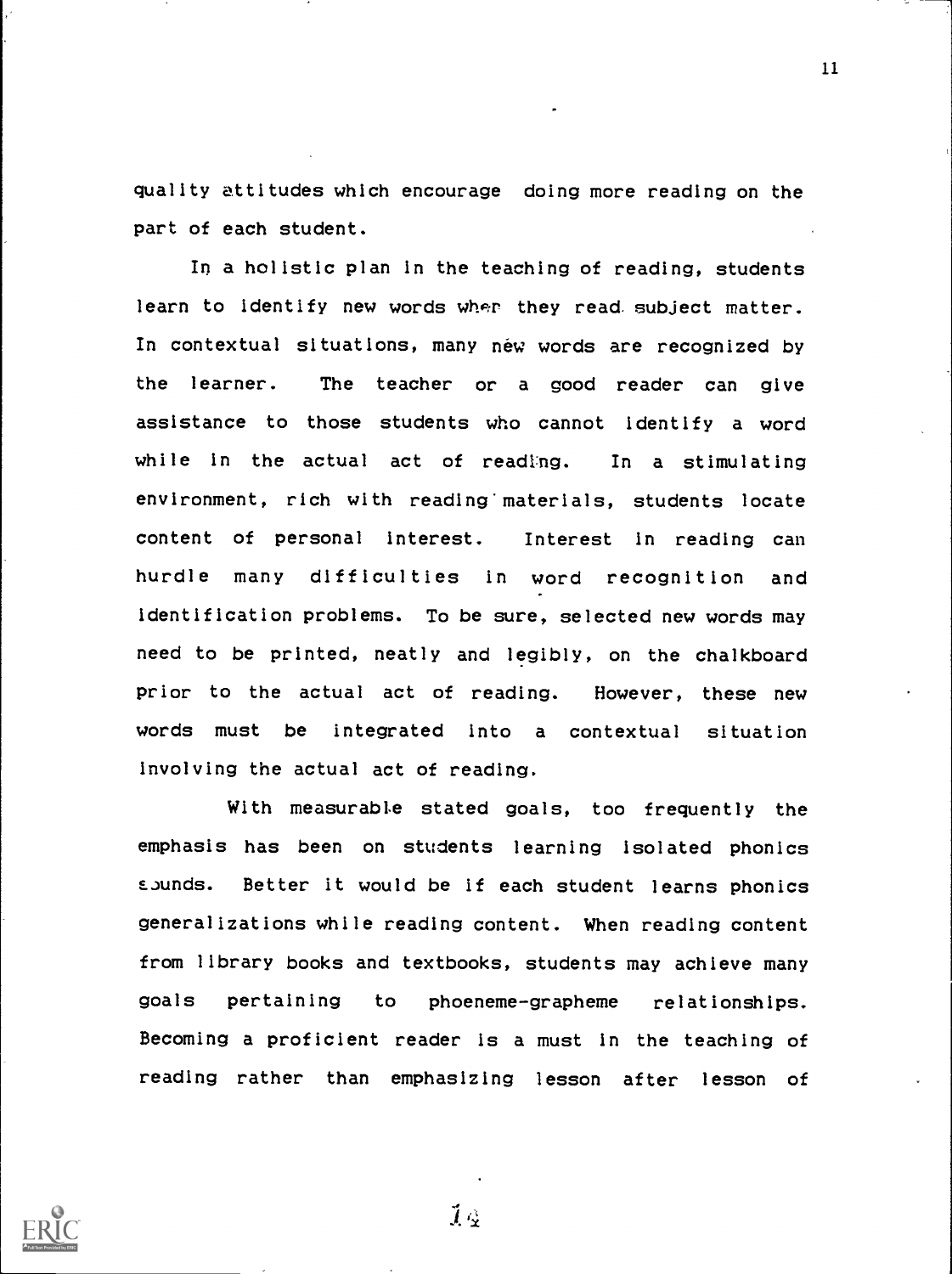phonics instruction. While reading content, students develop and perceive patterns in sound-symbol relationships.

Students should be active participants in learning. Too frequently, passivity is inherent within learners. Teachers raise questions for students to answer pertaining to content read. Rather active learners should do the asking of questions. They tend to see gaps In knowledge and desire to have these deficiencies minimized. With quality questions raised, answers can be generated. Purpose for learning is involved when students Identify relevant questions and problems. Intrinsically, a desire is there to secure needed information. Basal reader content, as well as other reference sources, may be utilized to secure needed information. Active involvement of students is preferable to passive recipients In the classroom.

To achieve higher levels of cognition, students need to bring meaning to subject matter. Critical thinking, creative thinking, and problem solving emphasize learners determining and clarifying content read. Traditionally, the perception has been that students passively acquire meaning from subject matter read. Content In the basal reader then moves from the textbook to the student, if the latter secures meaning from what the author has written. Rather, the learner with his/her background experiences should bring



 $15$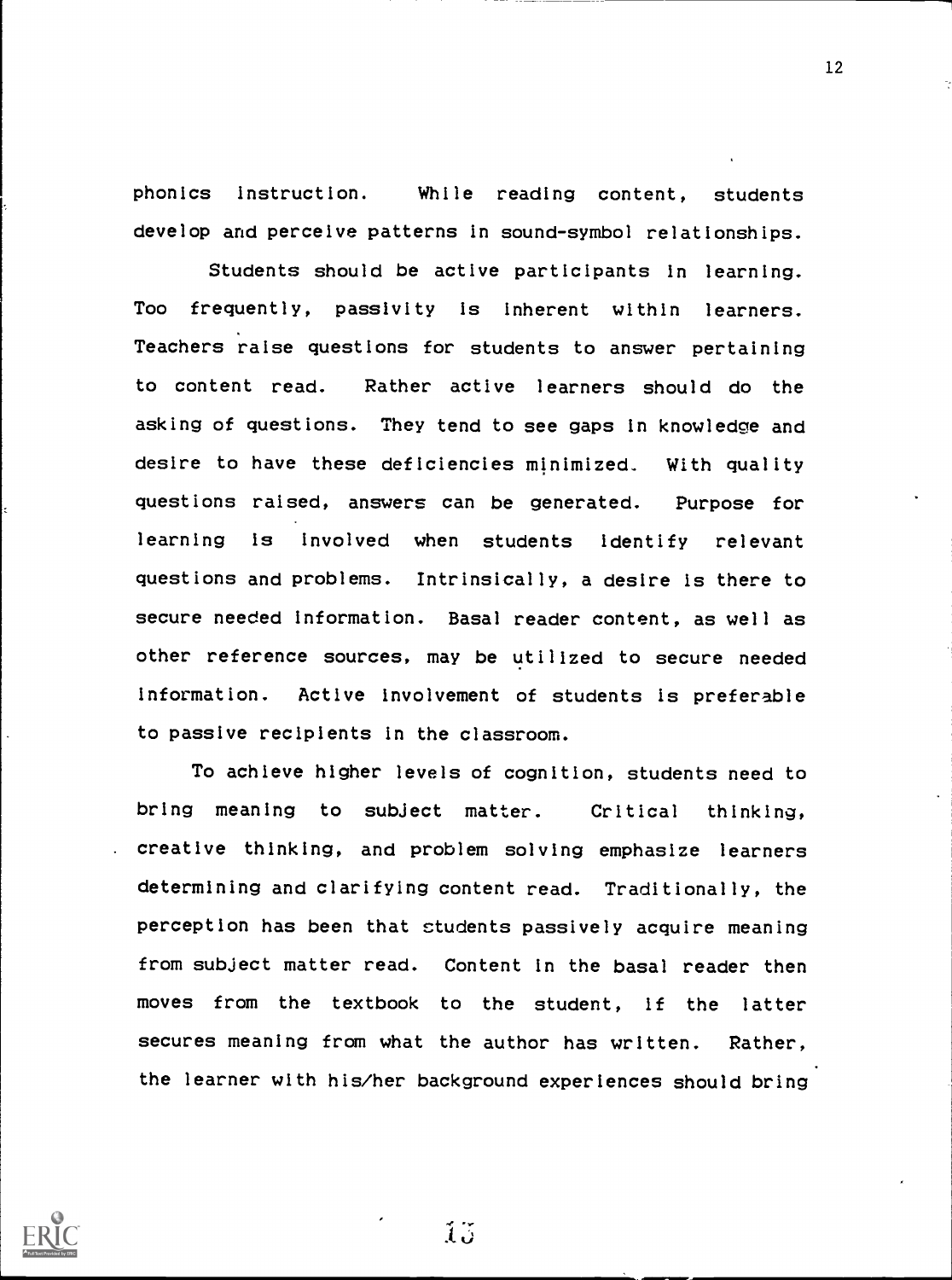understanding and interpretation to facts, concepts, and generalizations read.

## In Closing

A fragmented reading curriculum emphasizes isolated measurably stated objectives for students to attain. Rather, reading emphasizes students bringing meaning to subject matter read. Reading involves word recognition and comprehension skills. However, skills must be secured and utilized within the framework of quality holistic reading experiences.



 $\tilde{1}$   $\tilde{0}$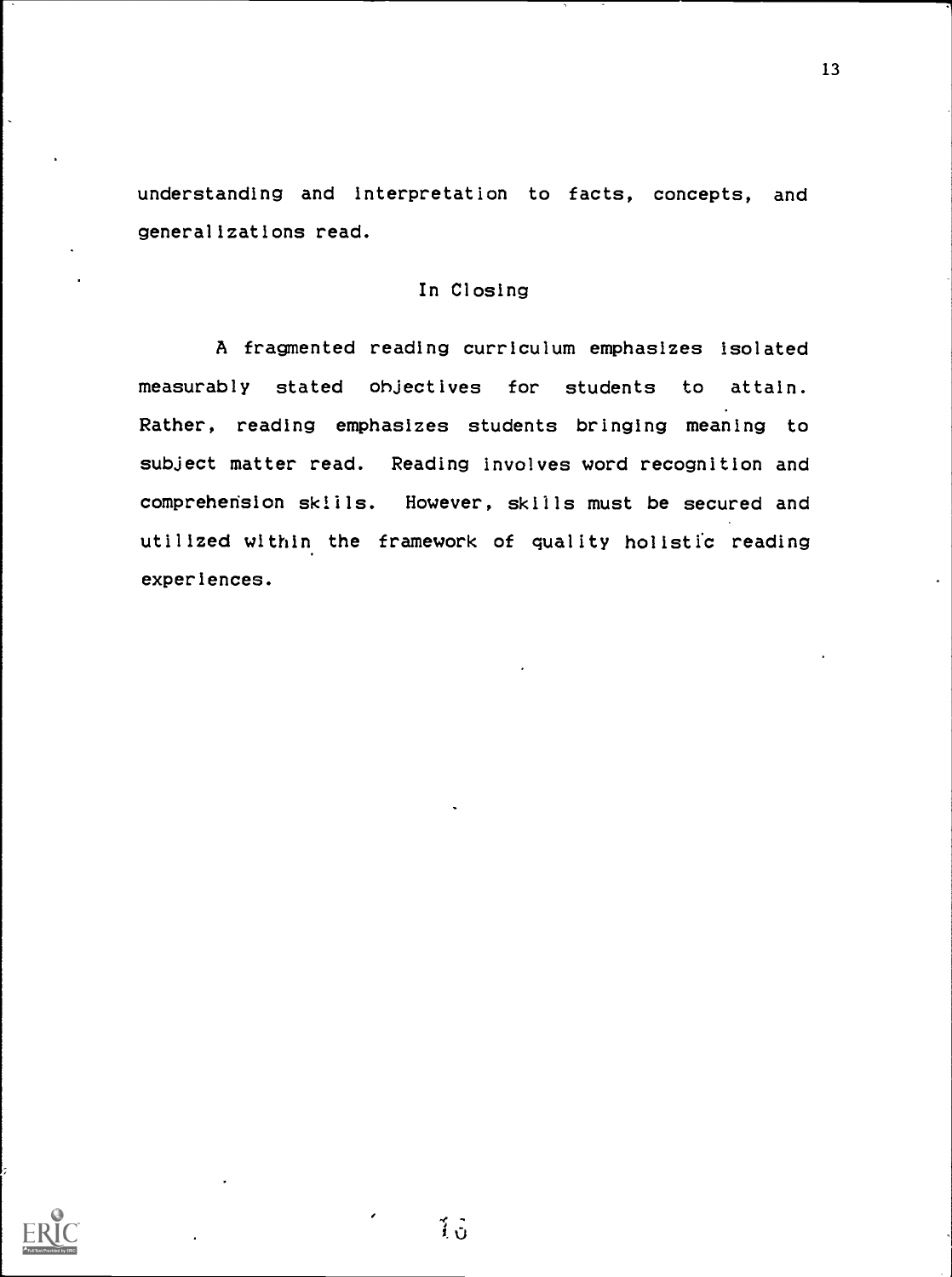## Selected References

Alexander, J. Estill (Editor), Teaching Reading. Second edition. Boston: Little, Brown and Company, 1983.

Davis, Gary A. Educational Psychology. New York: Random House, 1983.

Harris, Albert, and Edward Sipay. How to Increase Reading Ability. Eighth edition. New York: Longman, Inc., 1985.

Ringler, Lenore H., and Carol K. Weber. A Language-Thinking Approach to Reading. New York: Harcourt Brace Jovanovich, 1984.

Rubin, Dorothy. Diagnosis and Correction in Reading Instruction. New York: Holt, Rinehart and Winston, 1982.

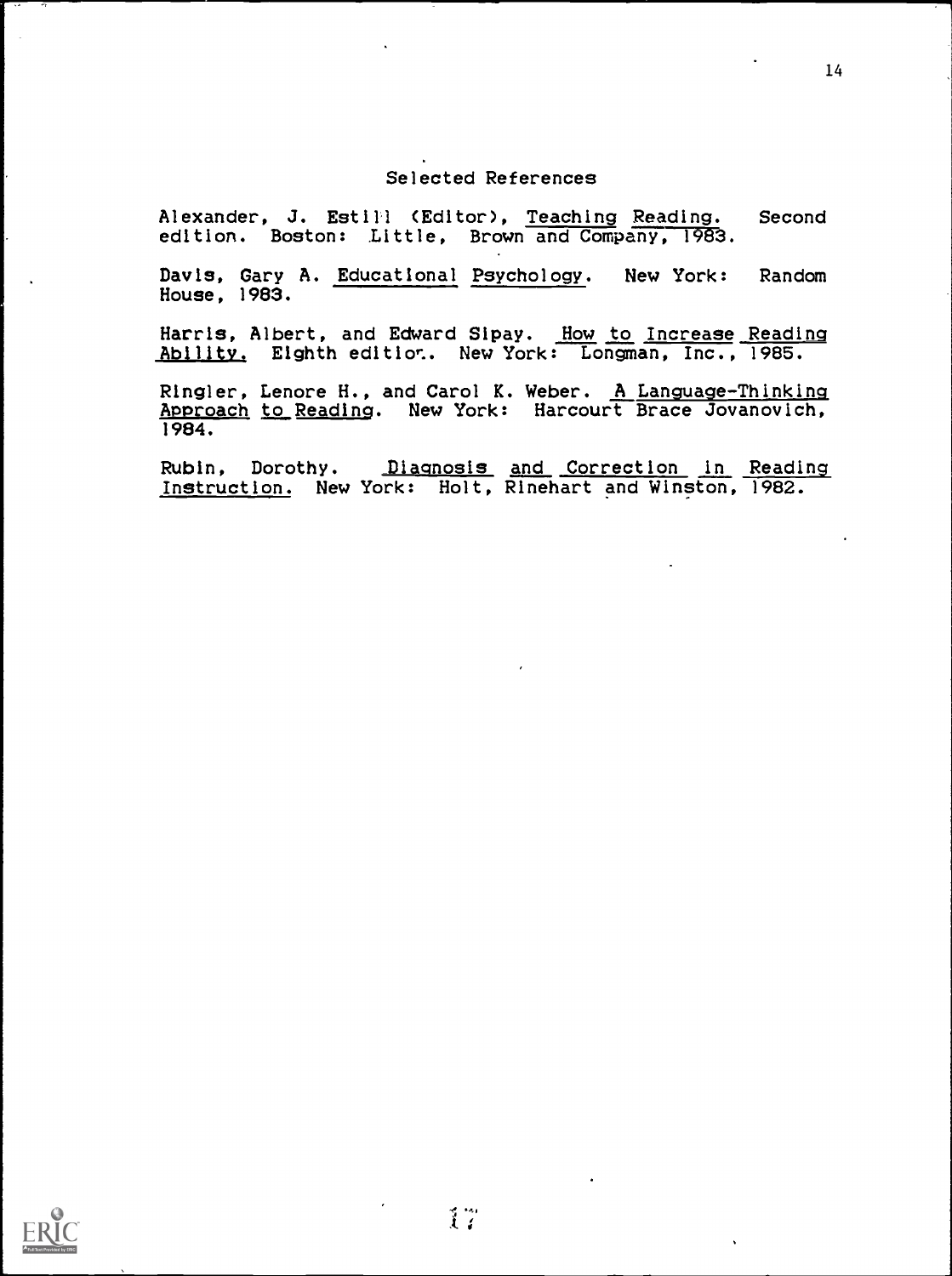Motivation and the Learner in Reading

Motivation is a rather persistent problem in guiding students to read well. If a student lacks motivation, a low energy level will be available in learning to read. Through motivation, a learner is encouraged to achieve definite goals in reading. Persistence is there to aid students in goal attainment with adequately motivated behavior.

Causes and Effects Related to Motivation

Numerous causes can be listed which hinder student motivation in reading. Books that are not on the reading levels of students hinder these learners to achieve optimally. A book that is too complex to read makes for a lack of comprehension of ideas. Or, if the contents are too easy, challenge to read may well be lacking.

Teachers who fail to teach reading minimize the importance of student progress. Teachers need to develop readiness within learners prior to the latter engaging in the actual reading of content. Readiness activities need to be interesting. Otherwise, students' attention may be difficult to secure in an ongoing iesson or unit.

Outdated textbooks that show excessive wear lack appeal for students to read. Textbooks/trade books need to be

 $1\hat{c}$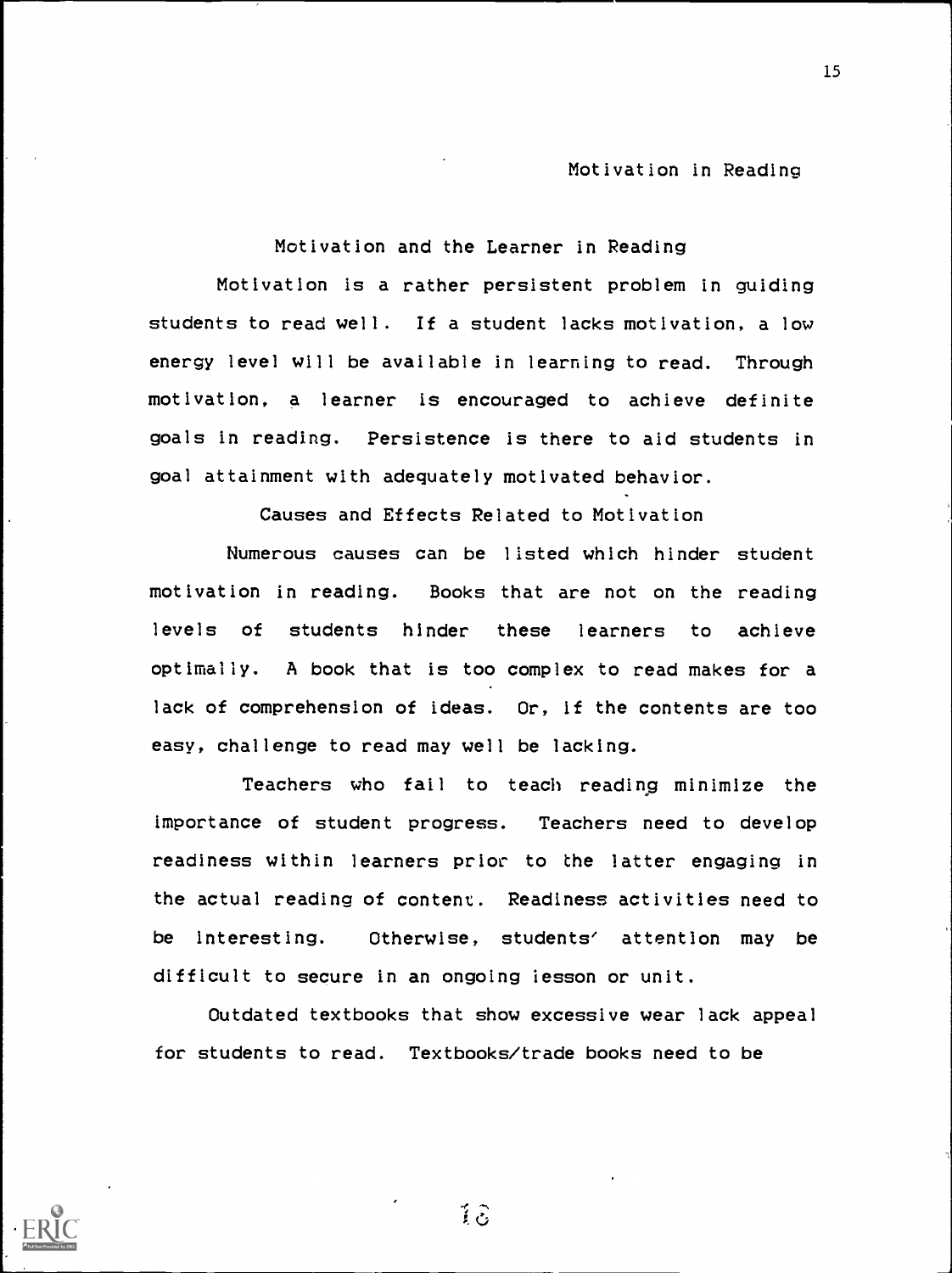appealing to students. The appeal helps establish set within students to learn. The student and the reading materials must become integrated. Otherwise, the learner disassociates himself/herself from the reading experience. Motivation in reading then is.lacking.

A stimulating room environment with bulletin board displays to encourage reading is important. Jackets from library books on a bulletin board may stimulate many to increase consumption of reading materials. Comfortable, attractive furniture in a reading area may well be a further stimulator to read an increased number of books.

Proper temperature readings with appropriate ventilation Is necessary for quality comprehension to occur. The late A. H. Maslow, advocating humanism as a psychology of learning, stressed the importance of meeting needs of students in order that the latter can acquire self-actualization. At the apex, Maslow listed physiological needs which must be met by learners. These included appropriate temperature readings and ventilation, food, clothing, shelter, and water. Students lack motivation to learn if these needs are not met. Maslow further stressed students meet security, love and belonging,



ÎĴ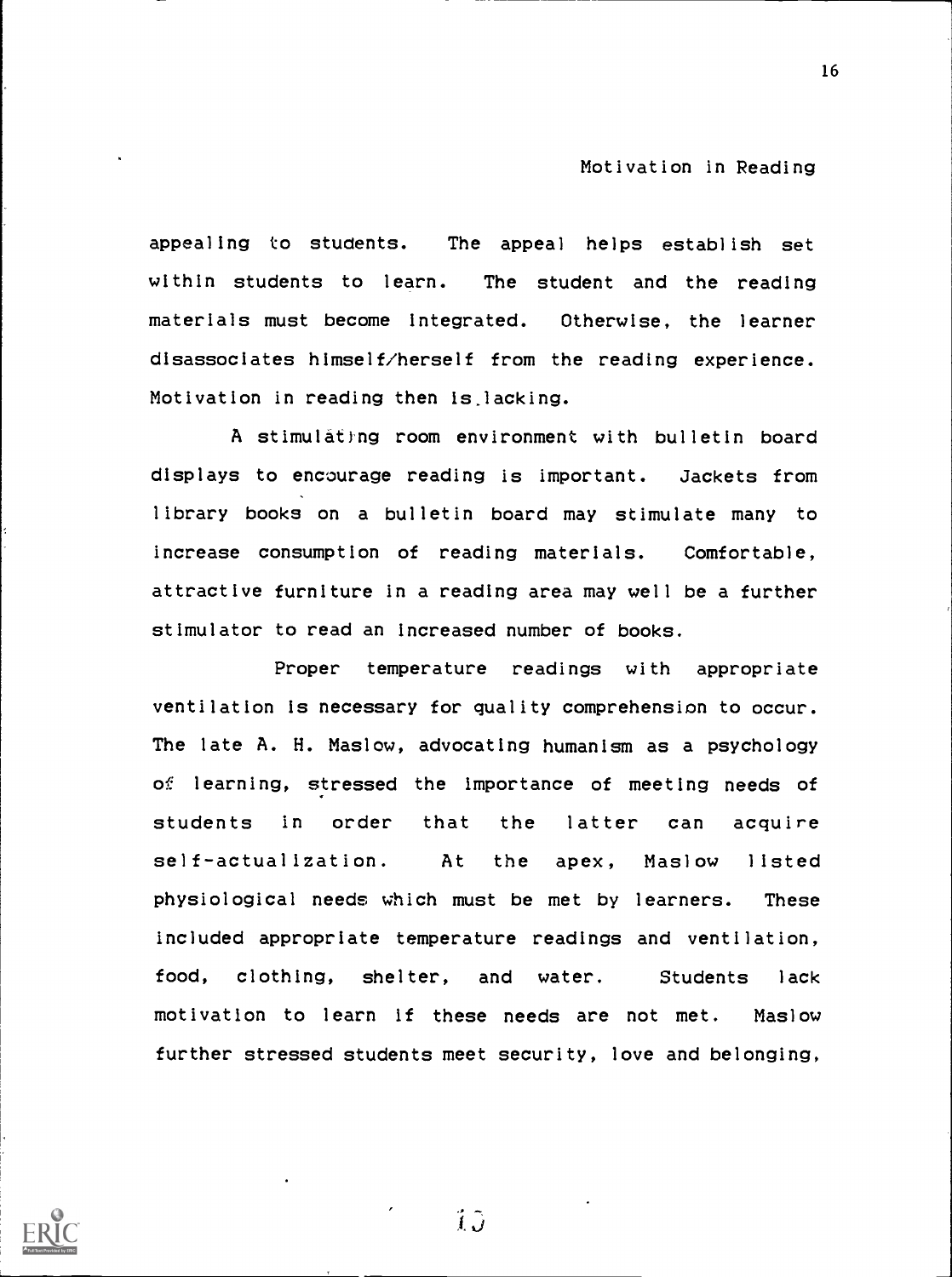and esteem needs. Self-actualization then becomes <sup>a</sup> possibility. Maslow's hierarchy of needs is known as a theory of motivation. Lower needs must be met before higher level needs become important. Thus, physiological needs generally must be met first before other needs in sequence become significant.

### Why Motivation is Lacking

Numerous reasons are given for students lacking motivation. Frequently, teachers are blamed for learners not being motivated due to poor teaching methods. This may be one reason. Teachers need to feel challenge covering the subject matter being taught. Enthusiasm of teachers might be reflected within learners. Thus, <sup>a</sup> teacher who enthusiastically tells learners what he/she has read and demonstrates interest in reading content, as well as in teaching reading to each student, may well encourage the latter to read proficiently. Certainly, a teacher showing motivation in teaching students to read critically and creatively should have these reading skills reflected within learners. Higher levels of cognition, such as critical and creative reading, must be emphasized in the reading curriculum.



 $\widehat{z} \widehat{v}$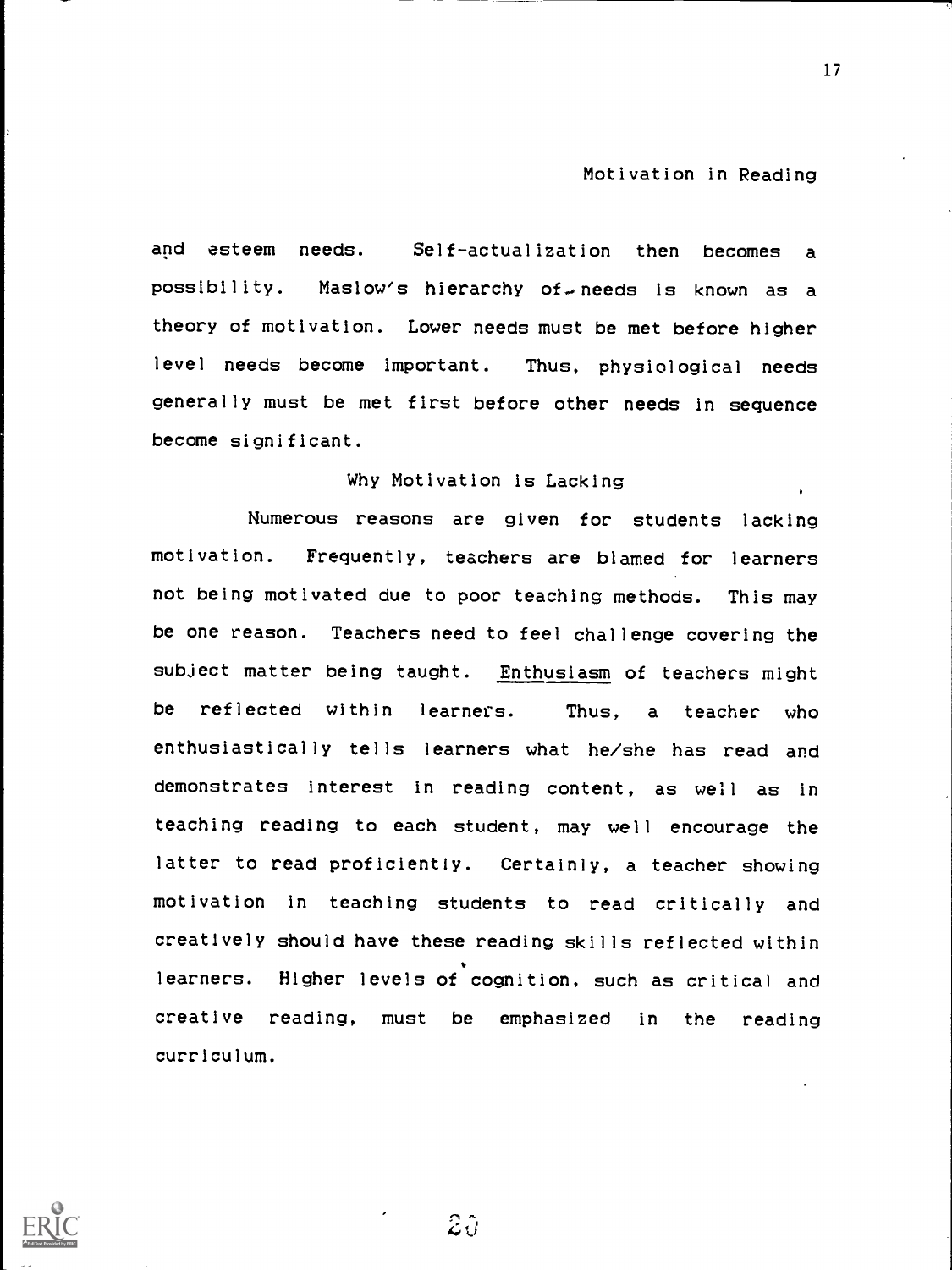18

There are numerous other reasons for students lacking motivation in reading. A variety of reading materials, including textbooks, library books, and other print materials must be available for learners to provide for individual differences. It certainly is not motivating for learners if the subject matter read is too complex or excessively easy. Each student needs to be ready for reading specific subject matter. Readiness factors include haring ample opportunities to see new words in print, attach meaning to each new word, have adequate background information, as well as have a purpose (reason) to read, prior to reading the involved subject matter.

Subject matter to be read should be of interest to students. A lack of interesting reading materials can make for inappropriate motivation. With interest in subject matter being read, students possess a high energy level for reading. Motivation is inherent when each student is interested in reading the involved subject matter.

Reading teachers must use a variety of methods in teaching students. To learn inductively on the part of students, the teacher needs to ask stimulating questions covering content read. Each question needs to be on the



 $2i$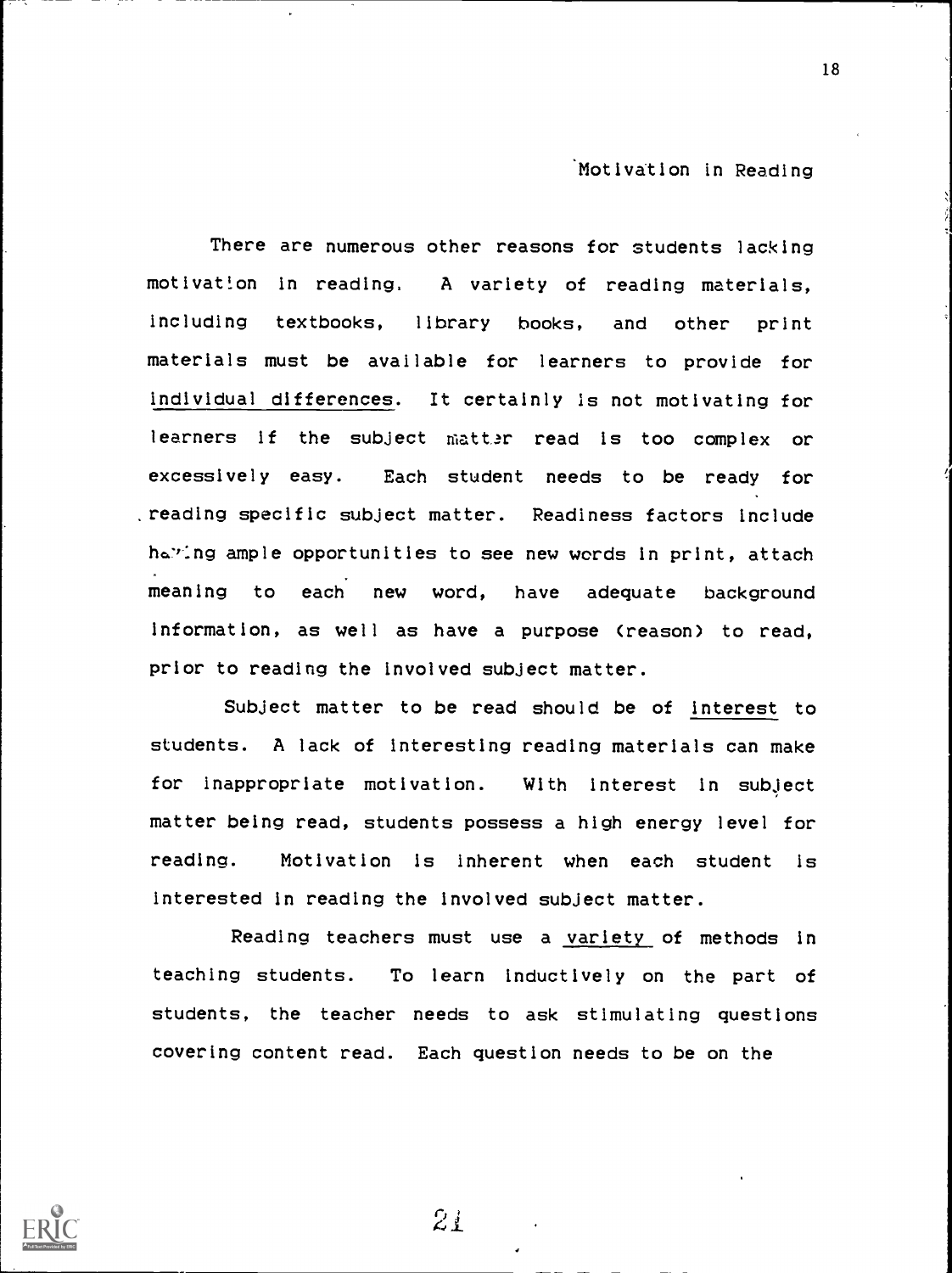understanding level of students. Questions for students need to lead to higher levels of thinking, such as the levels of analysis (separating facts from opinions, fantasy from reality, accurate from inaccurate content, as well as detecting bias, glittering generalities, and card stacking), synthesis (hypothesizing), and evaluation (appraising subject matter read in terms of quality criteria).

Deductive methods emphasize a teacher modeling behavior pertaining to analysis, synthesis, and evaluation. Students then apply what has been learned pertaining to higher levels of cognition.

Problem solving-methods should also be utilized. Here, students with teacher guidance identify a problem or broad question. Information is gathered through reading and the use of audiovisual materials. A hypothesis or answer to the problem or question should then be in evidence. The hypothesis is tested in action and revised if necessary. Problem solving methods are good to utilize when students elect real, life-like problems in reading pertaining to subject matter read. A variety of reading materials and nonreading activities assist in data gathering, as well as in checking hypotheses. Critical and creative thinking are



 $22$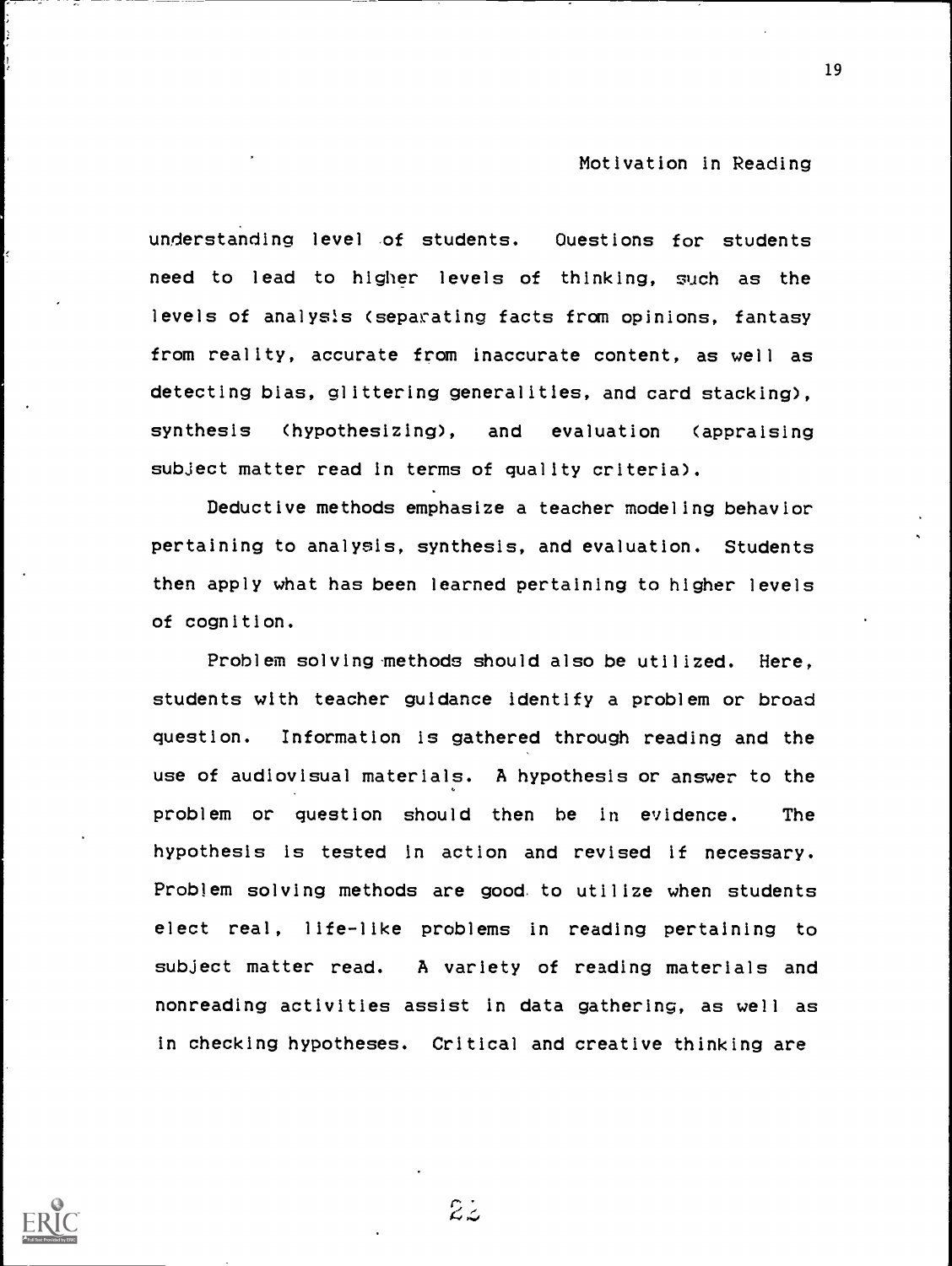emphasized in true problem solving experiences. Problems identified are new to involved students. Challenge is involved in choosing learning opportunities to solve the identified problems. If the same methods are utilized continuously, students will tend to dislike reading.

Balance among cognitive, affective, and psychomotor objectives should be emphasized in teaching reading. A single domain of objectives, such as cognitive, is not adequate. The development of the intellect (cognition) is significant in the teaching of reading. Students then need to learn to achieve skills in reading to follow directions, skim, or scan, develop sequence in ideas, as well as achieve main ideas and generalizations. Analyzing what has been read and achieving unique Ideas covering subject matter ideas are further relevant cognitive goals.

The affective dimension of objectives is equally important as compared to the cognitive domain. With desirable affective objectives, students learn to select and enjoy quality literature. When ready, a learner then enjoys characterization, setting, plot, Irony, and theme of literature read. An individualized reading program needs to be in evidence in which the student can select the title and

 $2\tilde{3}$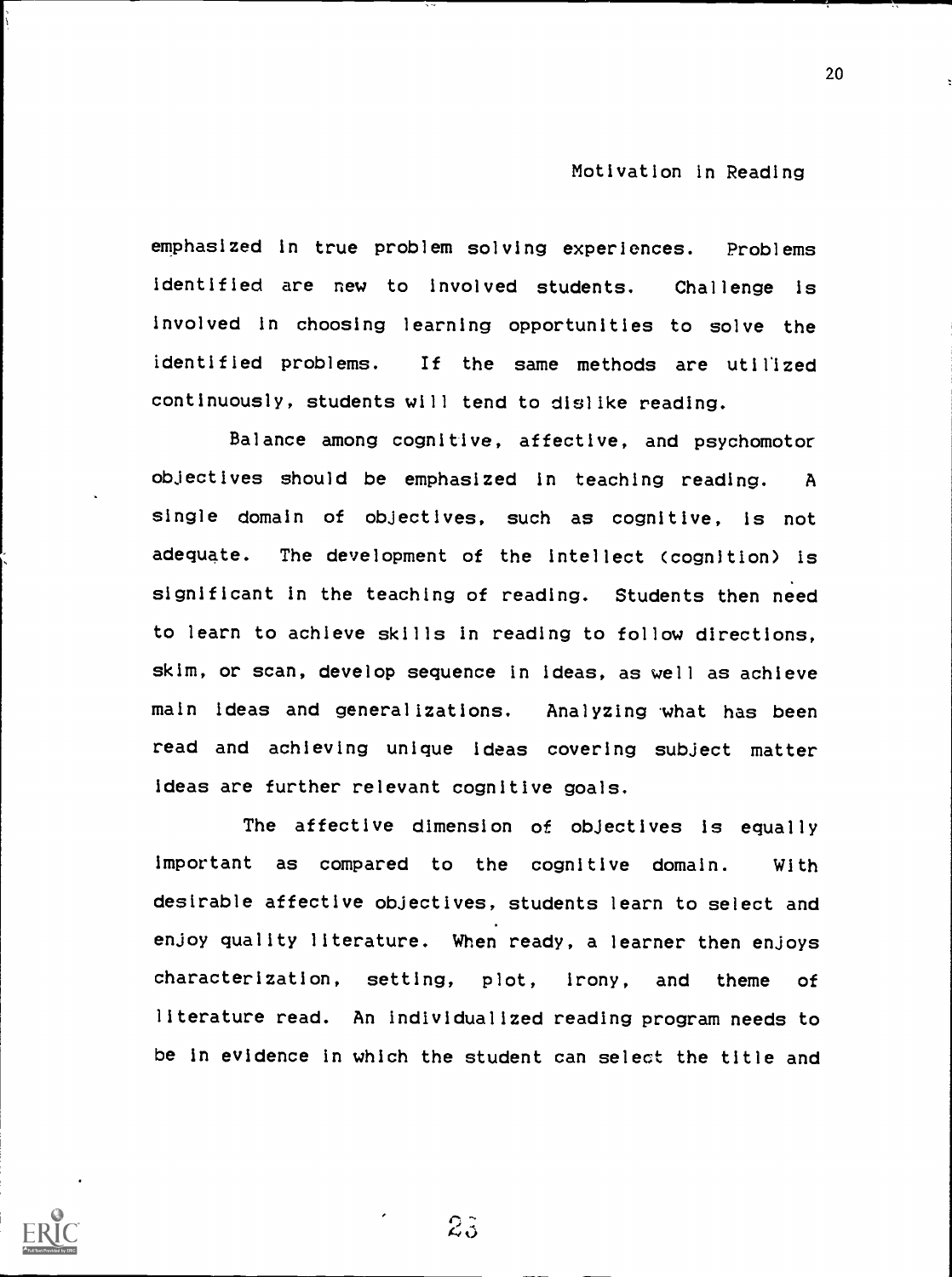achievement level of the library book. Hopefully, challenging library books will be selected by the learner. The teacher in--a conference with the student needs to encourage, not force, increased interest in reading. Fascinating questions raised by the teacher and the student can be discussed within the conference setting. Evaluation of the success of each conference would emphasize students doing more reading and appreciating subject matter content.

The psychomotor level of objectives should receive adequate attention in 'the reading curriculum. With psychomotor goals, students develop proficiency in using the gross and finer muscles, as well as skill in eye-hand coordination. Numerous quality learning opportunities can be stressed by the teacher in the psychomotor domain. Thus, after reading content from basal textbooks or through an individualized reading program, learners may complete specific projects to reveal comprehension. These projects include

- 1. developing a mural or pencil sketching.
- 2. making a diorama.
- 3. creating a pantomime or creative dramatics presentation.



 $24$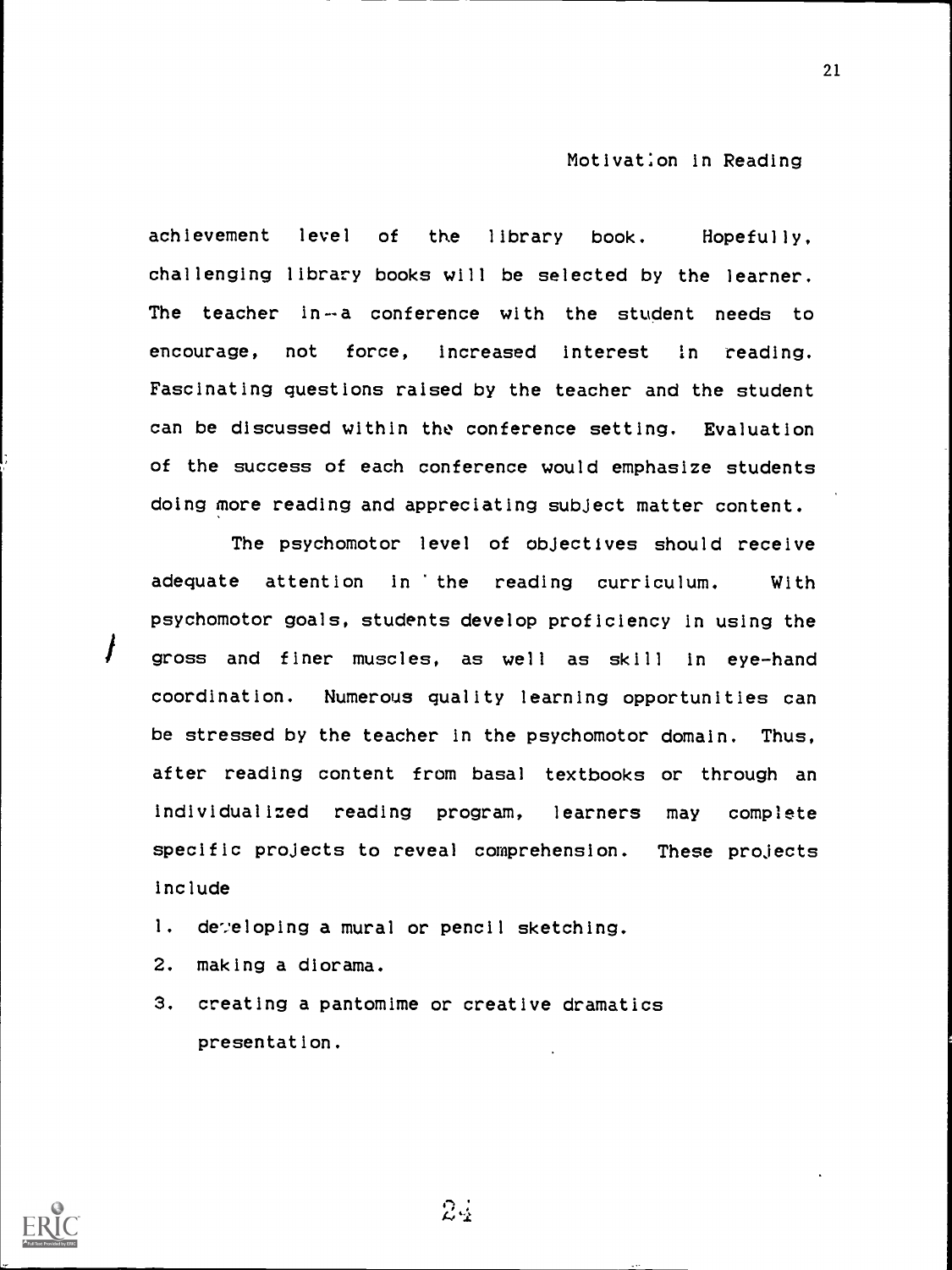- 4. completing a movie set, showing illustrated scenes of subject matter read.
- 5. writing a different beginning or ending for the story with accompanying illustrations.
- 6. constructing a model relating directly to ideas contained in a story or reading selection.

Teachers of reading then need to have students attain balance among cognitive, affective, and psychomotor objectives.

A further: reason why students may lack motivation in reading Is that meaningful learning is not present. The reader needs to relate the self to the selection being read. The reading teacher must make certain that students understand subject matter. Students who do not read well enough to benefit from the reading of the textbook need assistance. A good reader could orally read the contents to the disabled reader as the latter follows along in his/her book. He/she can then learn to identify words in the process as well as listen to the ideas read. Attaching meaning to the subject matter listened to is then possible. Gifted/talented readers need to read challenging materials, otherwise a lack of meaning is not possible when subject



 $25$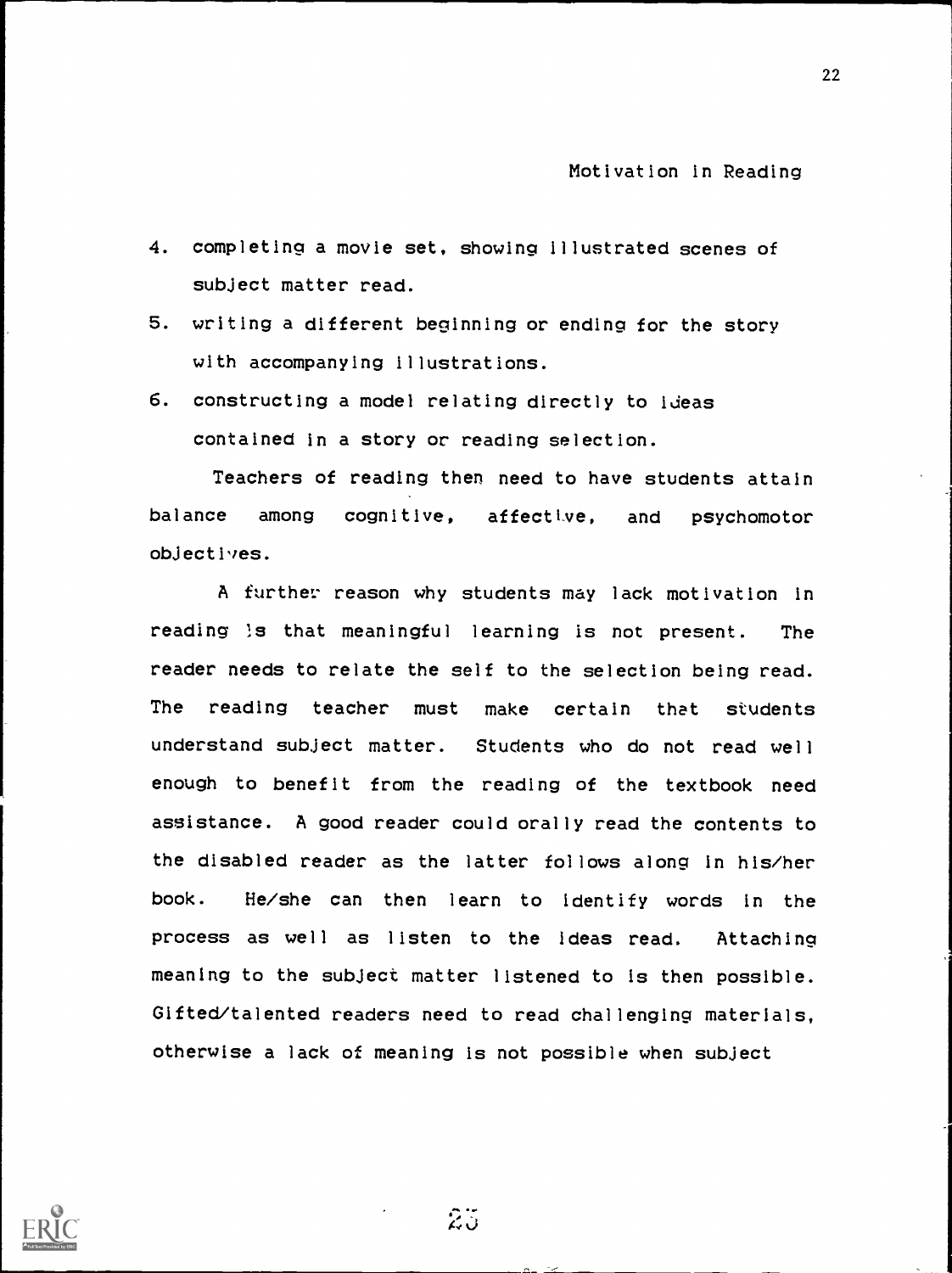matter is boring and lacks maturity. These learners must also be assisted to achieve to their optimal which will be well above the grade level they are presently in. If a student with eighth or ninth grade reading abilities is asked to utilize textbooks written for fifth graders, it is no wonder that meaning cannot be attached to subject matter read. Or a fifth grader, reading on the second grade level, will not become an independent reader in understanding the content being read written for average achievers in grade five.

The key to successful reading achievement of students is to match their present level of attainment with materials of instruction that are meaningful and understandable.

Recommendations to Improve the Reading Curriculum

Numerous recommendations have been made by experts to improve reading skills on the part of students. The writer would like to recommend definite quality criteria to assist students to achieve more optimally in reading,

First of all, with the accountability movement in vogue, basic essential skills for students have been identified on the state or local school level. These skills are generally listed as behaviorally stated objectives. The

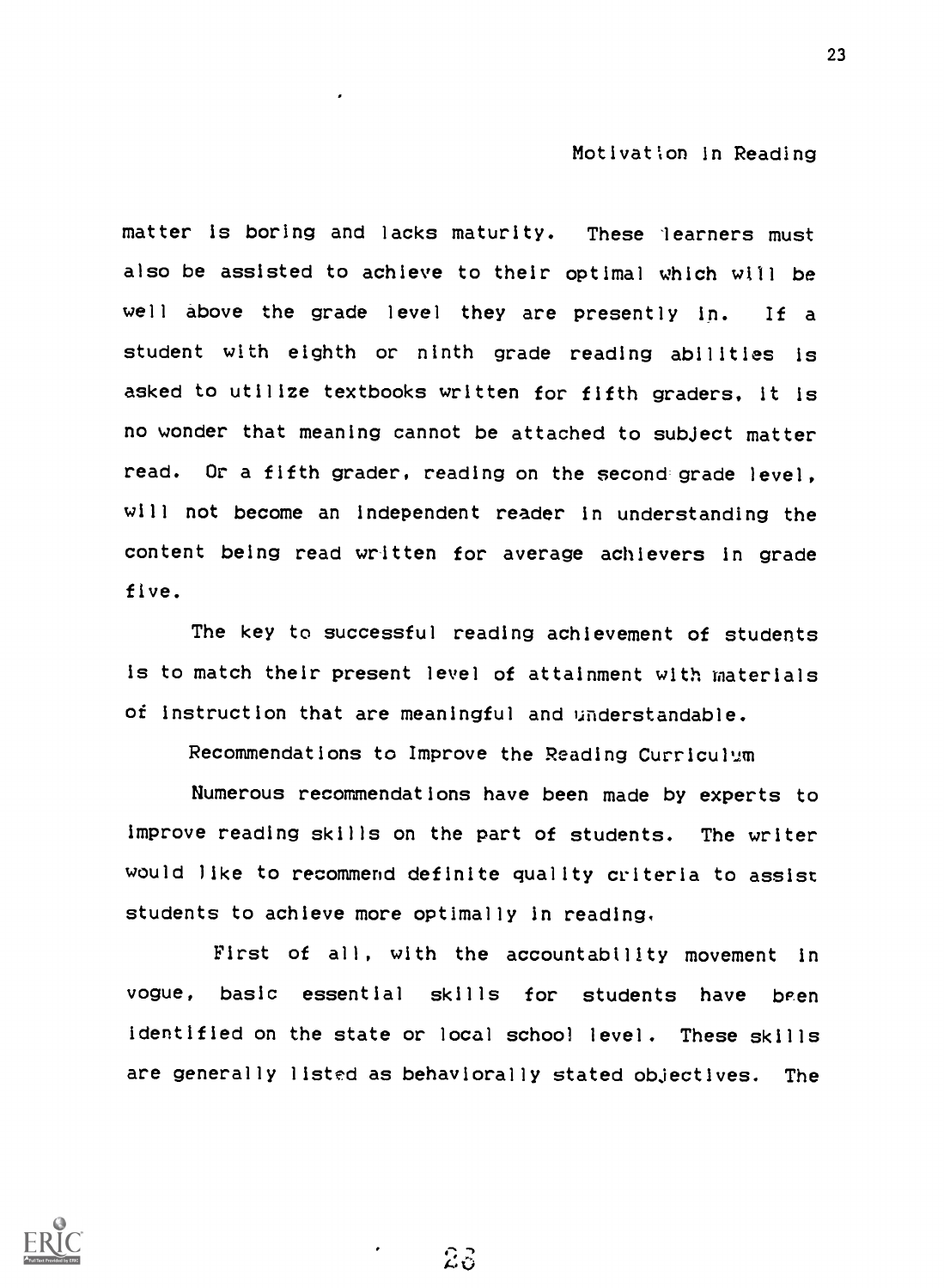24

reading curriculum then becomes fragmented. Each student needs to attain the sequential precise ends. Too much time by the reading teacher needs to be spent on having learners achieve each behaviorally stated objective. Little time may be available to have students read subject matter in a holistic approach. Learning of isolated skills becomes relevant, rather than reading sequential ideas in order to learn. Certainly, comprehension of quality literature must be the end result, rather than acquiring isolated reading skills.

Secondly, the writer recommends that students have a greater voice in determining which sources to read from and which problem areas to solve, involving the processes of reading. Student-teacher planning of goals, experiences, and appraisal procedures emphasizes a sound philosophy of education.

Thirdly, well educated and trained teachers should be able to make good decisions in terms of providing for individual differences in reading. With state mandated objectives or local district instructional management systems (IMS), decision making by the reading teacher is minimized. Certainly, a quality teacher should be able to



 $2^{\cdot\cdot}$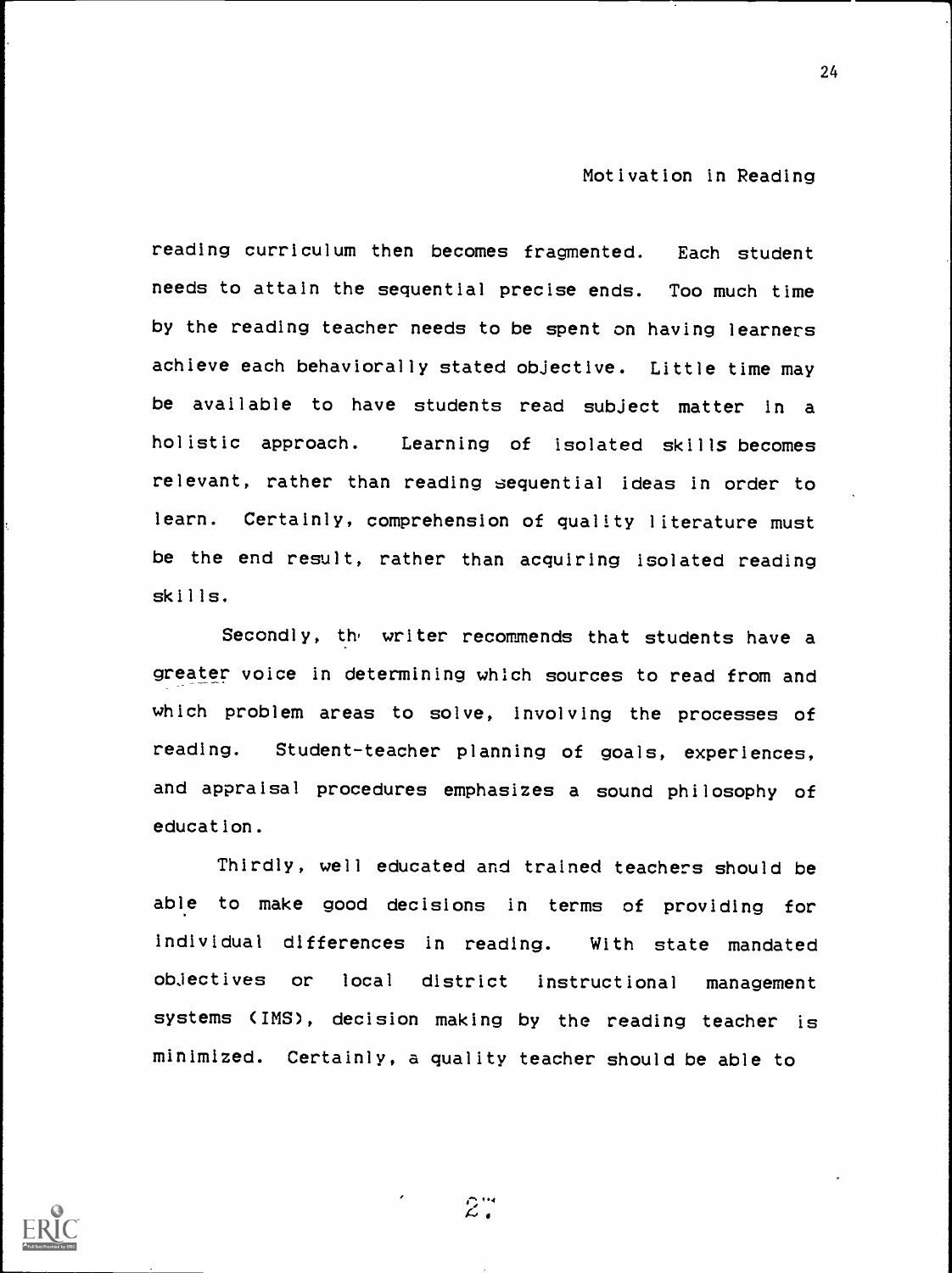determine scope and sequence better than can be done on the state or district wide level. Each teacher, regardless of age level of students taught or academic area taught, must be a teacher of reading.

Fourthly, state certification departments need to require in teacher preparation programs that all prospective teachers have adequate course work in the teaching of reading. Schools of education preparing teachers need to be certain that all have demonstrated proficiency in the teaching of reading. Teachers need to possess adequate knowledge and skill in teaching word recognition techniques and diverse kinds of comprehension skills to develop within students.

Fifthly, teachers need to stimulate st. is to enjoy and appreciate reading. It is a blessing to be a good reader. Nonreaders or those limited in the ability to read suffer grave consequences in society. The level of job attainment is lowered if an adult can not read at a required proficient level. Enjoyment of life is minimized due to not possessing needed skills in reading.

Sixthly, teachers need to guide students to move to higher cognition levels, as compared to rote learning and



 $23$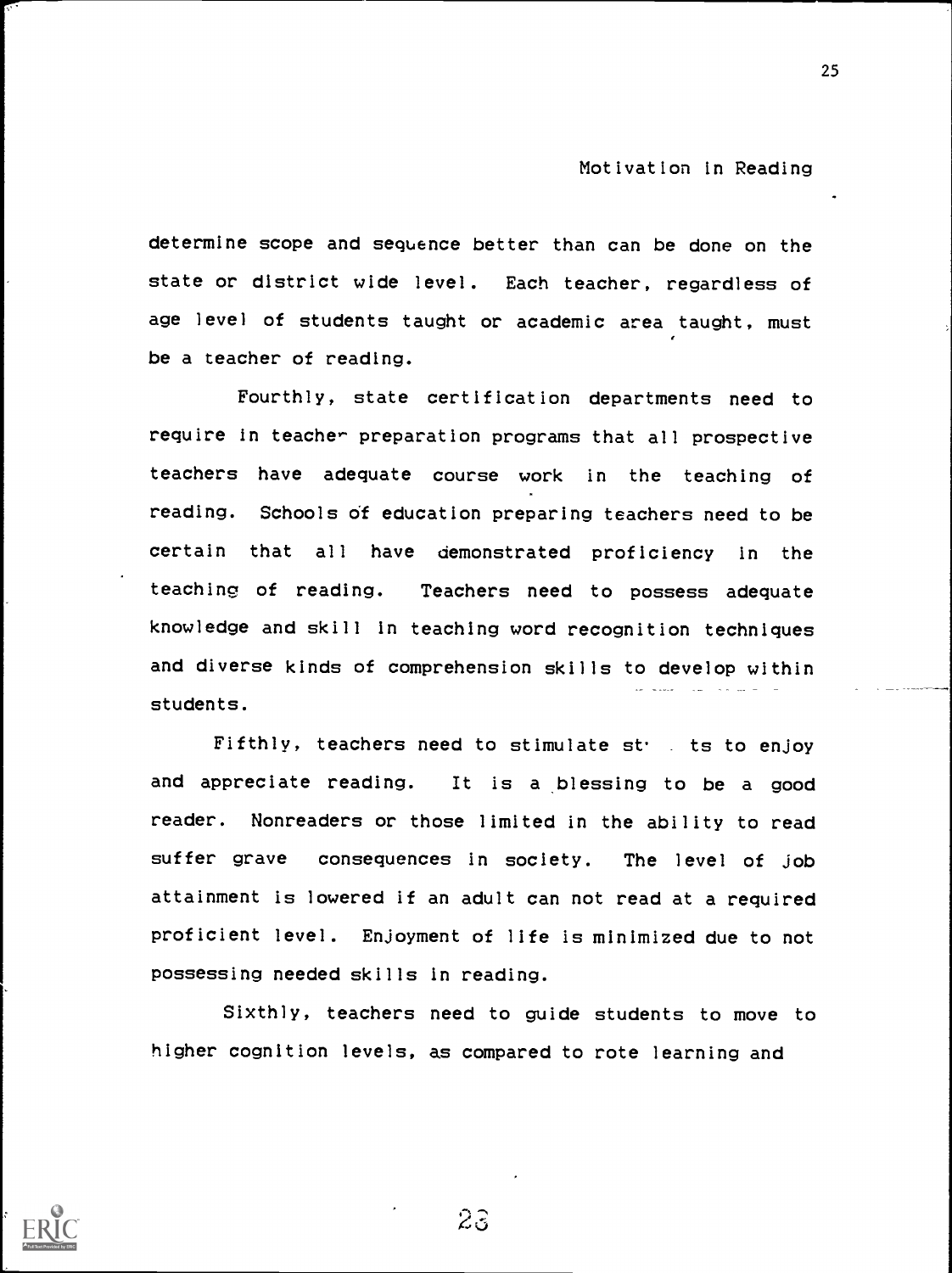26

drill experiences. Students should experience needed drill and practice In reading subject matter. However, life itself demands that learners be skillful in problem solving situations.

Seventhly, studerts should experience life vicariously. It is impossible to experience, in many situations, desirab'3 situations in life. Through reading or vicariously, learners may experience what is good, true, and beautiful. Undesirable situations in life are costly to experience directly. With vicarious experiences in reading, what is undesirable can be experienced in a relatively harmless manner.

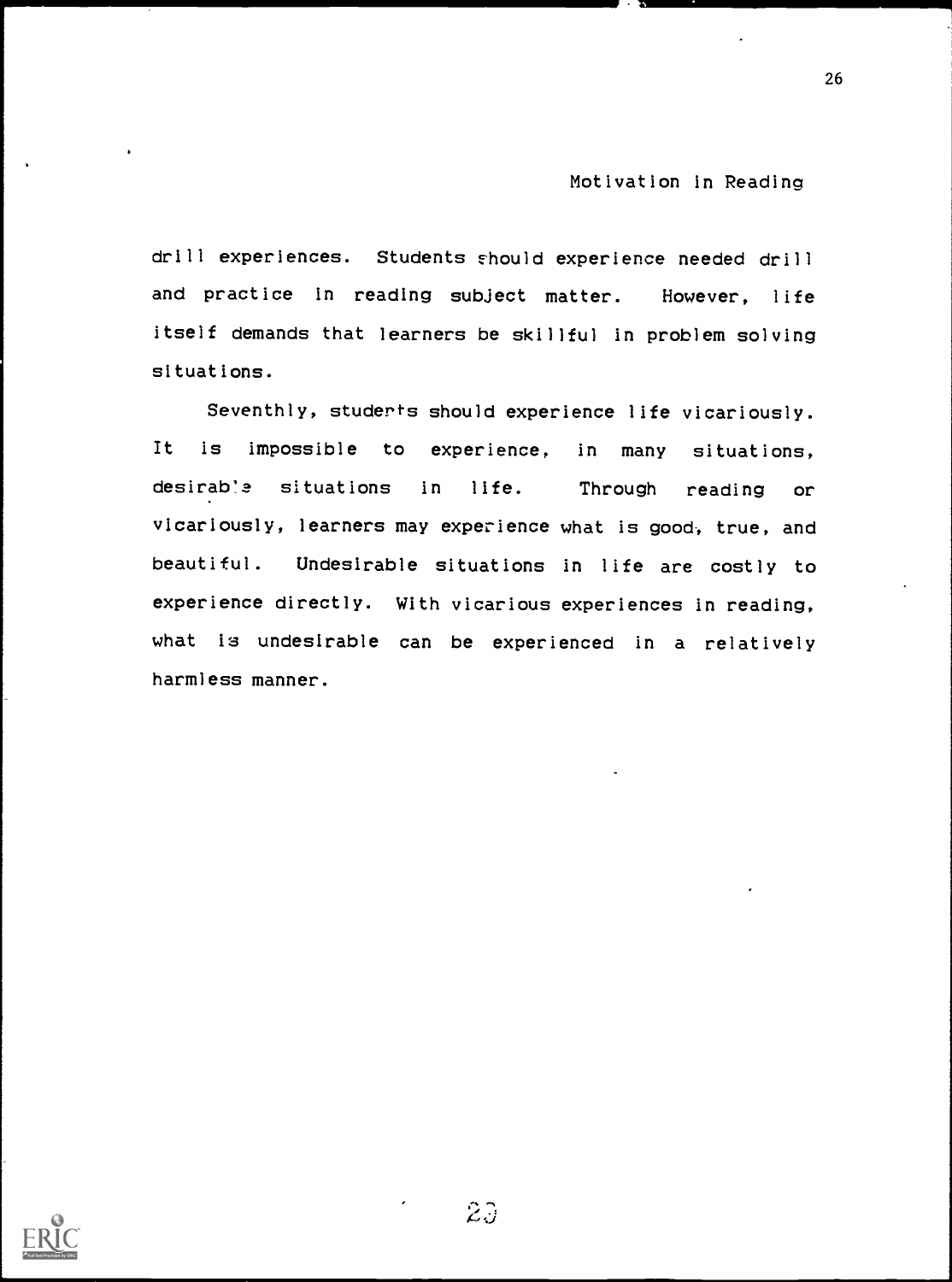k.

### Selected References

Alexander, J. Estill (Editor), Teaching Reading. Second edition. Boston: Little, Brown and Company, 1983.

Davis, Gary A. Educational Psychology. New York: Random House, 1983.

Harris, Albert, and Edward Sipay. How to Increase Reading Ability. Eighth edition. New York: Longman, Inc., 1985.

Ringler, Lenore H., and Carol K. Weber. A Language-Thinking Approach to Reading. New York: Harcourt Brace Jovanovich, 1984.

Rubin, Dorothy, Diagnosis and Correction in Reading Instruction. New York: Holt, Rinehart and Winston, 1982.



 $\sqrt{1-\frac{1}{2}}$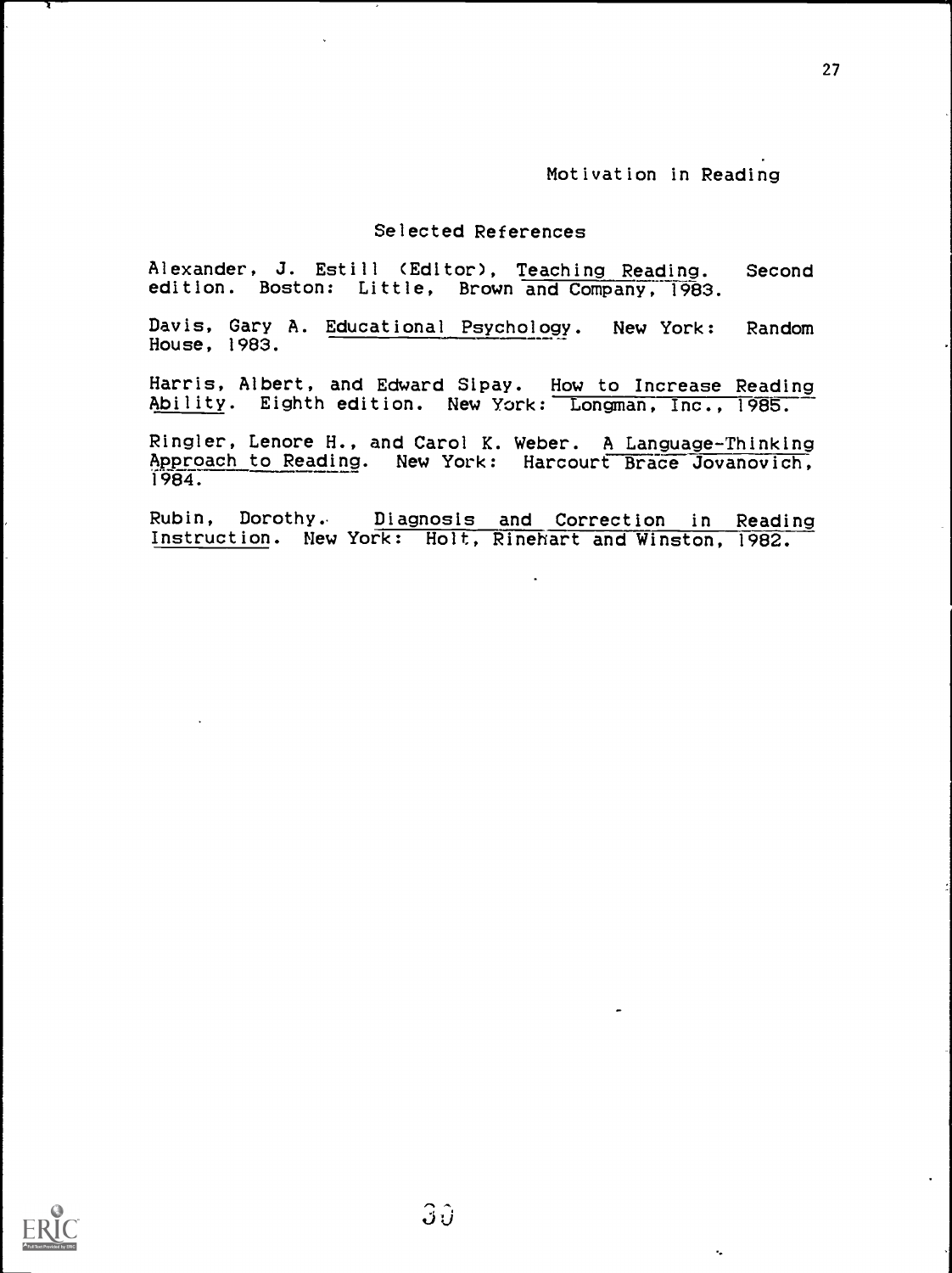### ISSUES IN THE READING CURRICULUM

Pros and cons are in evidence in objectives, learning activities, and evaluation procedures emphasized in the teaching of reading. It is a problem to harmonize diverse psychologies, philosophies, and opinions in the reading curriculum. This paper will focus its attention on issues with attempts made at harmonizing opposing points of view.

State Mandated Objectives and Testing

Many states emphasize their written objectives in reading instruction mandated for pupil achievement. The objectives have been analyzed and chosen by selected educators within the state supervised by the state department of education. The philosophy involved in state mandated objectives is that key skills have been identified and need to be taught to students. It is believed that the state, rather than the district level or the classroom level, is in the best position to select goals for implementation in the classroom. Much criticism has been hurled at the number of people in society who have not been taught to read. Blame for this situation usually is given to teachers and the local school system.

With state mandated objectives, it is believed that a comprehensive set of goals will have been chosen so that individuals ultimately may become good readers. The goals are there for

 $31$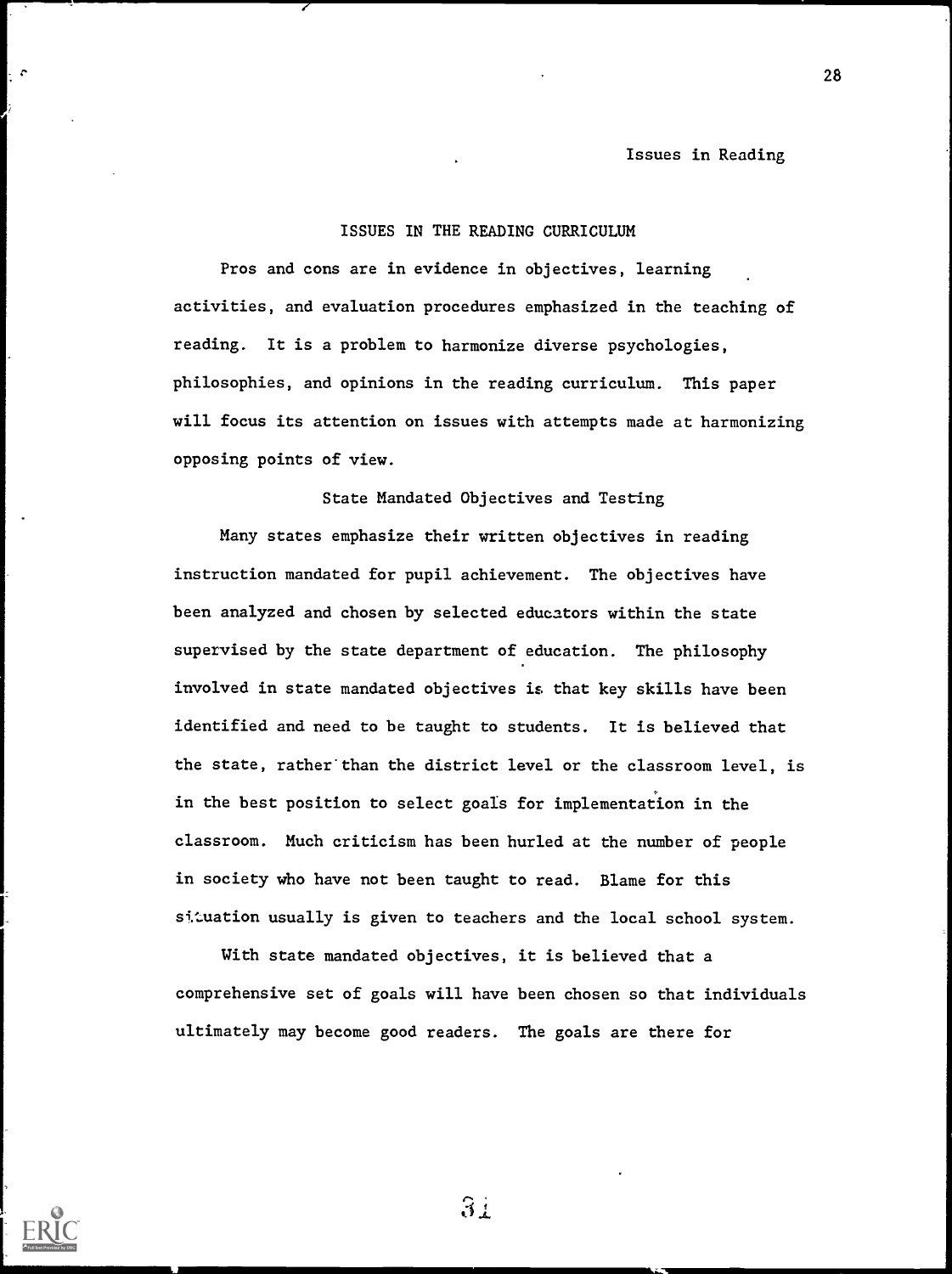teachers to emphasize in the teaching of pupils. The teacher then needs to select activities so that learners might attain the state mandated objectives.

Statewide tests are given at selected grade levels in order that pupils may reveal what has been learned. Test results are available to each school. Comparisons might be made among schools within a district and within school districts in a state. Many lay people and selected educators believe that these comparisons should be made to reveal which schools excel and which lack achievement.

Advocates of the state mandated tests believe that

- 1. measurable results need to be in evidence to reveal the quality of education being offered in a school or district.
- 2. lay people are satisfied with the quality of education if test results from students is positive.
- 3. objective, unbiased evidence needs to be in the offing to indicate learner achievement in reading. Test results provide objective data.

Critics of state mandated tests in reading state that

- 1. local initiative is stifled when states usurp more and more responsibilities of teaching pupils.
- 2. classroom teachers, professionally educated, are in the best position to make educational decisions pertaining to the teaching of reading.



 $3z$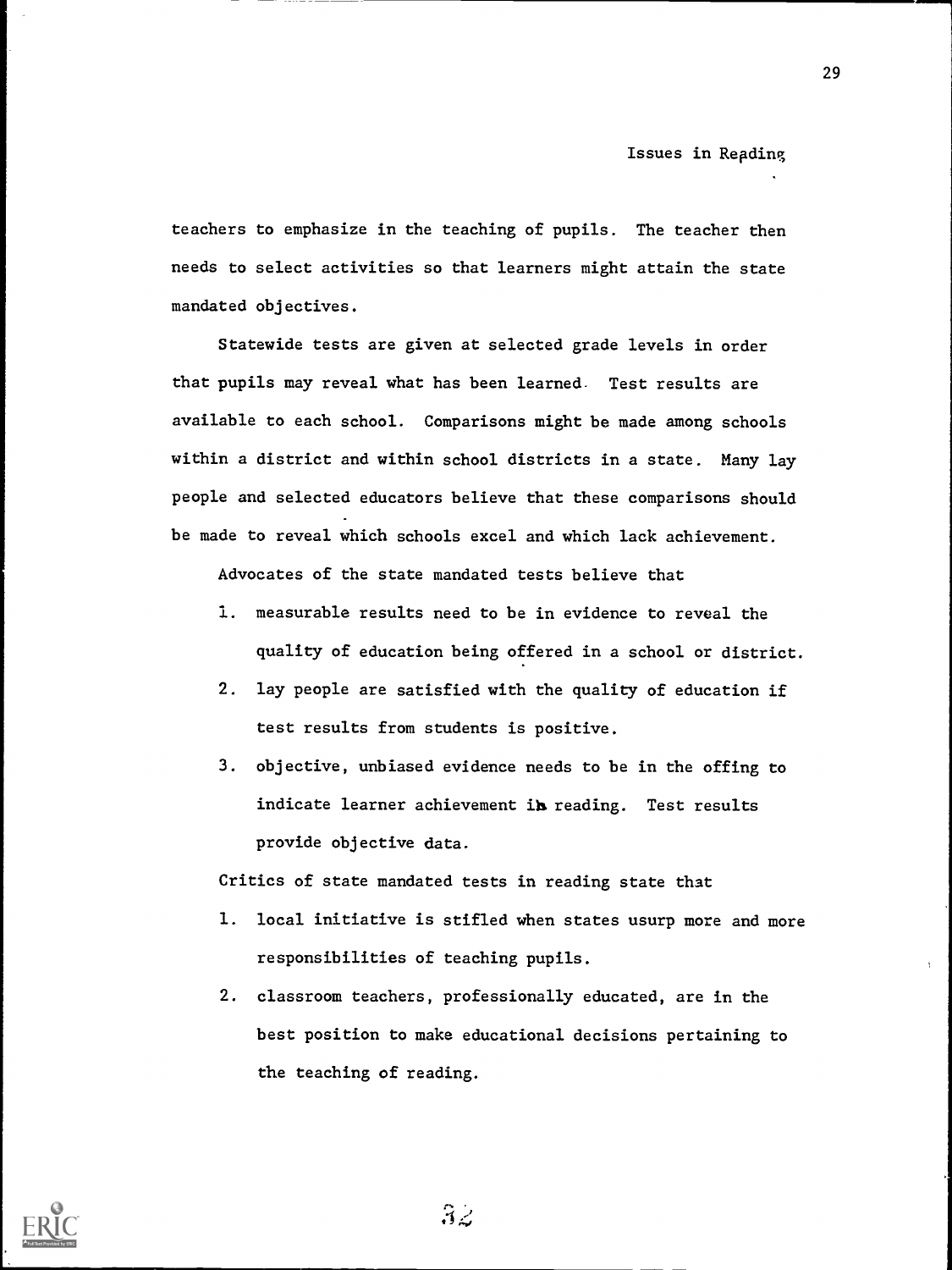3. unmotivated teachers of reading accrue when decision-making is taken out of their hands.

Pertaining to the debate involving state mandated objectives in the teaching of reading, the writer recommends that

- 1. teachers receive quality programs of preservice education to teach pupils to read will.
- 2. teachers be given much responsibility to select objectives, learning activities, and appraisal procedures so that individual differences among learners may be adequately provided for.
- 3. diverse means of appraising pupil achievement be utilized in addition to using standardized and state developed tests.

Time on Task and the Reading Curriculum

Time on task has been a slogan in the teaching of pupils which includes the area of reading. It almost sounds as if pupils' wholehearted attention can be maintained continually on the learning activities provided for them. Objectives emphasizing intellectual tasks are significant. Certainly quality understandings, skills, and attitudinal goals are demanding for pupils to attain. Each learner needs to achieve optimally. Up to a point, a learner who concentrates fully on word attack skills and comprehension abilities should attain more optimally than a pupil who ,lacks attending to



 $3<sub>0</sub>$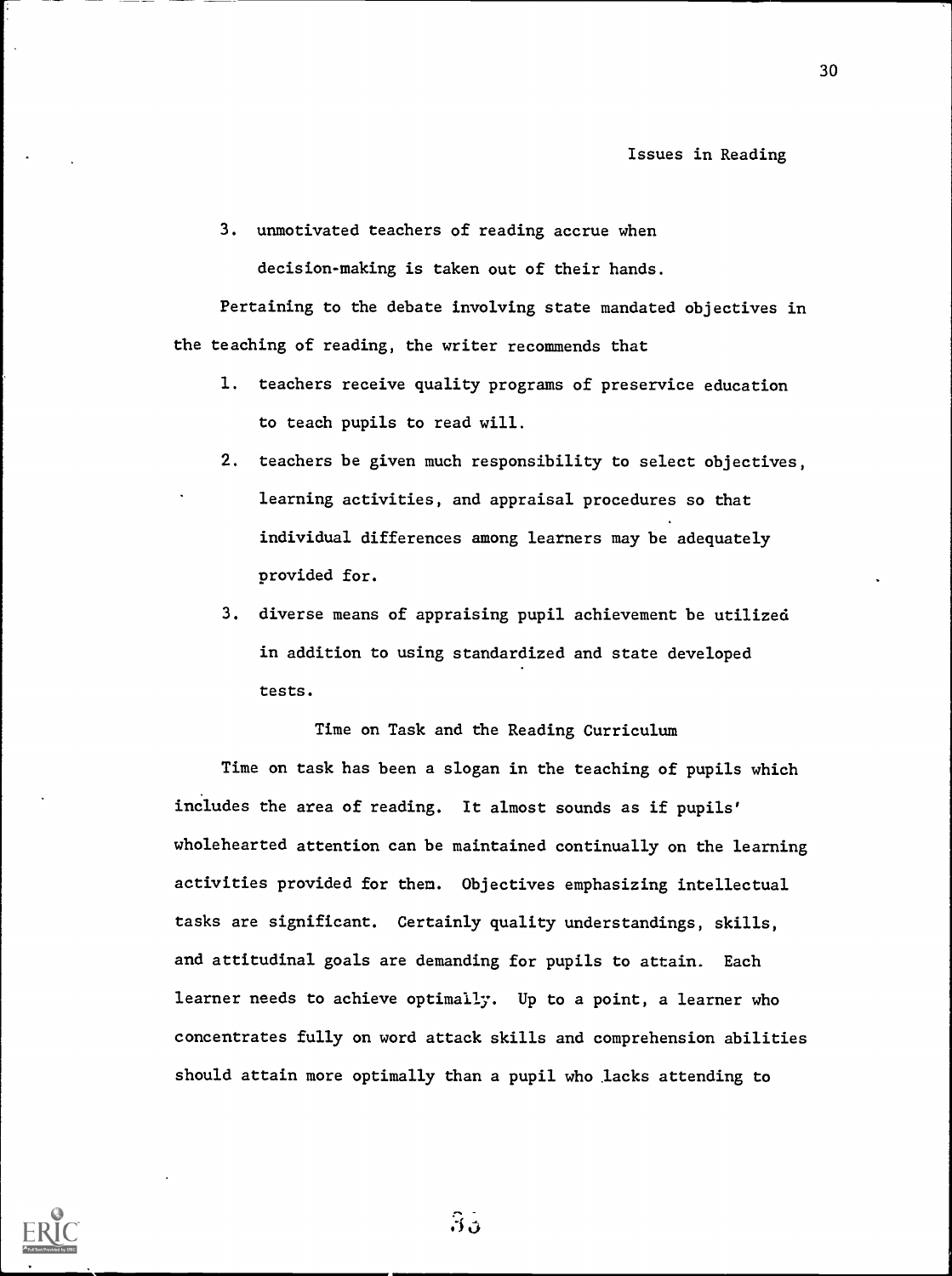vital learning opportunities. There are definite weaknesses in adhering to the concept of time on task, if this means pupils continually, with no letups, working to achieve in the area of reading. These weaknesses include baaic needs which pupils have that may interfere with the time on task concept. These are the following:

- 1. hunger, rest, and variation of experiences need to be provided for.
- 2. acceptance and status needs for learners must be met.

The pupil in the curriculum area of reading is not an intellectual being alone. He/she also experiences physiological and emotional needs.

The writer recommends that

- 1. the concept of time on task be adequately understood by educators as well as by the lay public. No person can continually achieve in intellectual tasks such as reading without diversity of learning opportunities and experiences.
- 2. personal and social needs of pupils be met. Adequate nutrition and sleep, proper temperature readings and shelter, as well as acceptance and love from others are vital and necessary. These needs must be met if pupils are to achieve more optimally in reading.



 $3\frac{1}{2}$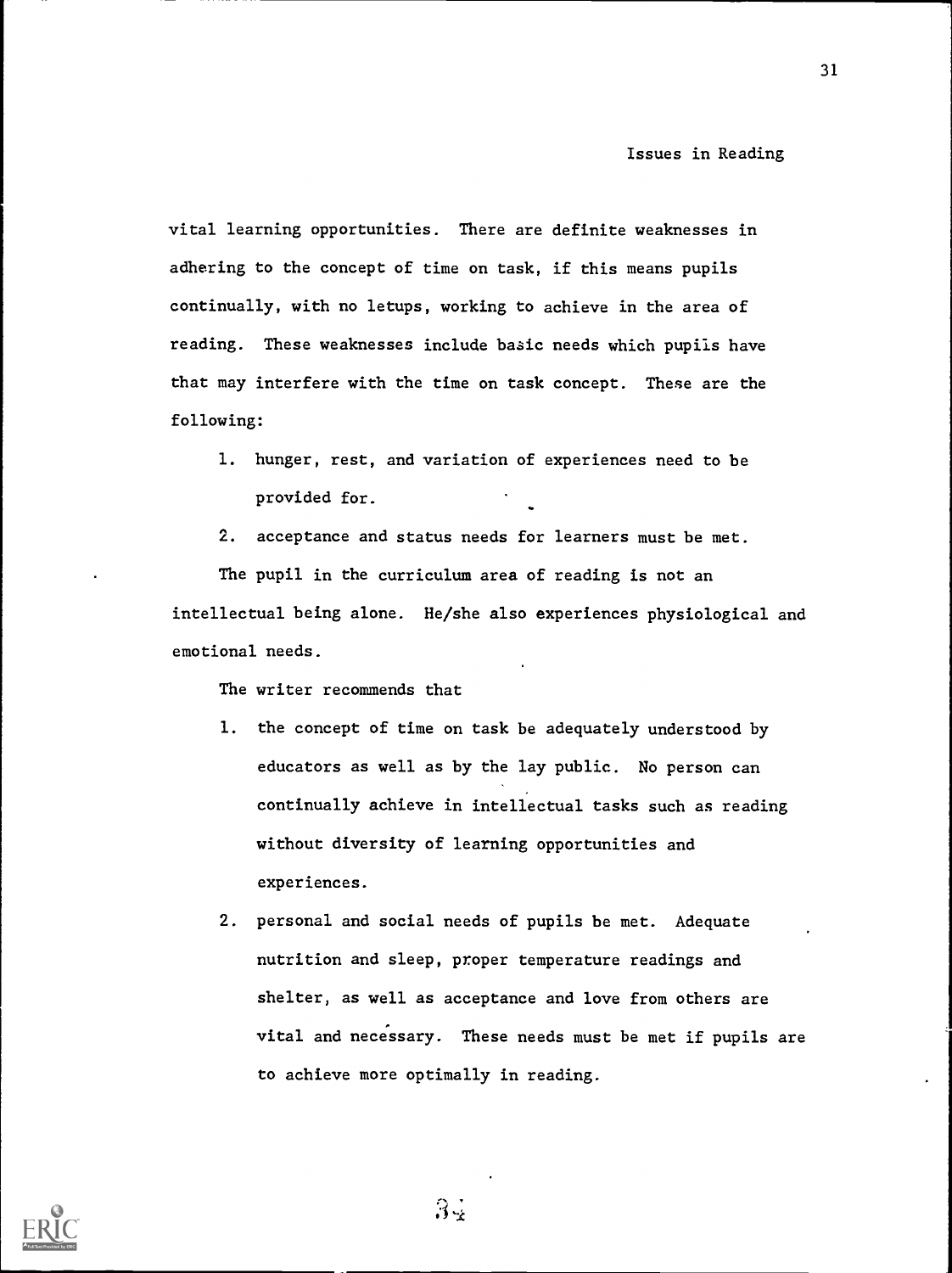A Logical versus A Psychological Reading Curriculum Numerous states, as well as school districts, require a management system of reading instruction. Precise, measurably stated objectives for pupils to achieve are then developed by committees of teachers and supervisors chosen for the task. The objectives are selected and written prior to teaching pupils in the reading. The entire reading curriculum, or much of it, may center around pupils attaining the precise ends. If ninety measurably stated objectives are to be achieved by first grade pupils, a considerable amount of time .will be given in the teaching of reading to have pupils achieve these goals.

A  $lo^t_{\omega}$  cal curriculum results if teachers and supervisors choose, prior to instruction, objectives in reading that learners are to attain. The ends may even be arranged by teachers and supervisors for learners to achieve sequentially.

Toward the other end of the continuum in the teaching of reading, a psychological curriculum may be in evidence. Ample opportunities exist for pupils to select their very own reading materials, such as library books. After the completion of a self-selected library book, the learner may decide how he/she wishes to be evaluated in terms of being able to identify words in reading,

 $\overline{1}$ 



 $35$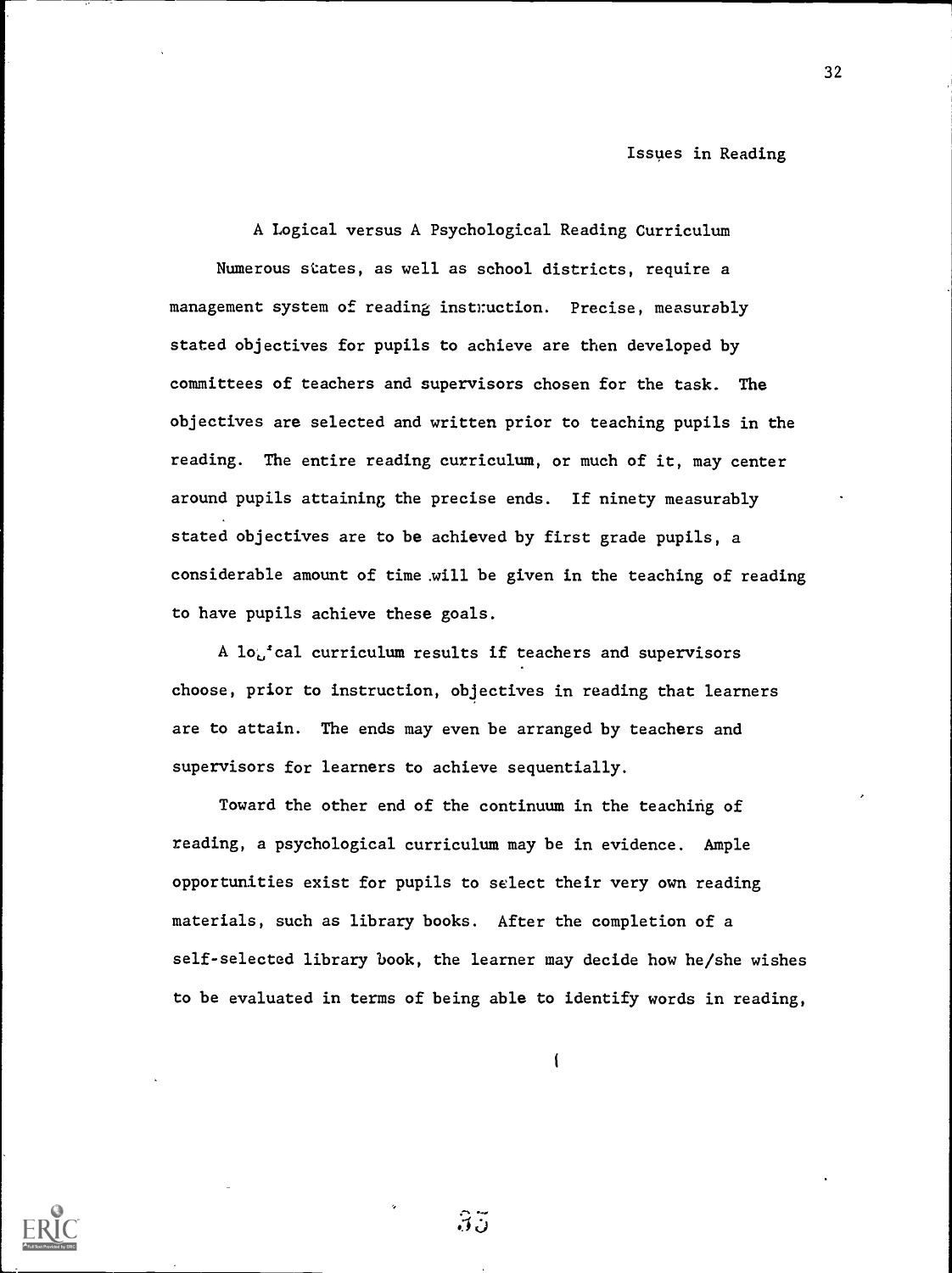comprehension skills, and fluency in being able to read well orally. The pupil is then involved heavily in sequencing experiences in the reading curriculum.

With the use of basal readers, in degrees, a psychological curriculum might also be emphasized. Ample opportunities in any reading lesson should then be given to having pupils identify problems and questions to be discussed. Sequence resides in the pupil and not in a management system with its predetermined objectives for students to attain.

In the debate of a logical versus a psychological reading curriculum, the writer recommends that

- 1. management systems of instruction be deemphasized. Pupils basically have no voice here in determining the scope and sequence of the reading curriculum.
- 2. emphasis be placed upon the gestalt theory of reading instruction. Thus, the whole child is involved in reading. The learner's interests, purposes, and goals are important to consider in developing a quality reading curriculum. Predetermined objectives in management systems of instruction tend to leave out the personal goals of pupils in reading.
- 3. educators rethink the goals, learning opportunities, and appraisal procedures in the teaching of reading. Should



 $\mathfrak{Z} \mathfrak{S}$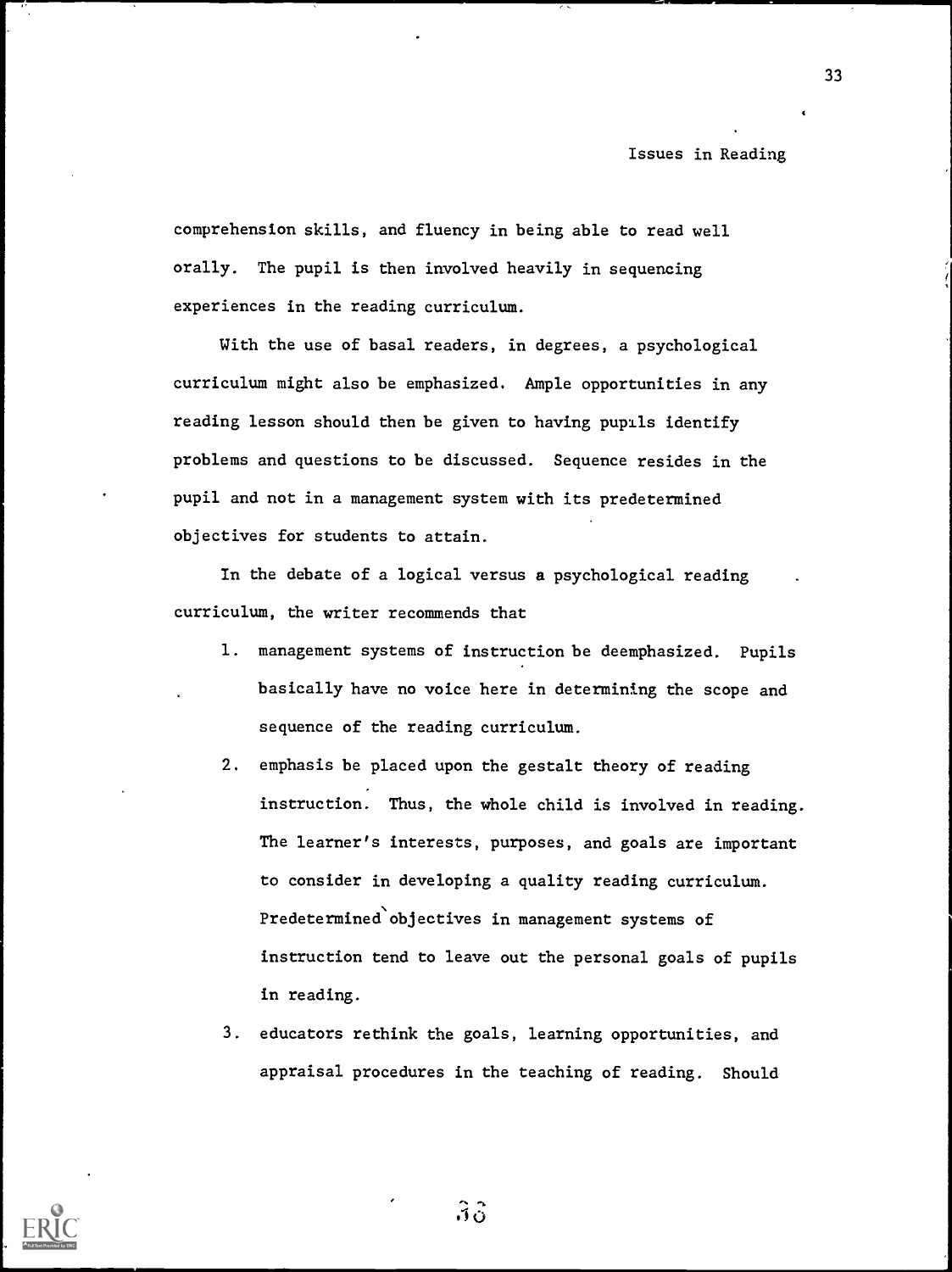other philosophies of reading instruction be stressed and incorporated, other than management systems of instruction?

Extrinsic versus Intrinsic Motivation

How should students be motivated to achieve optimally in reading? Two points on opposite ends of the continuum need to be discussed. Toward one end of the continuum are educators who believe in extrinsic motivation. Primary (the actual prizes) and secondary reinforcers (tokens to be exchanged for the chosen prizes) are given by teachers to pupils for improved reading performance. The teacher needs to decide and convey meaningfully to students the number of precise objectives in reading to achieve to receive a primary or secondary reinforcer. The learner is encouraged to attain word recognition techniques or comprehension skills through a reward procedure. The reinforcers must be worth working toward on the part of the learner. To secure the reward, effort needs to be put forth in achieving one or more measurably stated objectives. Extrinsic rewards are then in the offing.

Toward the other end of the motivation continuum, learncrs read for its very own reward. The content in the story or book read is interesting and fascinating. Interest in reading makes for effort in comprehending sequential stories, content in library books, and



 $3.7$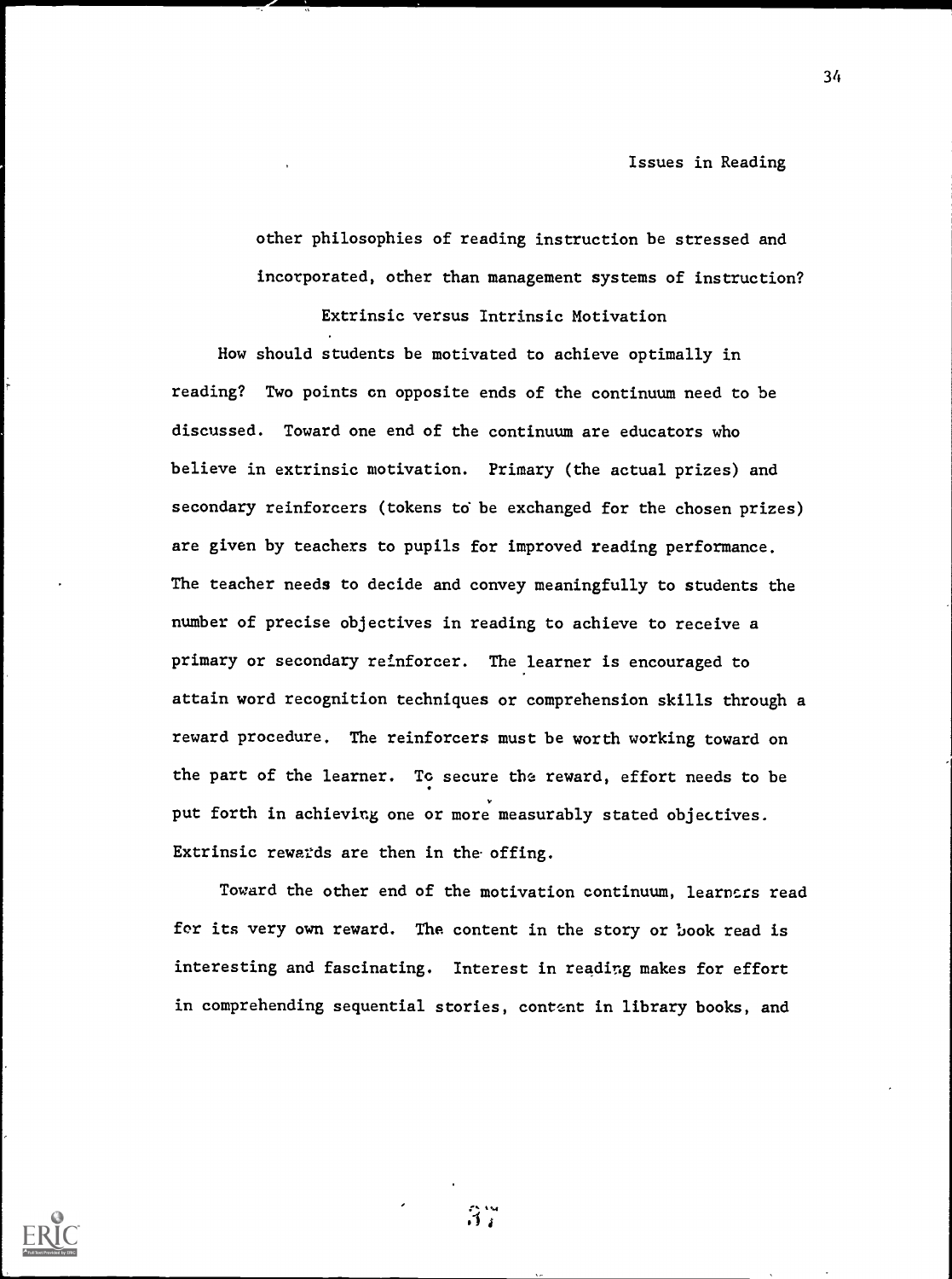subject matter in basal readers. The joys of reading are their own inner satisfaction. From within the student, feelings of satisfaction and appreciation come from the reading of content.

Pertaining to the extrinsic/intrinsic debate in motivation, the writer recommends that

- 1. primary and secondary reinforcers be utilized only with students who cannot be motivated through positive means and methods of teaching reading.
- 2. inner satisfaction of reading be its own reward for students.
- 3. diverse methods of teaching be implemented whereby reading becomes its very own reward.
- 4. research be conducted on methods of teaching reading which intrinsically encourages students to do more reading.

Observable Results versus Subjective Appraisal Procedures

Behaviorism, as a psychology of learning, advocates that observable results only, count in terms of what students have learned. Test results, checklists, and observation scales which provide objective, verifiable data are desired. What is internal cannot be measured. The interests, purposes, and intrinsic goals of students are not measurable and thus not observable. Behaviorists then believe that test scores and observable results indicate if a



 $\mathfrak{Z} \mathfrak{S}$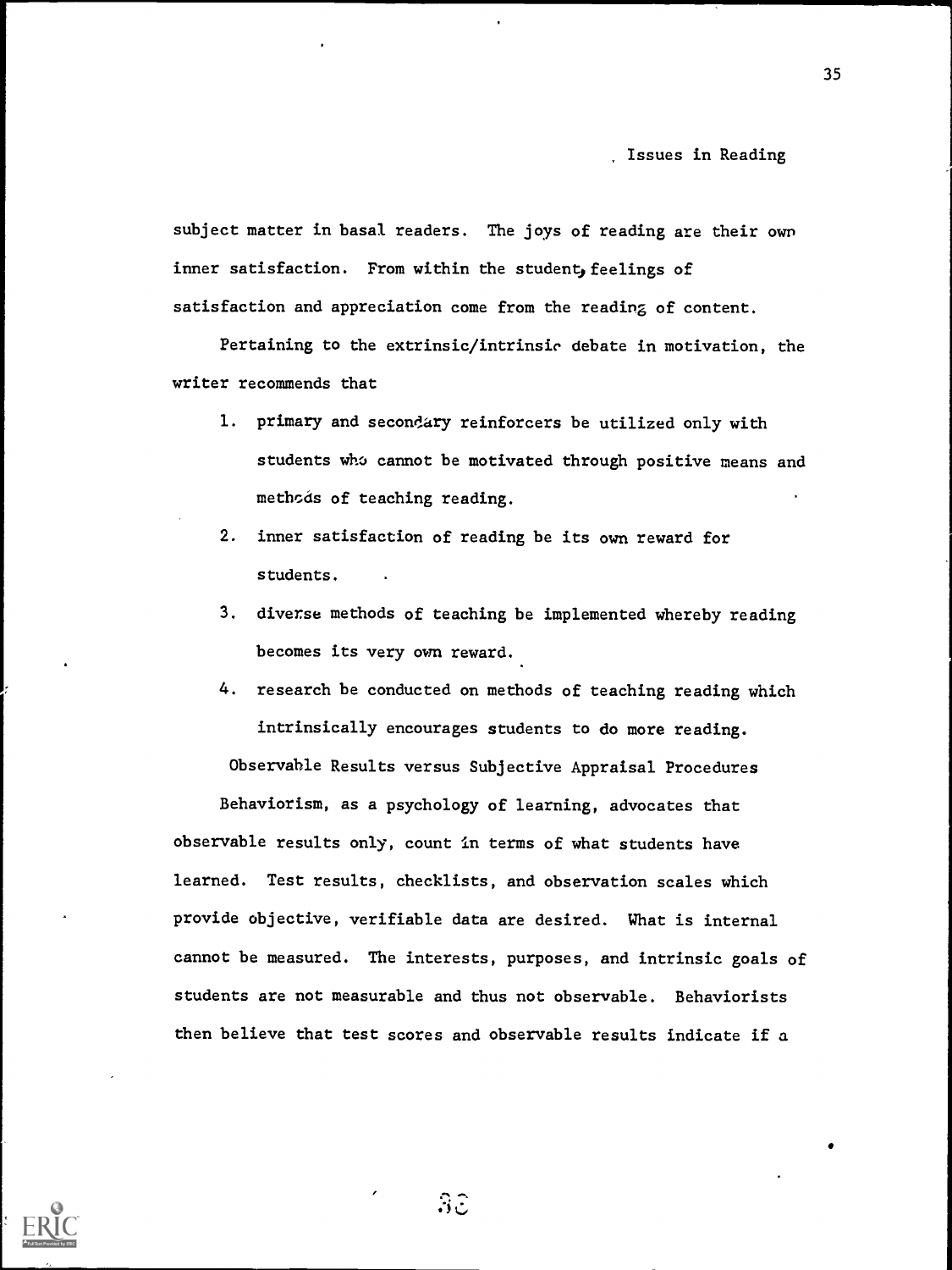learner has or has not achieved a precise objective. It is an either/or situation. Either the student has or has not achieved a specific objective.

Toward the other end of the continuum of appraising student progress, humanism, as a psychology of learning, advocates that significant learnings acquired by learners cannot be measured. Lower levels of cognition only, according to humanists, lend themselves to verifying if a student has or has not achieved an objective. Humanists believe that internally, students have creative ideas, positive appreciations and attitudes, as well as skills in using the gross and finer muscles that do not always lend themselves to observable results. Perhaps, rarely or never can one observe what is intrinsic in terms of what has been learned by a student.

The writer recommonds that

- 1. selected word recognition and comprehension skills be stated in measurable terms in the reading curriculum. These goals would emphasize basic word recognition and comprehension skills.
- 2. evaluation procedures allow much leaway to permit subjectivity to enter into appraisal situations. The personal meanings, motivations, purposes, and interests of students defy precise measurement.



 $3\beta$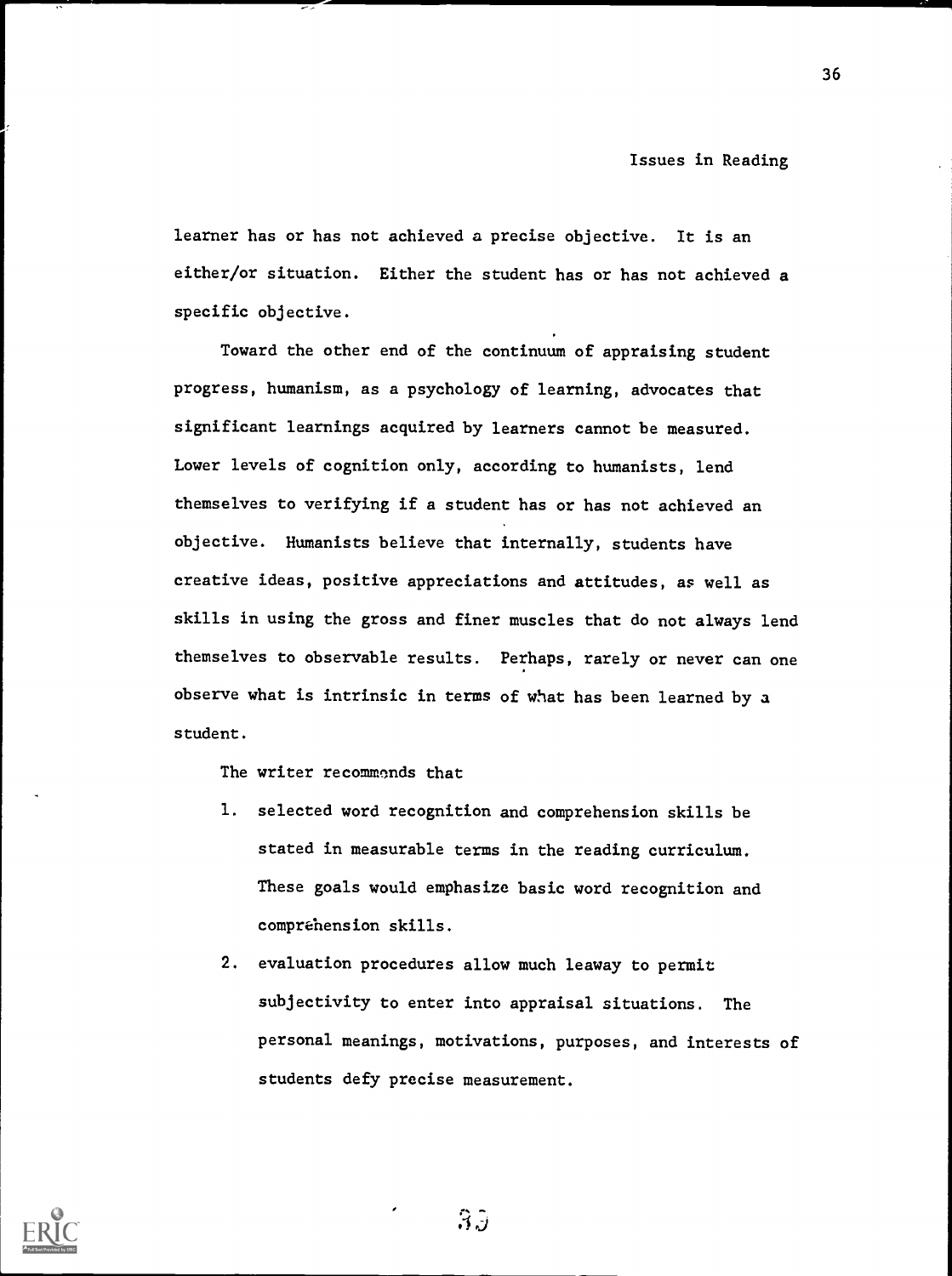3. diverse psychologies be utilized to evaluate student learning in reading. The meaning that a student brings to the reading situation is personal indeed. However, there are specific phonics, syllabication, and contextual word recognition skills which do permit rather objective appraisal by evaluators if a student has or has not been successful in goal attainment.

### In Closing

Specific issues have been discussed pertaining to the teaching of reading. These issues include

- 1. state mandated objectives in reading.
- 2. time on task for students when ongoing learning opportunities in reading are in evidence.
- 3. a logical versus a psychological curriculum.
- 4. extrinsic versus intrinsic motivation.
- 5. observable results versus subjective means of evaluating learner progress.

Definite recommendations were made pertaining to synthesizing each of the above names issues. The writer believes that reading specialists and teachers should not go overboard in any one extreme in the issues discussed in this paper.



 $\vec{u}$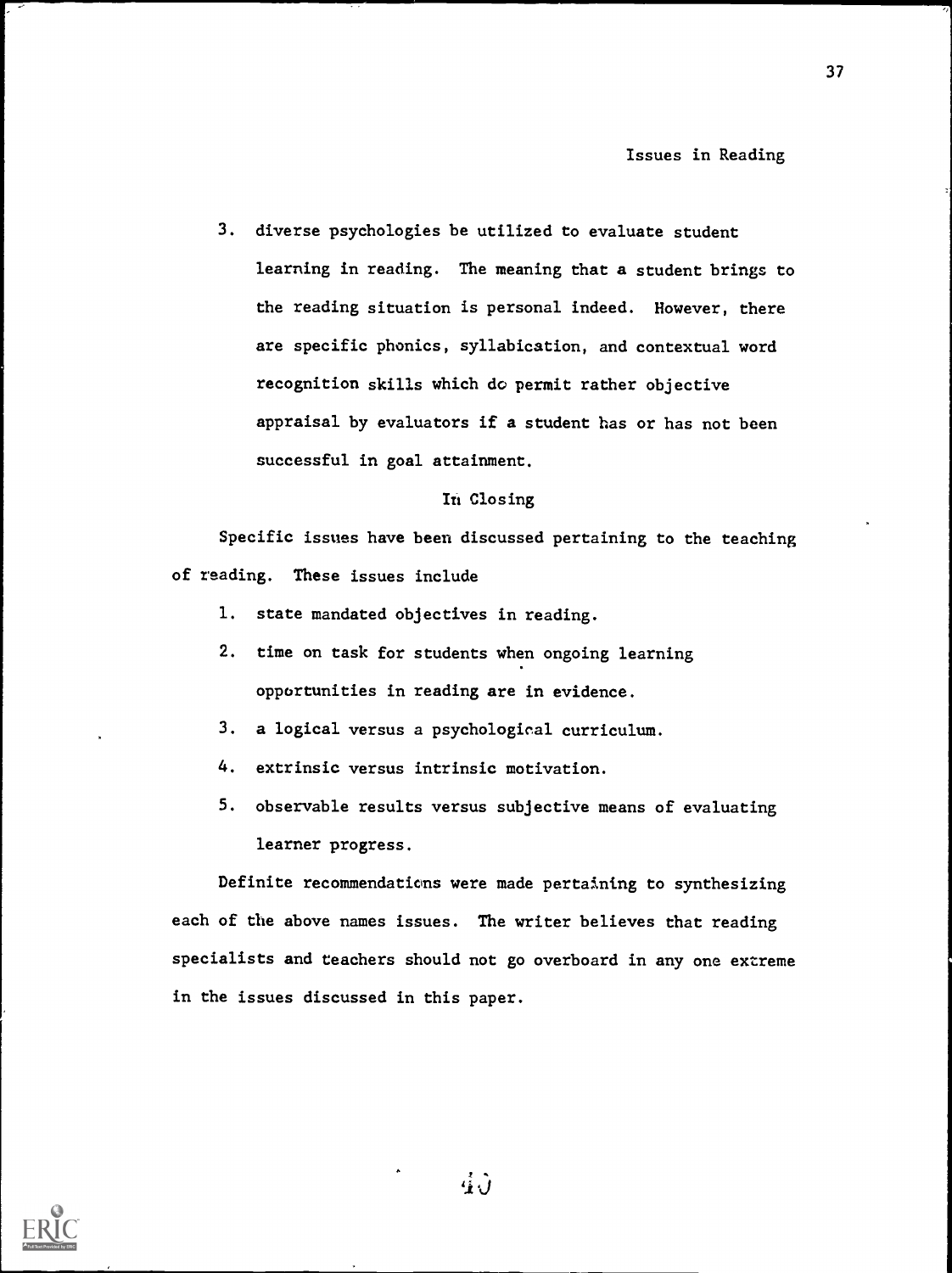### INSERVICE EDUCATION AND THE CURRICULUM by Marlow Ediger

Inservice education needs to be in evidence in order to improve the curriculum. Merely having diverse training programs for staff members will not guarantee a quality curriculum for students. Definite objectives, experience to attain the chosen ends, and evaluation procedures need utilizing to implement improved inservice education programs for administrators and teachers. Unruh and Unruh (I) wrote:

Planning for implementation is critical in the process of curriculum improvement. Frequently, the planning process extends only as far as creating new ideas or adopting them from elsewhere, initiating a process, and developing the new or revised curriculum plan, but then it stops short of planning out the actual implementation pnocess. Essential strategies for implementation, which may require two years or more for development, include: acquiring sufficient resources, involving the implementers on a continuing basis, and arranging for planned channels or two-way communication among the participants.

#### Faculty Meetings and Inservice Education

Numerous educators have hailed the effects of faculty meetings in the school setting to improve the curriculum. There are teachers, however, who believe that faculty meetings participated in have not been as profitable as they might have been. Ediger (2) wrote the following emphasizing quality criteria in conducting faculty meetings:

Faculty meetings in an elementary school can be used wisely in improving the social studies curriculum. Properly developed criteria need to be utilized in implementing concepts pertaining to improving the elementary school social studies program through the use of faculty meetings.

I. Each faculty member of an elementary school should have ample opportunities to provide input in terms of the agenda to be used at a faculty meeting.

2. All faculty members shculd have numerous opportunities to serve on a committee to arrange problem areas for consideration on an agenda.

3. The agenda should be ready for faculty member study, approximately, two days before the meeting.



38

 $4.1$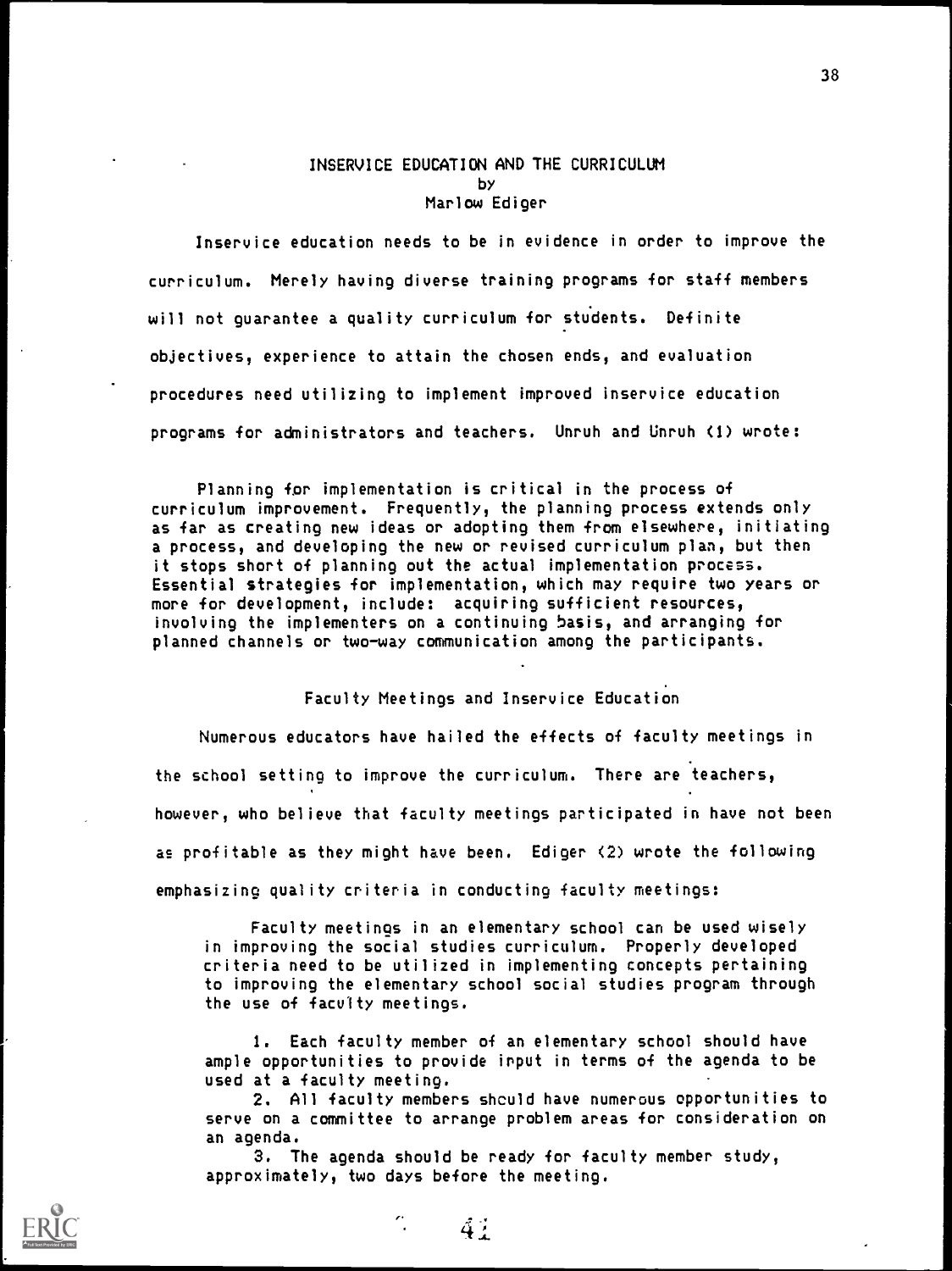4. Faculty members should identify relevant preblems to discuss at a faculty meeting. These problem areas may include changing from the use of basal social studies texts to a more individualized approach in reading content, using management systems in the teaching of social studies, and integrating science, mathematics, as well as language arts, into the social studies curriculum.

5. Participants in a faculty meeting may volunteer to serve on a committee of their own choosing to solve relevant problems. Individual study in attempting to resolve an identified problem may also become an inherent part of the faculty meeting.

6. Adequate resource materials should be available to help individuals in the area of problem solving. These resources may include college and university level textbooks in the teaching of elementary school social studies, professional periodical articles in this area, as well as related films, filmstrips, tapes, slides, and resource personnel.

7. Direct teaching of pupils using innovative ideas may also become an inherent part of these faculty meetings. Tape recording and video taping of lessons may provide participants needed data to improve teaching-learning situations in the social studies. Faculty meetings can aid in improving the curriculum if:

I. Teachers, as well as administrators, have input into the

agenda. Thus, each participant needs to perceive purpose or reasons for attending faculty meetings.

2. Individual differences among members are adequately provided for. Opportunities then need to be evidence for participants individually to pursue and solve relevant problem areas.

3. Understandings, skills, and attitudinal goals achieved in the faculty meeting might be implemented in the school and classroom setting.

4. Appropriate materials and facilities are available to promote an environment conducive to learning.

Workshops and Inservice Education

There are numerous educators who extoll the utilization of workshops to improve the curriculum. Merely having a plethora of workshops does not guarantee an improved curriculum for each learner.

يستنشط



 $4\tilde{z}$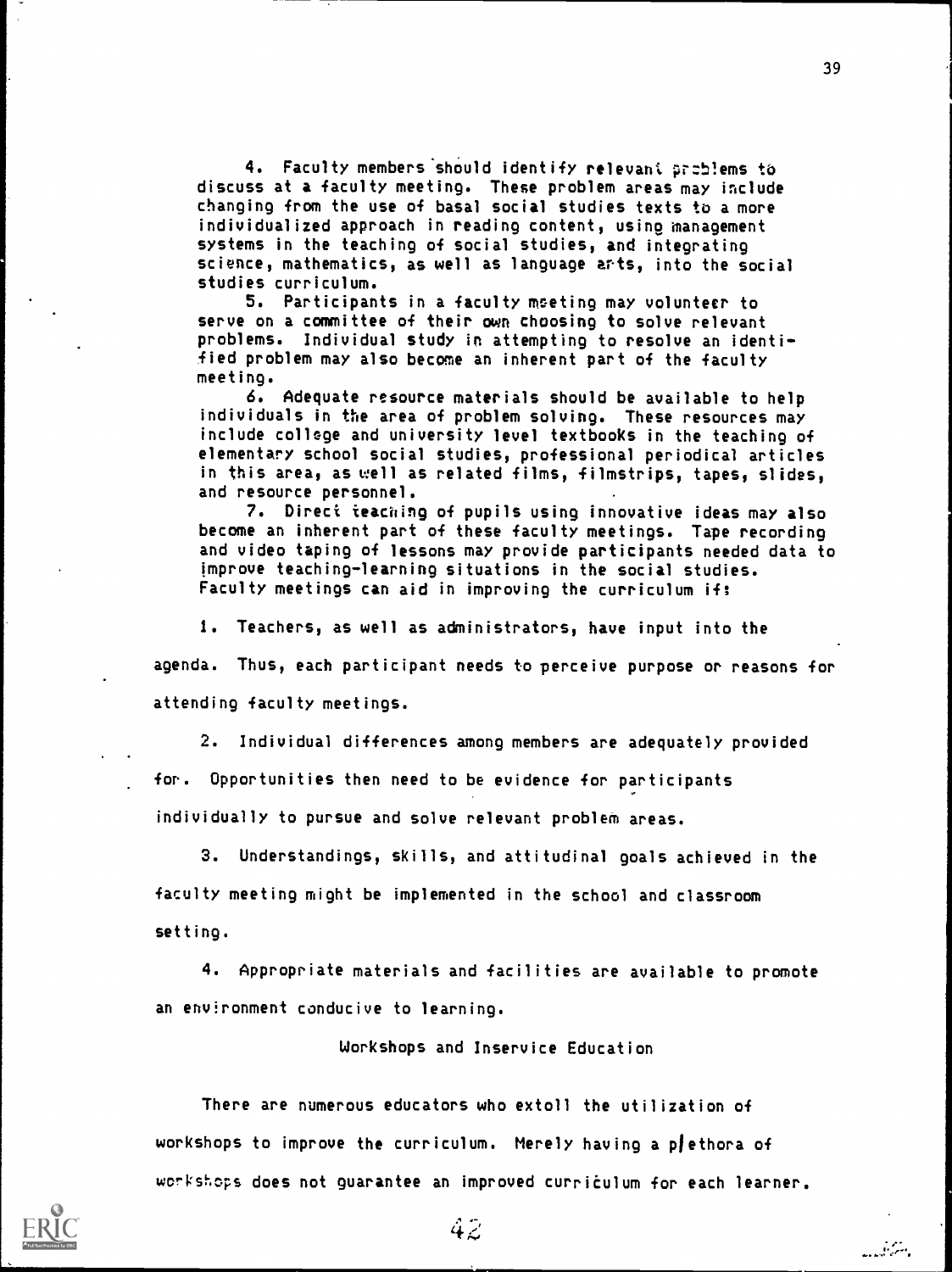There is a definite philosophy that needs to be followed by involved persons pertaining to the workshop concept. Cooperation is one vital concept in developing quality workshops. Thus, administrators and teachers need to work together harmoniously in deciding upon the theme of the ensuing workshop. The theme needs to reflect such concepts as significance, purpose, as well as being worthwhile and relevant.

Cooperatively, adquate facilities and resource materials need to be decided upon by workshop participants.

Generally, three levels of participation are emphasized in workshop. The first level--the general session--involves all members of a workshop identifying problems of concern in improving the curriculum. Each person needs to participate to select problems. Teachers and administrators experience problems in the school and community environment. A good place to choose relevant problems resides in the general session.

Each workshop participant should volunteer to serve on a committee in attempting to solve a specific problem. A variety of reference materials may be utilized in the problem solving activity. Thus, reading materials, as well as slides, films, filmstrips, cassettes, and consultant help may well provide needed guidance in the problem solving situation.

To provide more adequately for individual differences, the third level of the workshop concept needs implementation. Thus, each workshop participant must have ample opportunities to work on a project of his/her very own choosing. Adequate resources need to be available to assist in solving the chosen problem area. The following examples are given as possible problems to identify and solve:



ر ويون<br>د ويون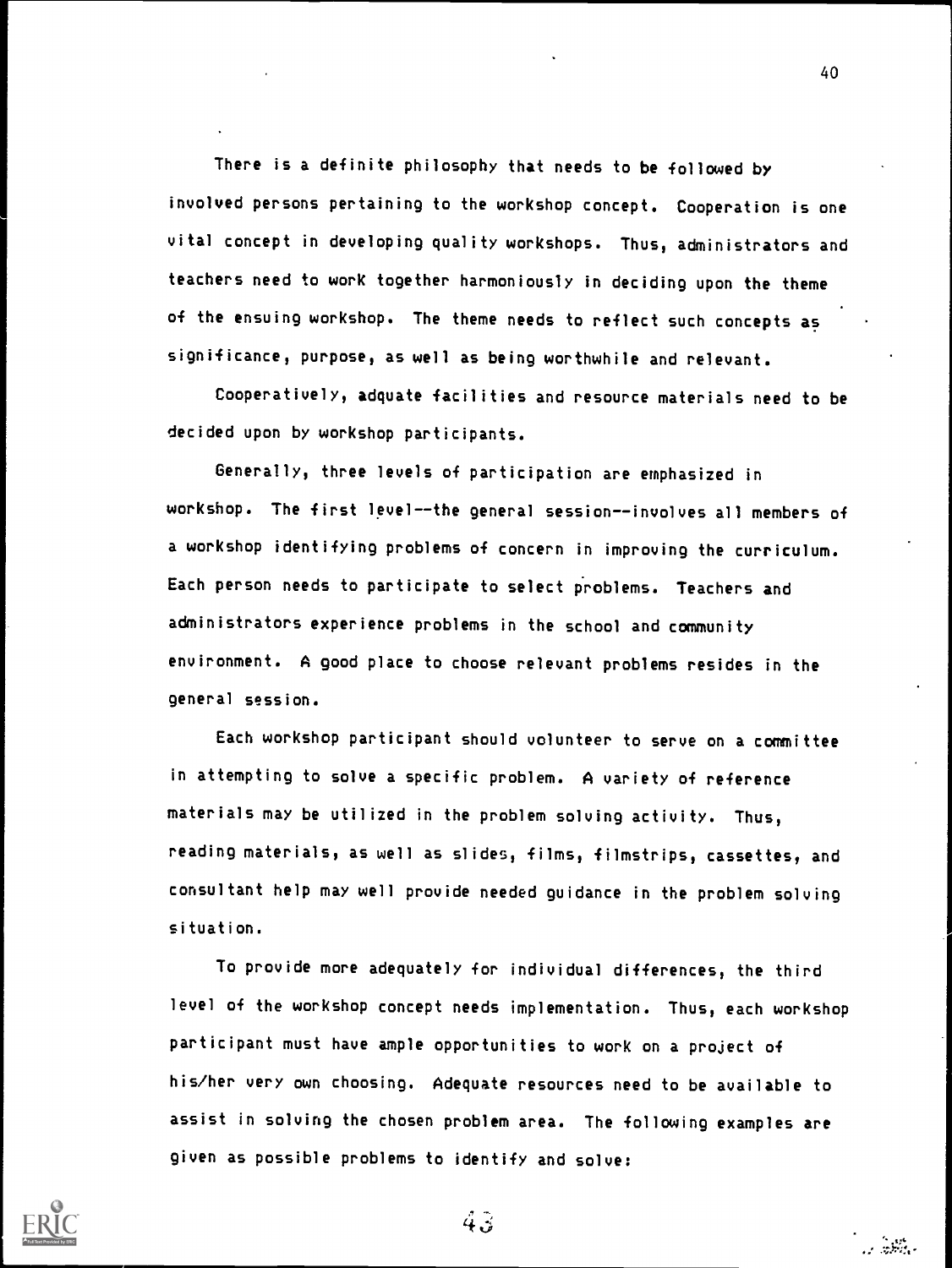1. Working with a disrupter in the classroom.

2. Guiding the gifted and talented learner.

3. Helping pupils with reading problems.

4. Using a variety of techniques to appraise pupil achievement.

5. Wanting needed innovations in the curriculum.

Wiles.and Lovell (3) wrote the following pertaining to the workshop concept to improve the quality of teaching and learning:

In the planning of a workshop, provision is made for great emphasis on evaluation--of the process, the ways of working together and the learning outcomes. During the entire program the evaluation is a continuous process in which all members of the group particiente. It is unusual in most workshops to establish an evaluation committee that has the responsbility of recommending evaluation procedures to the total group and,of organizing and carrying out the evaluation procedures to the total group and organizing and carrying out the evaluation procedures the workshop group accepts. Evaluation periods with the discussion under the leadership of a panel composed of members of the various work groups have proved to be an effective way of improving the workshop process. Almost all workshops have found it advisable to use, in addition, a formal check sheet to focus the attention of the workshop members on the important phases of the workshop experience and to help everyone to strengthen weak points. Workshop members grow in teaching skill through opportunities to analyze why group activities are productive or unsatisfactory.

# Visiting Innovative Classrooms

Teachers and administrators may observe as well as appraise experimental teaching and learning situations by visiting specific schools. Hopefully, the end result will be to implement that which was deemed worthwhile from the innovative school.

Vital methods of teaching to be accepted and implemented must assist each pupil to progress in an optimal manner. Thus, each learner needs to achieve relevant understandings, skills, and attitudinal goals. A variety of learning activities must be provided to guide pupils to achieve objectives. Why should the concept variety be emphasized? Pupils have diverse learning styles. There are selected pupils who

 $4\frac{1}{2}$ 



41

والمقتربة وممارك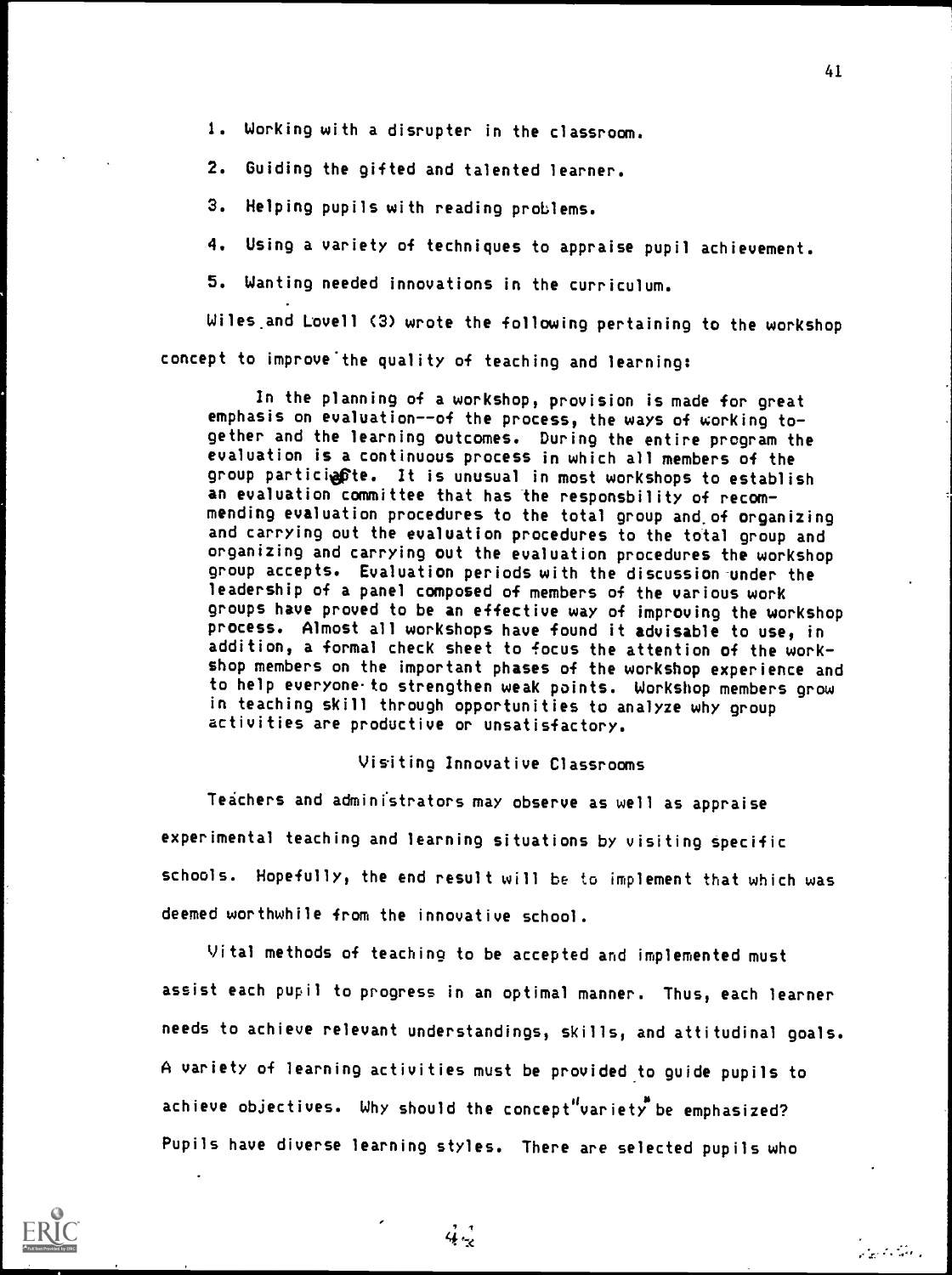might achieve more optimally with the utilization of reading as a major means of learning. Others might achieve at a more optimal manner with the utilization of concrete (actual objects and items, as well as experiencing excursions) and semi-concrete (films, filmstrips, slides, transparencies, and illustrations, among others) materials.

A variety of appraisal procedures need utilizing to evaluate learner progress. Why? No procedure is perfect, by any means. Thus, one method of appraising is a check against other approaches. Teacher written test items (true-false, multiple choice, matching, completion, and essay), rating scales, checklists, attitudinal inventories, standardized testg, criterion reference tests, anecdotal statements, among others, might be used to assess learner achievement.

Teachers and administrators continually need to locate improved objectives, learning activities, and appraisal procedures. Otherwise, the curriculum might remain stagnant.

Which innovations then might administrators and teachers observe and thus, hopefully improve the curriculum?

1. Team teaching, the nongraded school, and dual progress plans of grouping pupils for instruction.

2. Individualized reading, color coding, and diacritical marking systems in guiding pupils to read at an increased level of proficiency.

3. Implementing process objectives in the curriculum.

4. Using formative and summative distinctions in appraising the curriculum.

5. Using teaching performance tests, mastery learning, and criterion-referenced supervision.



 $4.5^{\circ}$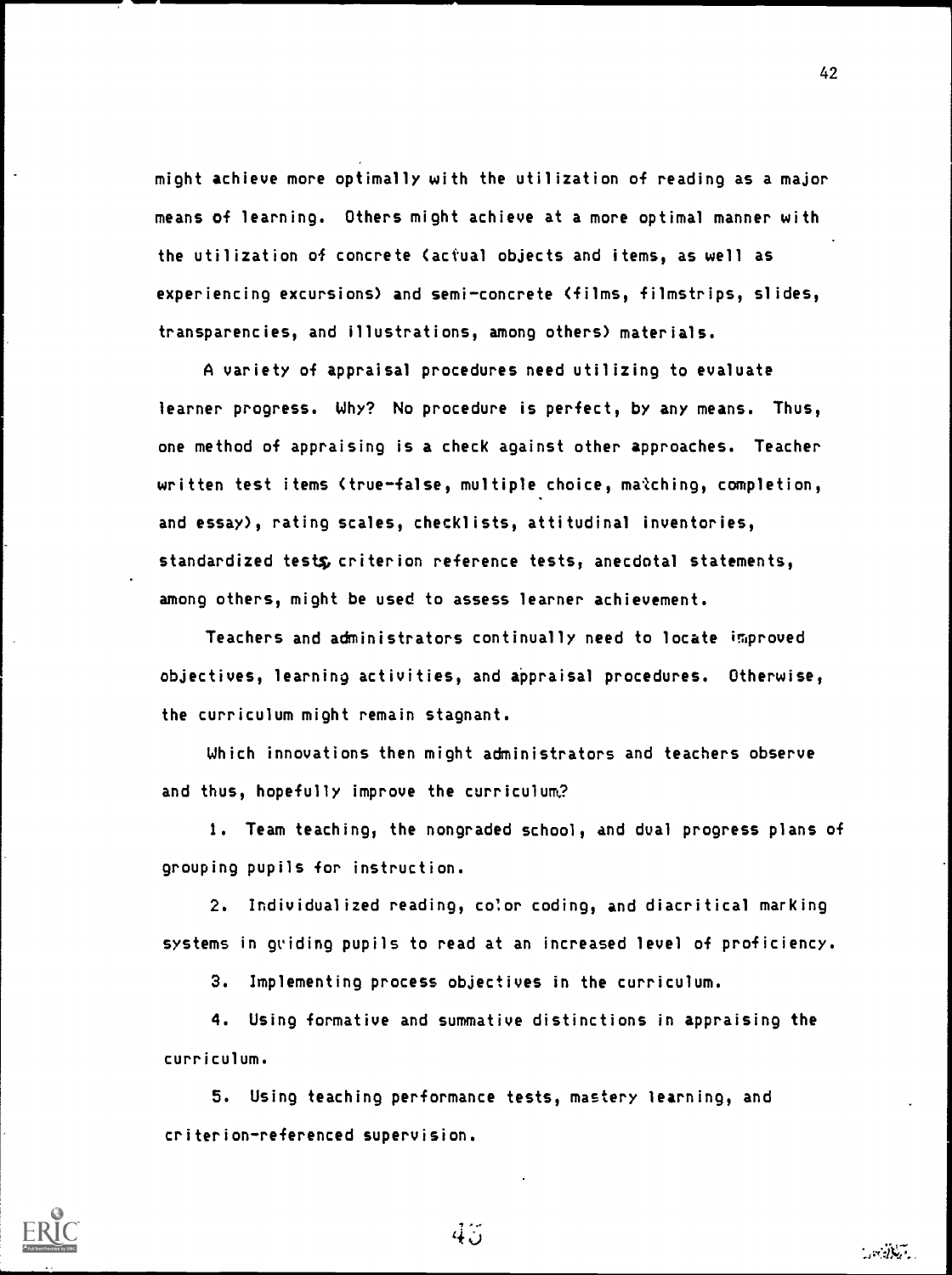6. Utilizing peer learning, the contract system, as well as

learning centers and open space education.

Pertaining to inservice education, Roe and Drake (4) write the

following:

1. Inservice education should be directly related to a specific goal and/or objective of the educational program.

2. Channels should be maintained so that inservice needs may be easily communicated and initiated from the faculty.

3. Tangible commitments in the form of money, time, and materials need to be made by the central administration and school board. Commitments of time and energy should also be expected from the teachers.

4. Communications with the whole system is essential to ensure participation by those interested as well as at least partial avoidance of misinformation r\_garding the purpose, or cause, of the inservice program.

5. A carefully designed evaluation of the inservice program should be considered part of every inservice attempt. The evaluation should be directly related to the effect upon the main clients of the school--the pupils.

#### Using Teaching Performance. Tests

There are selected educators emphasizing that teachers be tested to reveal competency. Diverse approaches might be utilized here. One method, as a model, will now be described. Administrators may develop measurably stated objectives for learners to achieve. These objectives are provided to teachers, e.g., one set to be utilized in teaching a given set of pupils. The teacher is also provided background subject matter to be used in planning a lesson directly related to the measurable goals. The teacher then needs to select learning activiites to guide learners in achieving the stated objectives. A sample of measurement (test items) procedures may also be provided to teachers.

The administrators needs to choose pupils who have not achieved the precise ends and yet can attain the chosen objectives.



 $4\hat{6}$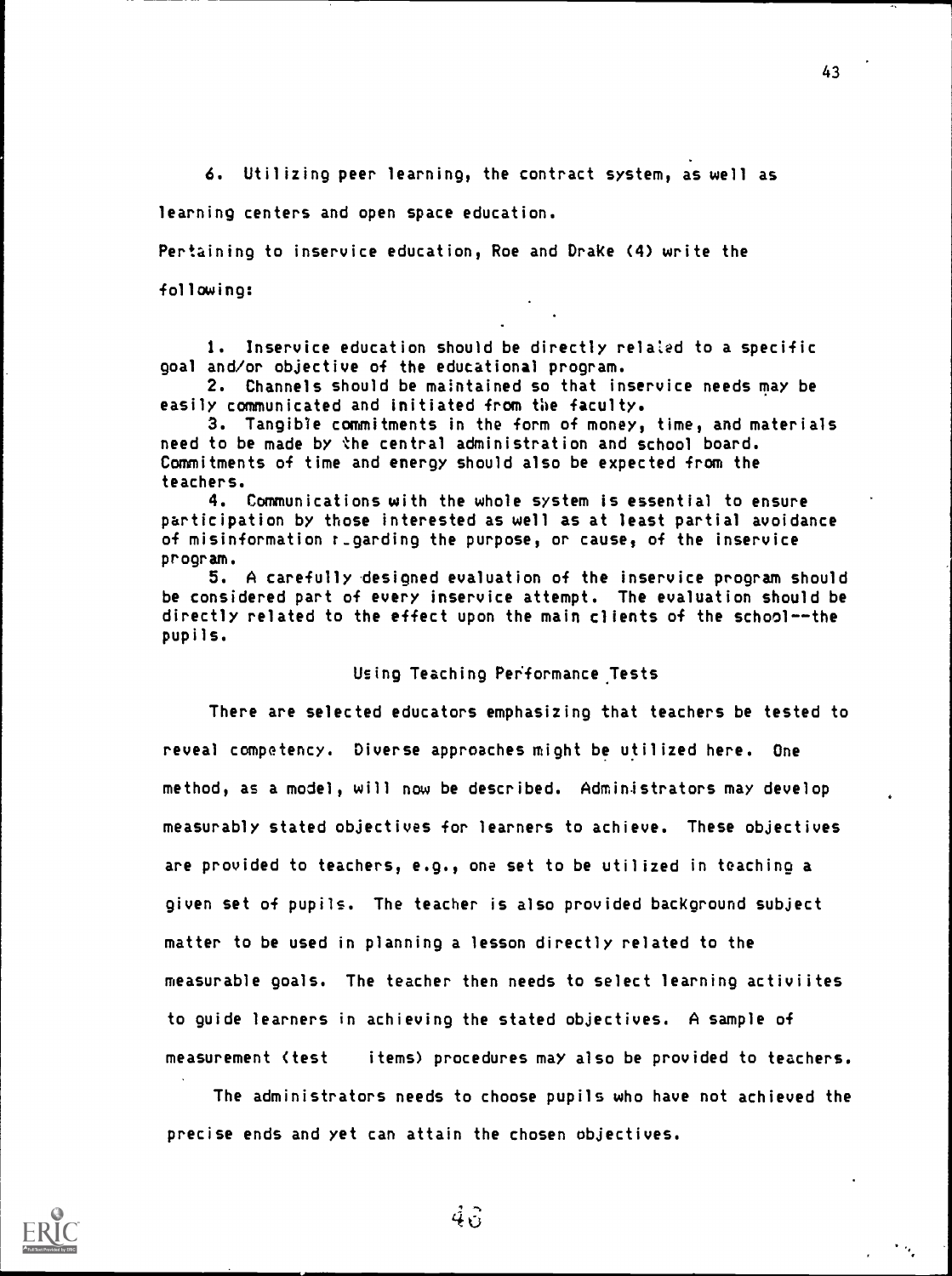After the teacher has had ample opportunity to prepare the lesson, he/she is ready to teach it to the chosen learners. Pupils are then tested to notice if objectives have been attained. The administrator then notices which objectives have/have not been attained by learners. The success of the involved teacher depends upon the number of measurable stated objectives achieve by pupils.

Preferably, a teacher should take more than one performance test to demonstrate proficiency in teaching. Tests must be safeguarded so that they might be utilized again by other teachers in the school.

James Poham (5) wrote the following guidelines in using teaching performance tests for instructional improvement and skills assessment:

- 1. Allow sufficient planning time for the teacher.
- 2. Use naive but teachable learners.
- 3. Use small or large groups of learners.
- 4. Item sampling post tests may be used.
- 5. Routinely assess learner affect.

For instructional improvement:

1. Clinica' observers should conduct instructional analysis on basis of learner performance.

2. Provide opportunities for replanning and reteaching of unsuccessful learners.

For skill assessment:

1. All relevant conditions should be comparable for each teacher.

2. Assign learners to teachers randomly.

3. More than one performance test should be completed by each teacher.

4. Preserve test security.

Independent Studies and Inservice Education

Numerous relevant topics exist from which teachers may choose to develop an independent study involving a problem area. A topic that is -chosen needs to possess purpose for the involved teacher. A solution to a vital problem in teaching and learning needs to be a significant end



فعايته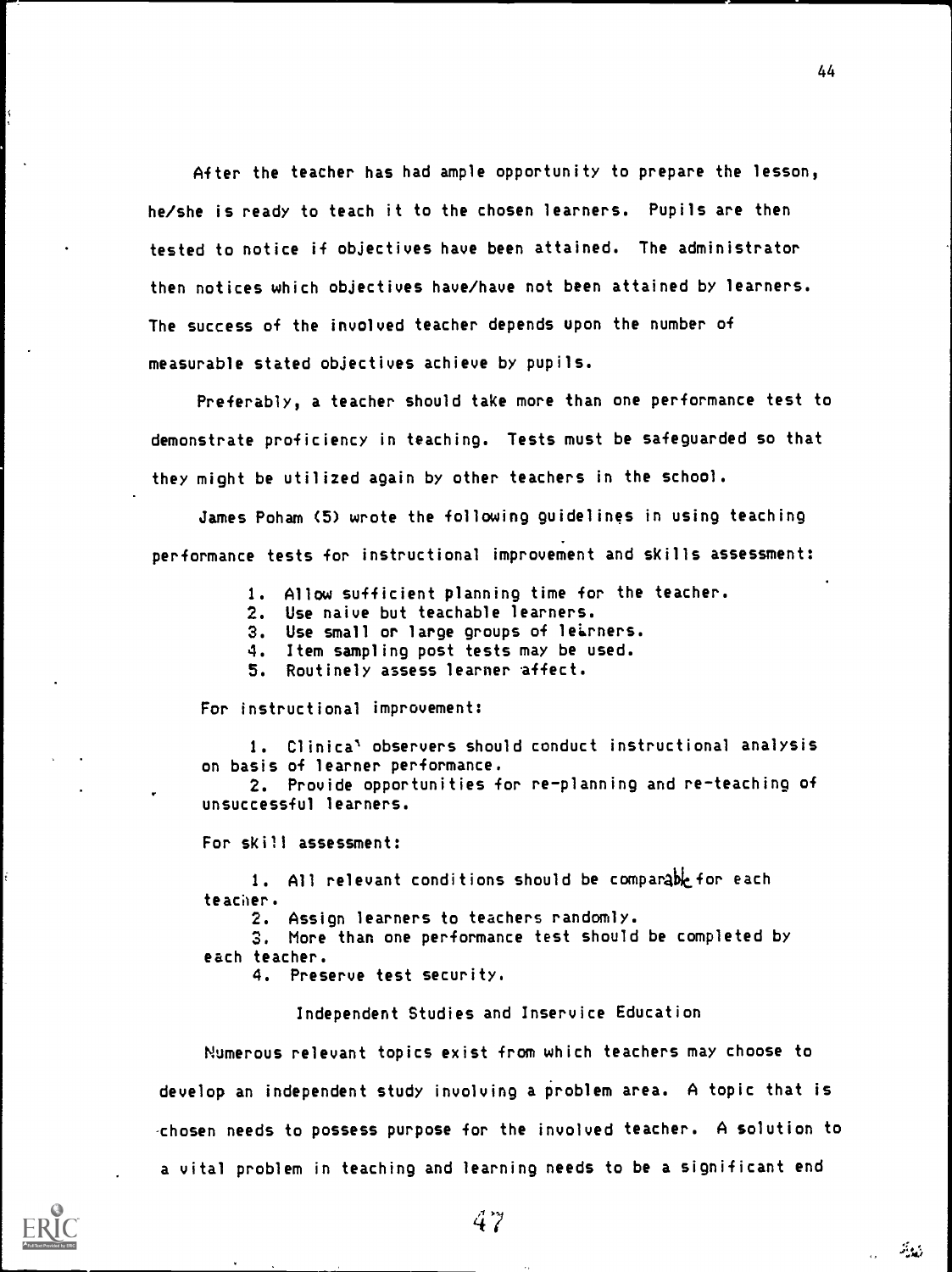result. A variety of reference sources, including consultant assistance, should be in the offing, An adequate amount of time must be given to complete a quality independent study.

Which areas might be relevant to pursue in an independent study?. The following are given as suggestions:

1. Diagnosing learner achievement in reading.

- 2. Utilizing science equipement proficiently.
- 3. Using innovative techniques to appraise pupil progress.

4. Implementing recommended procedures in reporting learner achievement to parents.

5. Emphasizing affective goals in teaching and learning.

6. Emphasizing computer assisted instruction.

### In Conclusion

There are numerous inservice techniques available to improve the curriculum. Each administrator and teacher must work in the direction of providing quality experiences in order that pupils individually might progress optimally. Hass (6) wrote:

In selecting goals and objectives curriculum planners make choices regarding the relative importance given to society, human development, learning and knowledge, and cognition in planning the curriculum. Philosophy enters into every curriculum decision that is made. There is rarely a moment in the school day when a teacher is not confronted with situations in which philosophy is a part of determining the to such questions as "What is the good person?" "What is the good society?" "What is the good life?" that determine action. All curriclum thinking and work is value based.



 $4\hat{c}$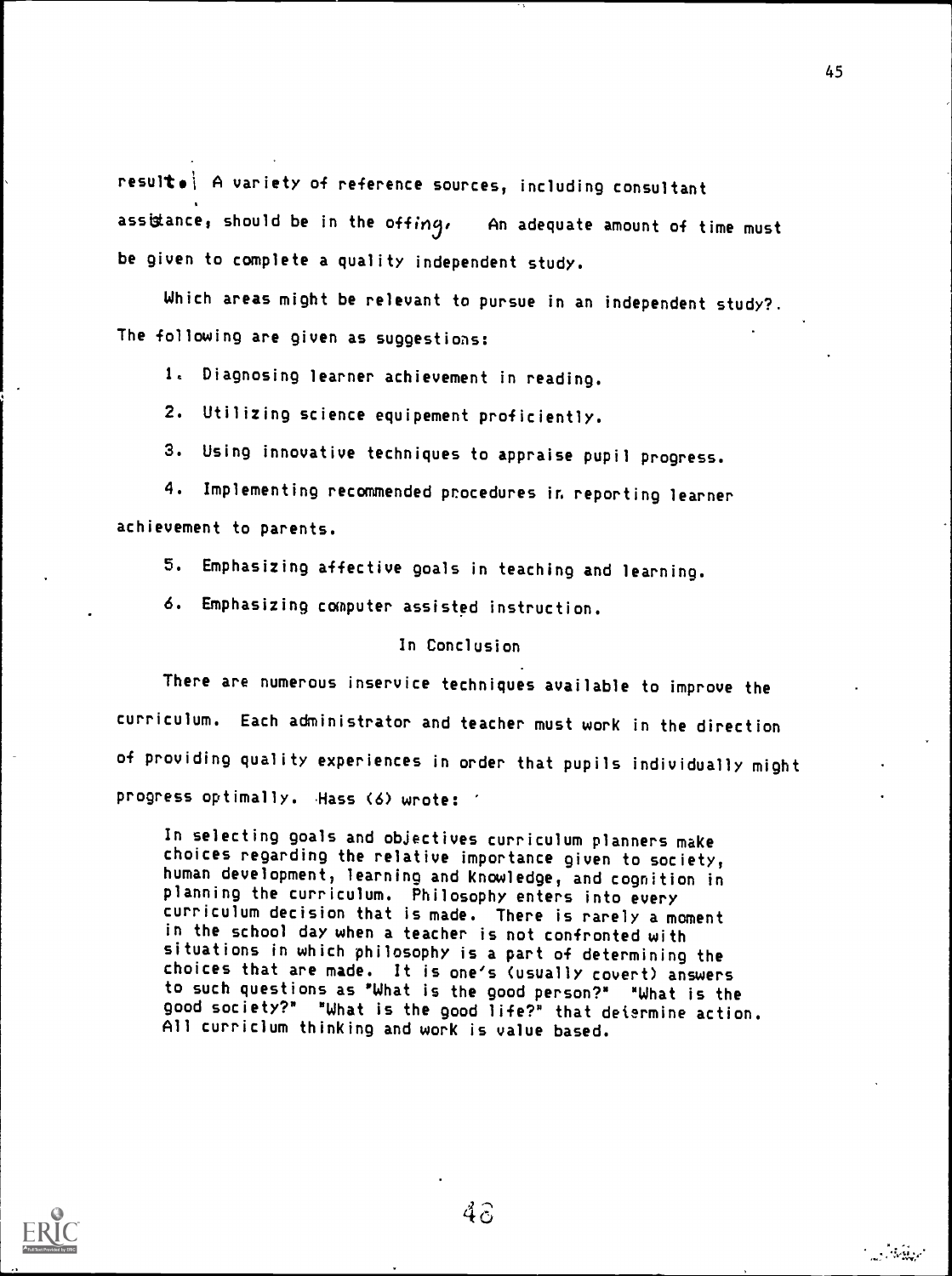46

Żл.

Ediger, Marlow, The Elementary Curriculum. A Handbook. Kirksville, Missouri: Simpson Publishing Company, 1977, pages 134 and 135.

Hass, Glen, Curriculum Planning: A New Approach. Newton, Massachusetts: Allyn and Bacon, Inc., 1983.

Popham, James W., Using Teaching Performance Tests for Instructional Improvement and Skill Assessment. Los Angelos, California: Vimcet Associates, 1971 (filmstrip and cassette).

Roe, William H., and Drake, Thelbert L., The Principalship, second edition. New York: The Macmillan Company, 1980, page 274.

Unruh, Glenys G., and Adolph Unruh, Curriculum Development. Berkeley, California: McCutchan Publishing Corporatiion, 1984.

Wiles, Kimball, and Lovell, John T., Supervision for Better Schools, fourth edition. Englewood Cliffs: Prentice-Hall, Inc., 1975, page 114.

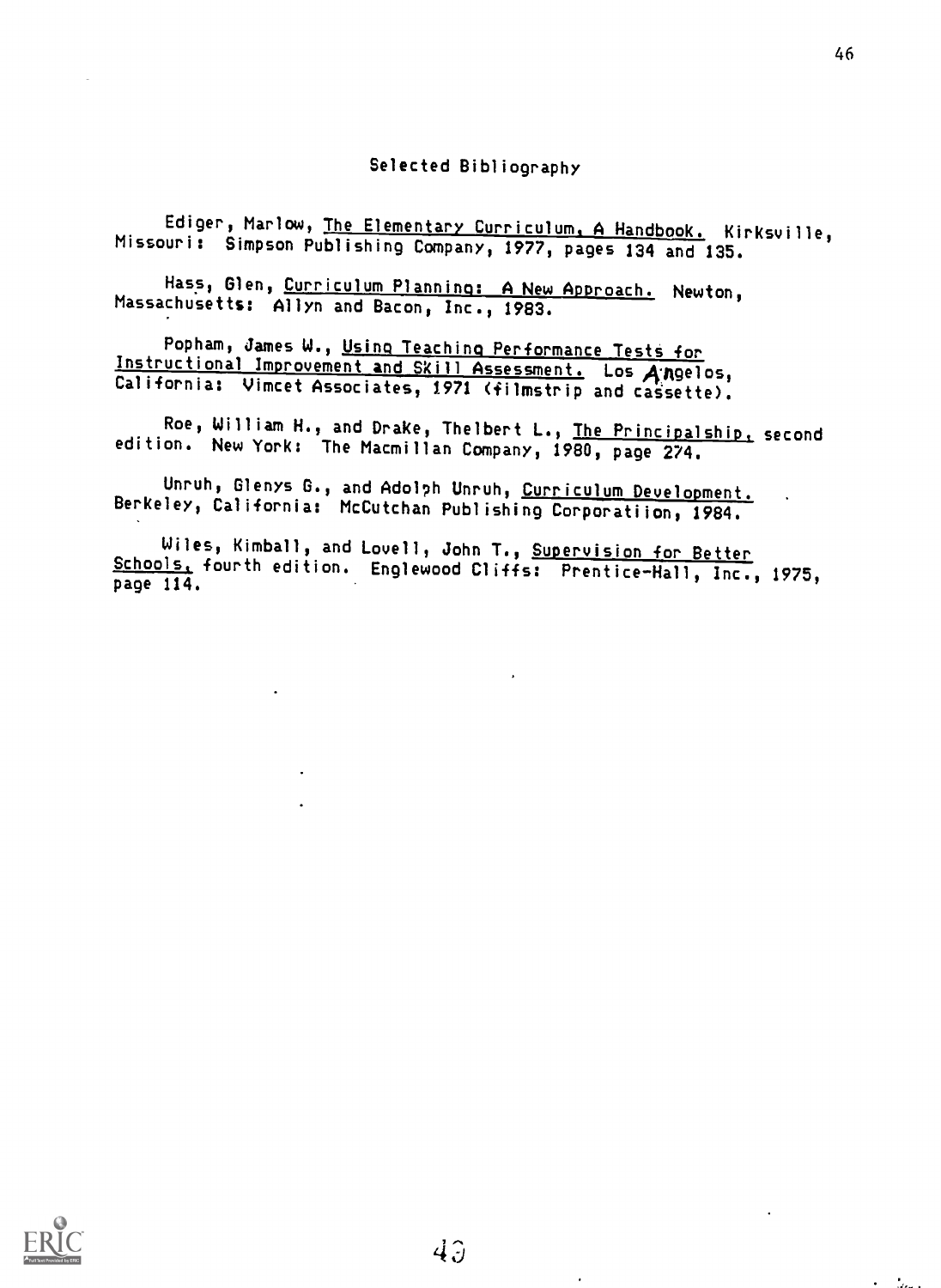### TEXTBOOKS AND THE SCHOOL CURRICULUM

Much criticism is hurled at textbook content used in the public schools. Textbooks have been criticized for numerous reasons. One reason being that textbooks lack challenge for students. More demanding subject matter then must be printed in texts. If students read and study from textbooks which are too easy, boredom sets in and a lack of challenge is in evidence. On the other hand, textbook content too complex for students to understand makes for failure to learn.

### Raising Student Test Scores

Presently in society, the emphasis is upon higher standards for students to attain on each grade level. Diverse states test on selected grade levels, such as three, six, eight, and ten to monitor learner progress. The intent here is to determine on which grade level(s) the student is or is not making progress. If a lack of progress is in evidence from test results, the teacher is to determine what can be done  $t<sup>0</sup>$  up  $\tau$  student's achievement. The classroom teacher is held accountable for student achievement on criteria and or norm referenced tests.

With state mandated tests or district wide instructional management systems (IMS), precise objectives are available for ...achers. The objectives are predetermined with little or no local teacher input. The learning opportunities are selected by the classroom teacher to guide students to achieve the precise ends. Statewide tests or district wide tests as a part of the IMS are there to align the tests with the



 $5\hat{y}$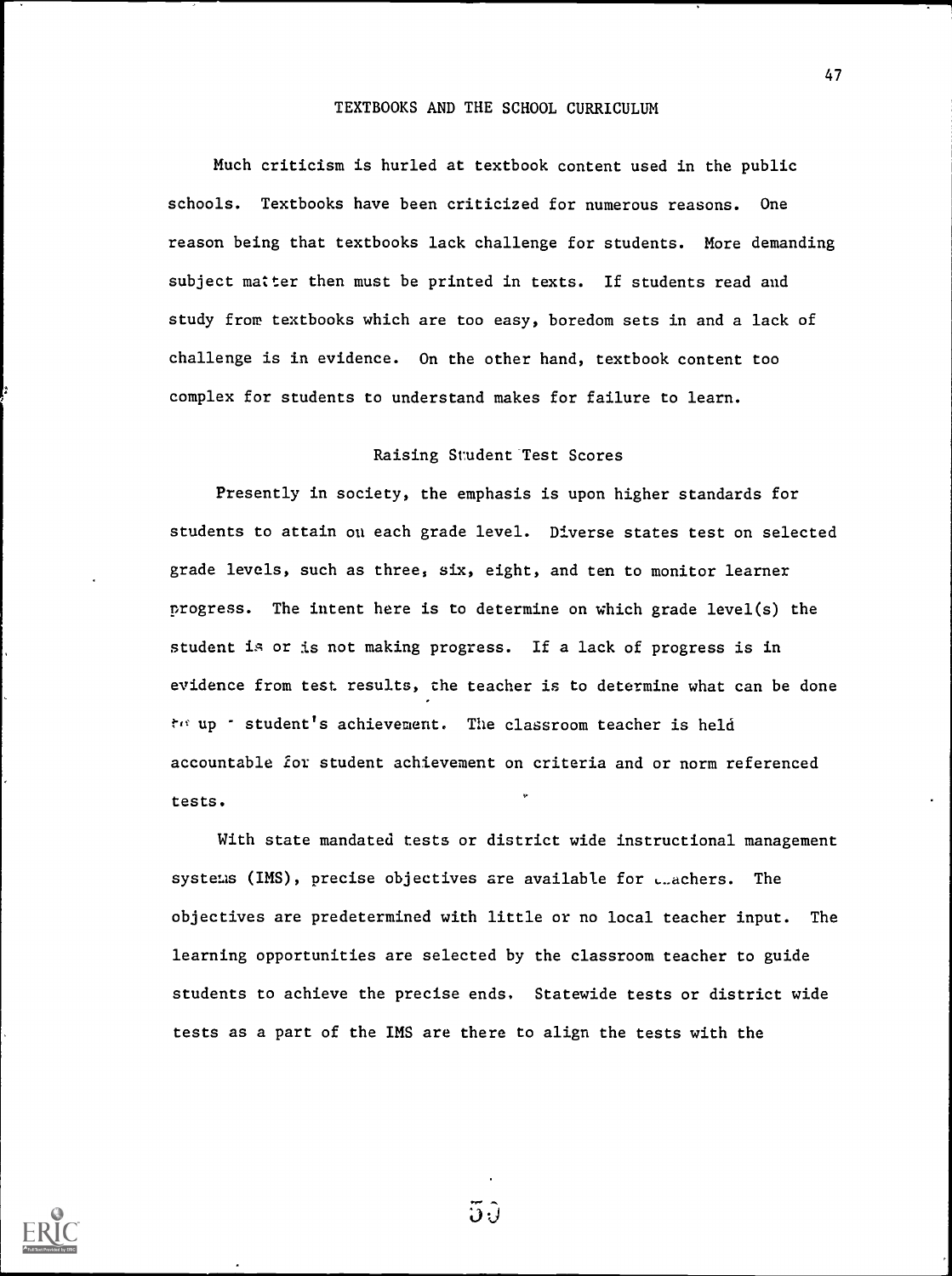objectives. Increased validity should be in emphasis with the zest items measuring against the precise ends.

Textbook content becomes a part of the learning opportunities which assist students to achieve objectives. With an increased emphasis placed upon testing students to notice achievement, more complex textbooks need to be in the offing in order to up test scores.

Educators and the lay public concerned about raising student test scores want textbooks to

I. contain more demanding and complex subject matter.

2. emphasize accuracy of subject matter.

3. deemphasize trivia, the irrelevant, and the inaccurate.

4. present balance in points of view in subject matter content.

The right wing element in society may wish to crowd out what they deem to be leftist ideas. Textbook censorship, complaints about secular humanism, and pro creationism points of view might tend to crowd out the active, creative pursuit of knowledge.

## Textbooks and Problem Solving

A second philosophy to emphasize in textbook usage involves problem solving. Test results may have little or no relevance in a problem solving emphasis. Textbooks are utilized as one learning opportunity for students to solve problems. Problems are identified by students with teacher guidance. Once the problem has been clarified, data is gathered. The drta or information, in part, can come from the textbook. After data gathering, a hypothesis or answers to the problem is gleaned. the hypothesis is tested. Textbooks here can again be utilized and that



 $5/$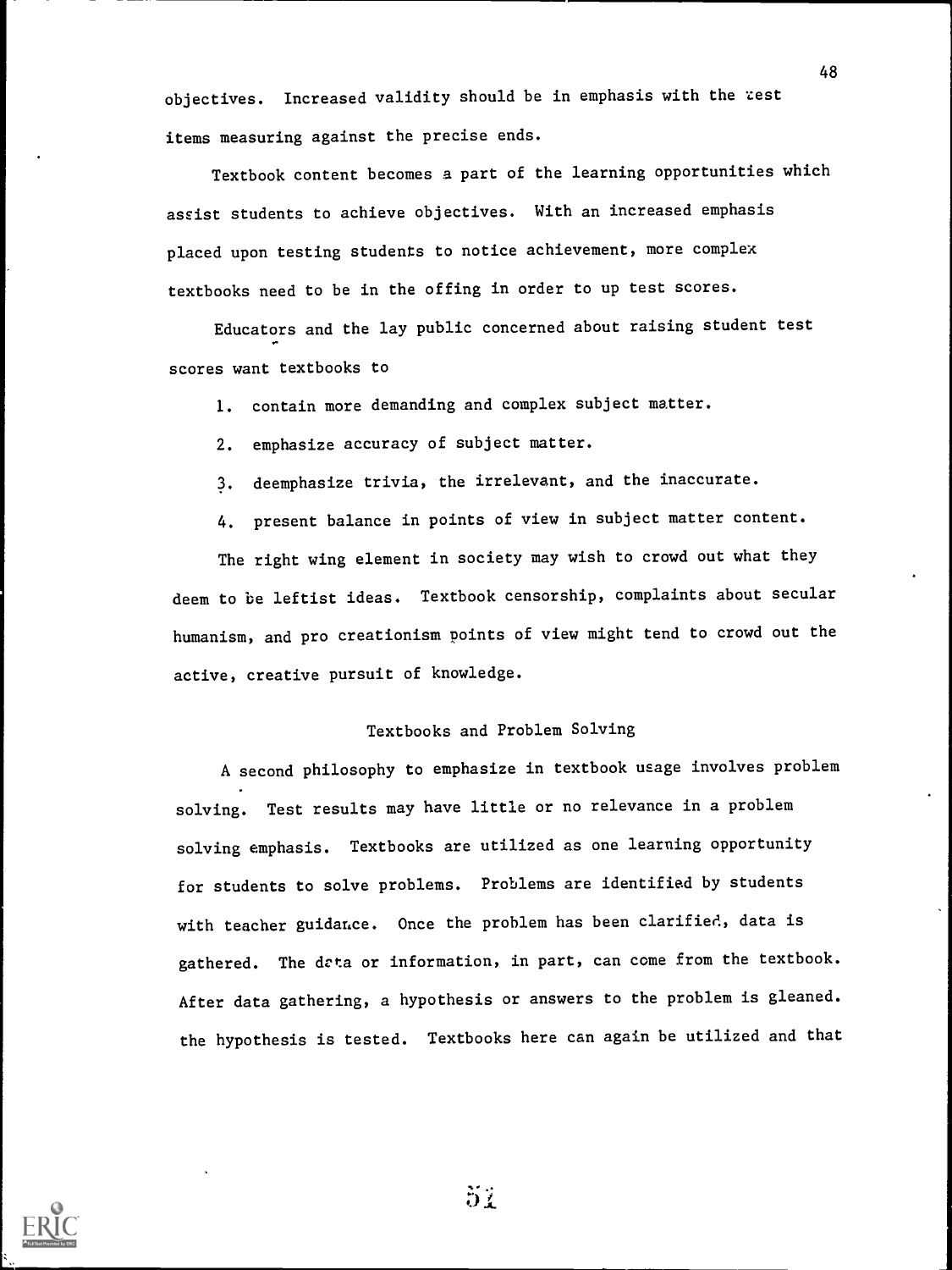use being to read subject matter to test the hypothesis and revise it if necessary.

Textbook usage in problem solving procedures emphasize flexible procedures in teaching and learning. The problems are open ended as identified by students. From among many possibilities then, one or more problems are selected to be solved. Open ended possibilities are in evidence when data is gathered, as well as when hypotheses are tested utilizing textbooks, as one material of instruction. Students need to work in committees to solve problems. In society people in committee settings engage in problem solving activities.

Problem solving advocates believe that

1. life itself in school and in society stresses students developing skill in solving personal and social problems.

2. change is a key concept in school and in society. Problems vary from place to place and from time to time. With change, new problems arise.

3. the sequential steps therein are flexible. The steps are not absolutes carved in stone. Rather, a person may develop problem solving skills utilizing creative procedures.

4. values adopted depend upon the situation involved. The value emphasized depends upon the involved place and time.

5. there is one absolute and that is there are no absolutes.

#### Textbooks and Decision-making

Decision-making philosophies emphasize students individually learning to choose and to make choices. Textbooks, library books, and



 $52$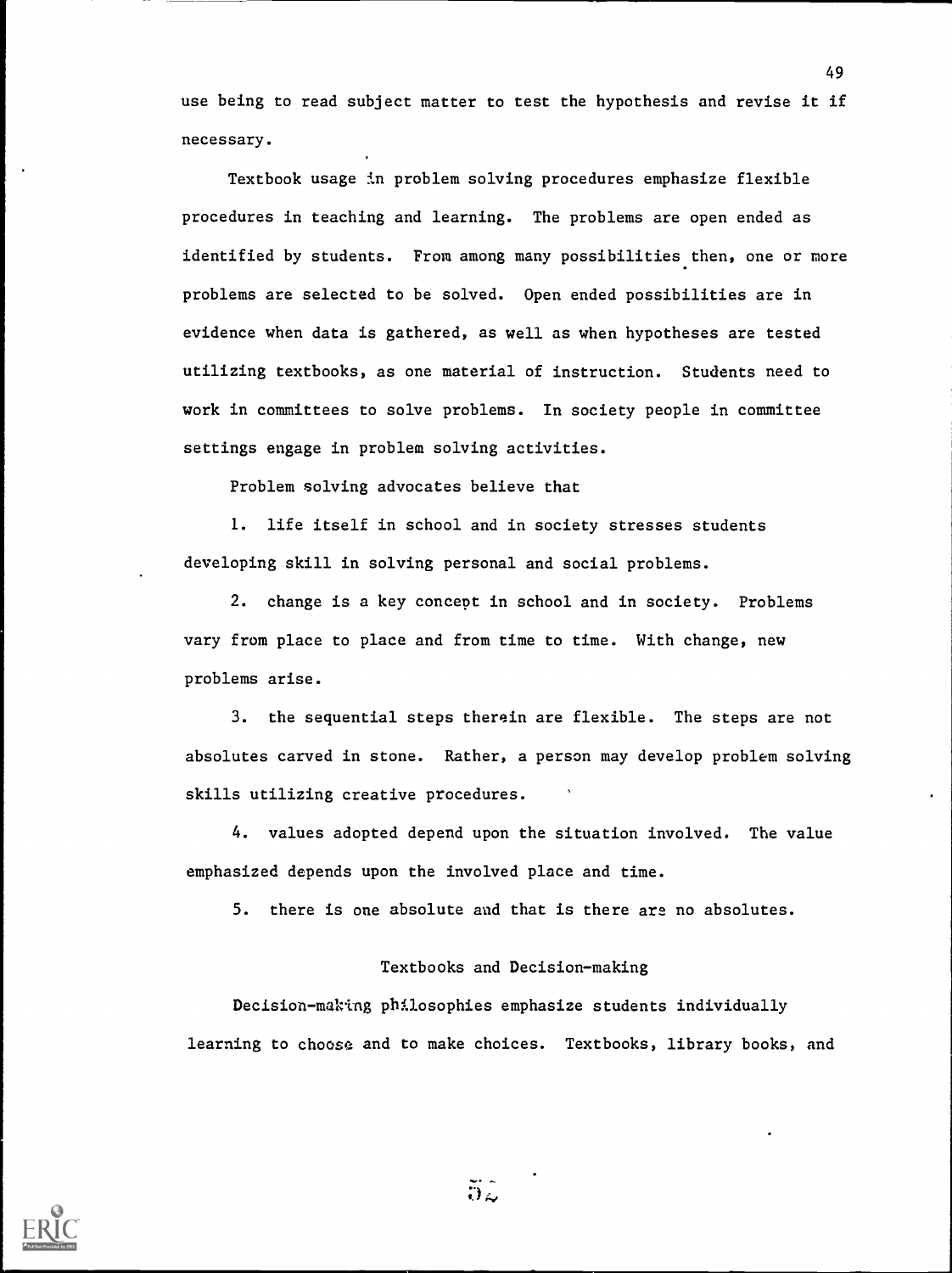(single or multiple series) as well as other media in print, the student may select which to read and which to omit. The learner makes choices based on interests, purposes, and needs. The involved books, pamphlets, and brochures need to be on a variety of reading levels. A learner may then select sequentially which media in print harmonizes with his/her present level of attainment.

Individualized reading may be implemented in any curriculum area and in diverse units of study. The student selects a book to read. The teacher intervenes if a student is not able to choose and read a book. The teacher then picks a library book for that student. After the learner has completed reading a library book, he/she selects how to be evaluated by the teacher to reveal achievement and progress. There are diverse means to reveal comprehension of content. Covering the content read, the student may draw a related picture, write summary statements, develop an outline, and/or take a test.

With students in a flexible framework selecting which reading materials to pursue, a psychological curriculum is in evidence. Sequence resides within the learner. The learner then must make sequential choices. The choice may involve reading to solve problems or reading for its own sake.

Decision-making advocates belive that

1. the individual student is the focal point in selecting objectives, learning opportunities, and appraisal procedures.

2. life itself means making authentic choices. To choose is to be human; others should not make decisions for the individual.



 $5.5$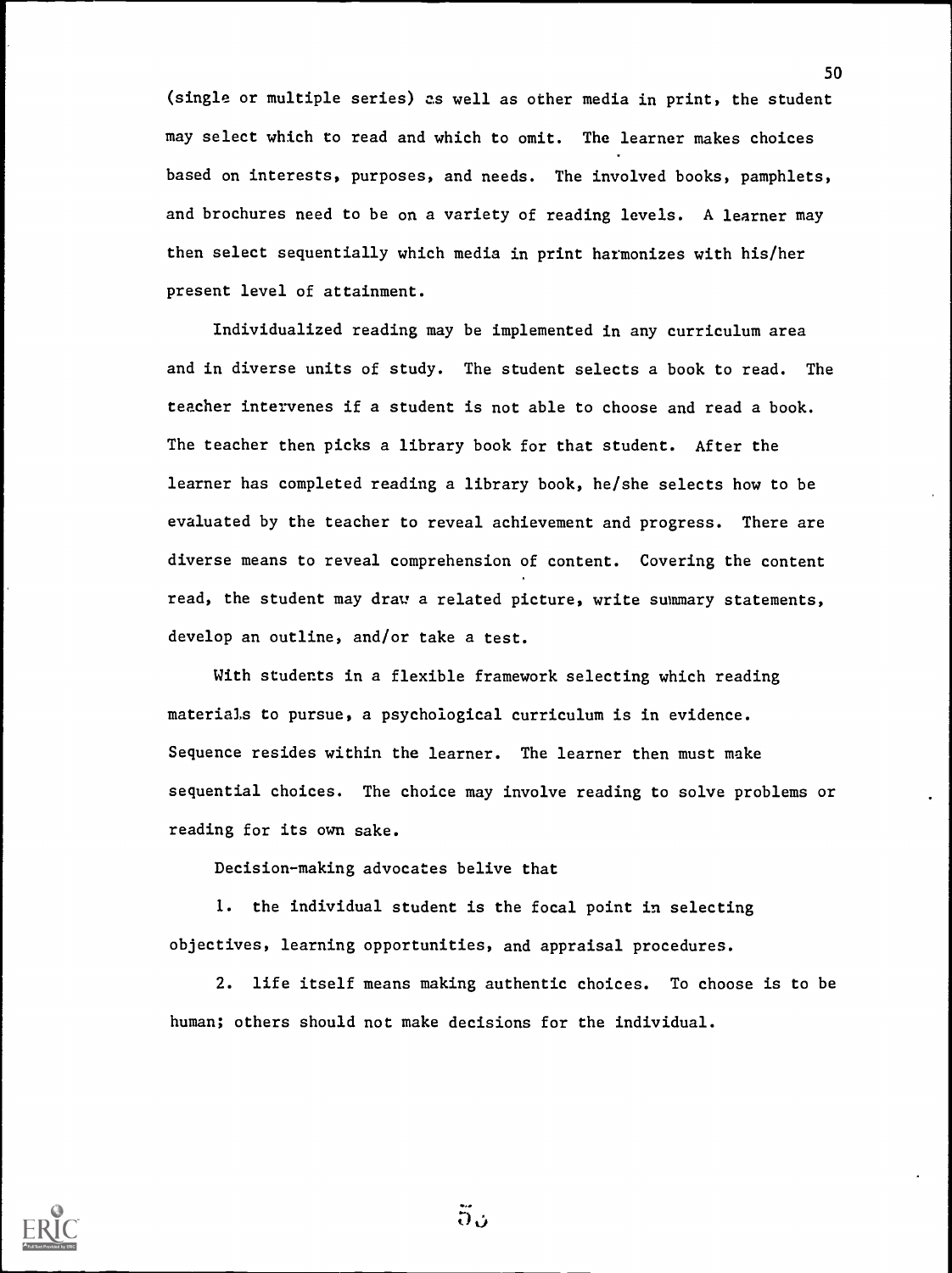3. choices made are subjective. Objectivity is not involved in the making of any decision.

4. morality should be the first item of consideration in making of choices as to the content in reading materials.

5. values held by any individual need examining. Reading can be an excellent means for the student to examine and clarify personal values held.

#### An Idea Centered Reading Curriculum

An idea centered curriculum emphsizes cultivation of the student's intellect as the major objective of instruction. Mind is real and must be challenged. Textbooks need to contain challenging abstract concepts and generalizations. Concrete and semi-concrete materials of instruction should assist students to attain the abstract.

The academically inclined teacher needs to stimulate learner achievement in moving from the finite to the infinite being. Quality discussions following the reading activity are important. Students need assistance to achieve optimally in any reading activity. A subject centered, not an activity centered curriculum, is to be prized. Intellectual development of students, rather than affective and psychomotor achievement is to be stressed.

Idea centered advocates of instruction using textbooks believe that

- 1. subject matter learnings for students should be dominant.
- 2. mental development of students should receive primary emphasis.

3. abstract content rather than the use of objects and the pictorial should receive major stress as materials of teaching.



 $5\frac{1}{2}$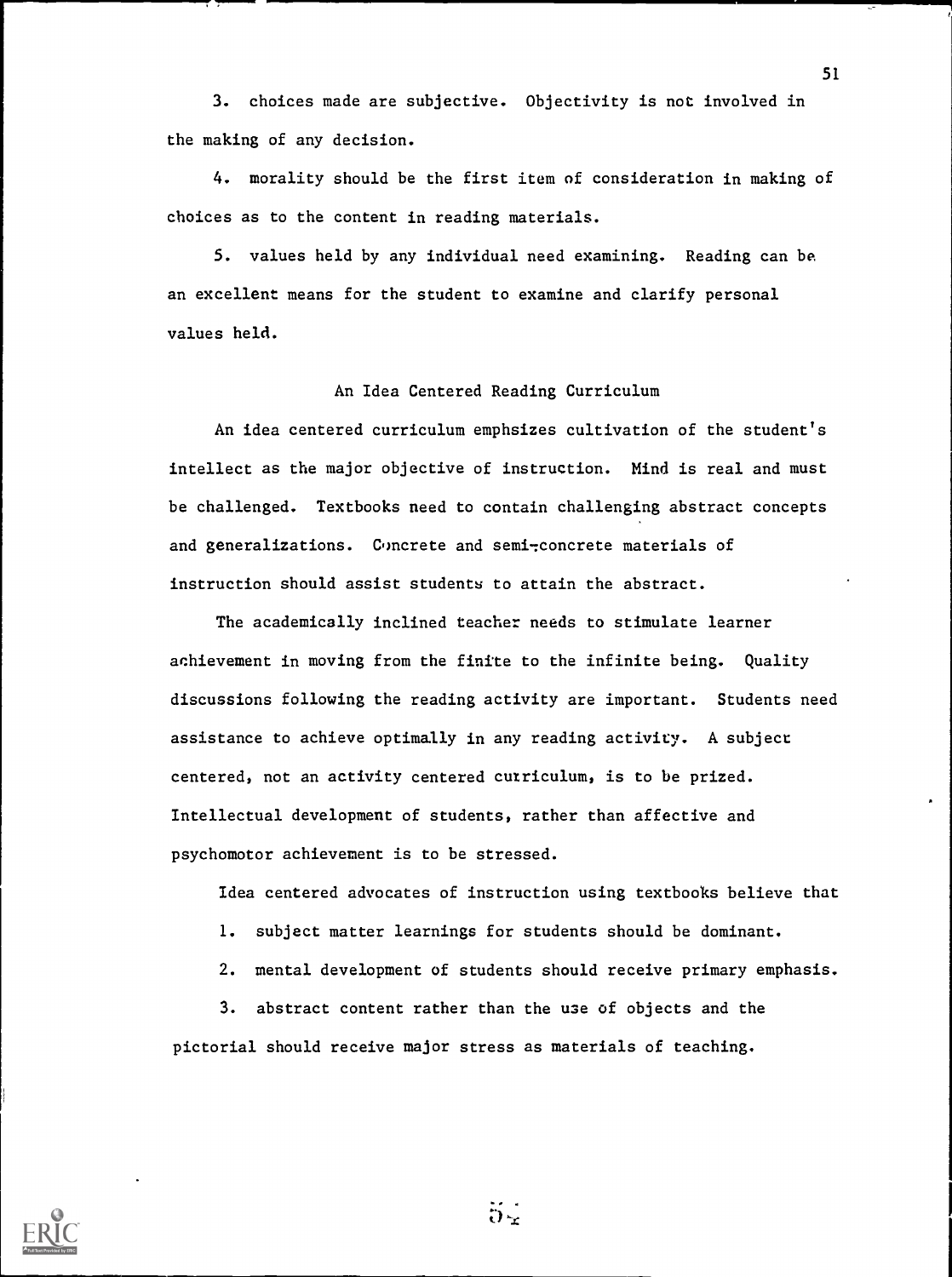4. a priori, truths preceding human experience, exist and must be taught to students.

5. universal truths as ideals need to be taught to develop moral individuals.

Textbooks and a Look to the Vital Past

The Great Books advocates believe the reading materials for 4 elementary and secondary students should include the salient ideas of the past. Thus, the enduring ideas of the classics are significant for all. To be enduring, subject matter must have been written, perhaps, centuries ago. The great ideas can only be identified if they were written some time ago to notice if they have survived in time and place. Much of what is written and printed does not survive. The ideas therein have been forgotten and are irrelevant. Recent ideas may not survive. It takes time to notice if any writing will meet criteria of being significant in time (history) as well as place (geography). The writings of such intellectual writers as Plato (427-347 B.C.) in his book, The Republic, Aristotle (384-322 B.C.) in his Politics and Ethics, and The New Atlantis by Francis Bacon (1561-1625) are well known today due to having survived over the centuries in terms of being vital.

Great Books Advocates believe that

1. eternal ideas exist which do not change in value within the framework of time (history) and place (geography).

2. vital content remains important regardless of societies involved, past, or present.



ភីភី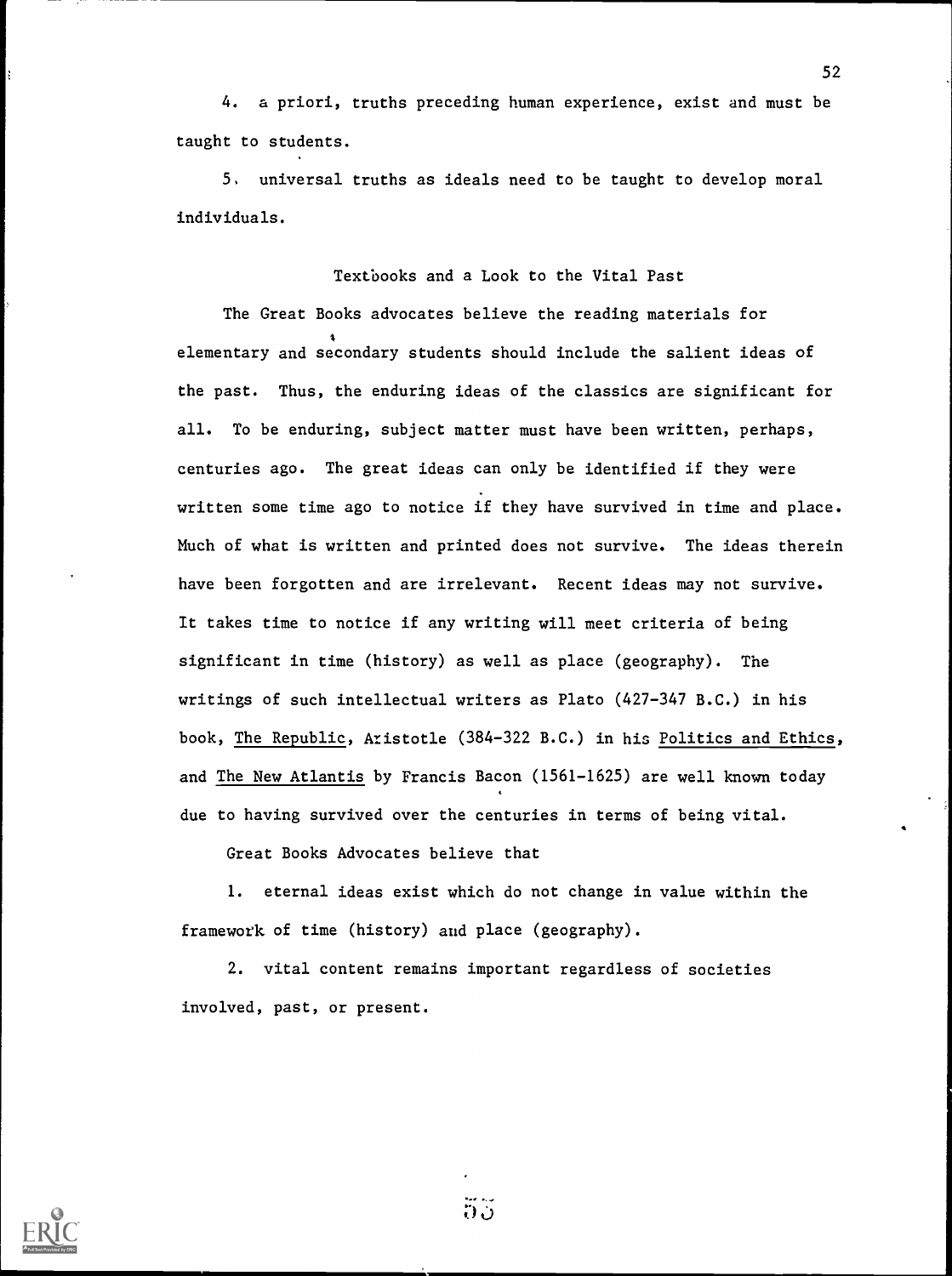3. all should experience the enduring ideas of the past, regardless of which jobs, occupations, or nrofessions to be pursued.

4. general education for all should stress the ideas of great thinkers of the past.

5. careful selection of subject matter to be learned indicates that a time interval is necessary, be it one or more centuries, to ascertain what represents the good, the true, and the beautiful.

### Reconstructionism and Textbook Use

Reconstructionists believe that society needs to be transformed rather rapidly. Major problems exist, need identification, and solutions. Reconstructionists look toward the future for objectives. These kinds of ends indicate the necessity for rather rapid moves to change society. These ills in the societal arena need identification and related solutions. Evils in society should definitely not remain permanently. Rather, the school curriculum needs to take the lead in closing the gap between what is and what should be.

Reconstructionists do not lock to the past for goals in the school curriculum. The past is gone. The present alone is important. However, the present has its identified problems. These identified problems provide objectives for student and societal solutions. The future then has its targets, and its aims, goals, and objectives.

Reconstructionism emphasizes

1. a need for a changed society. Identified weaknesses in society need changing.

2. a more ideal society for all, than is presently in evidence.



 $5\delta$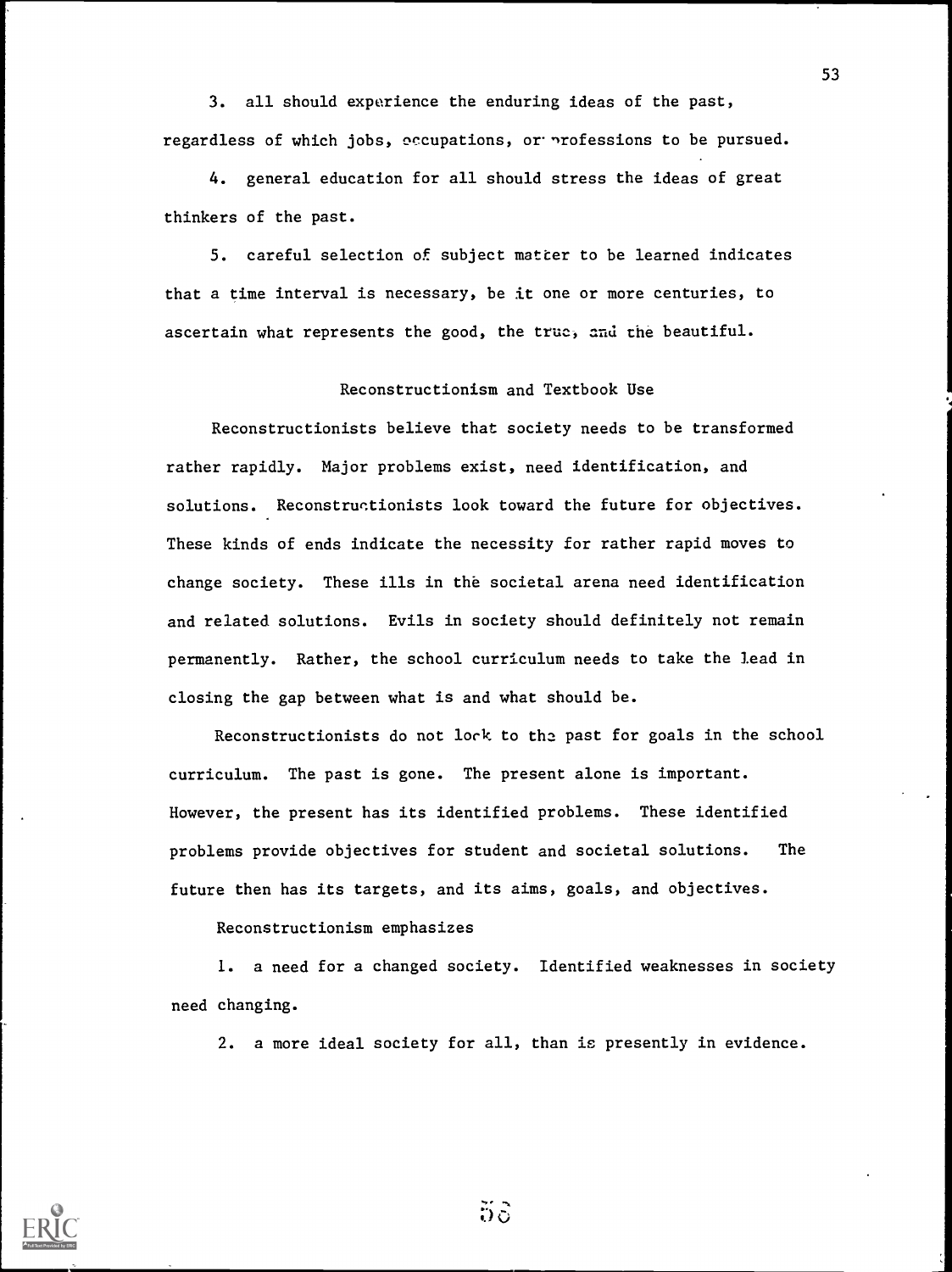3. a futurist plan of curriculum organization. Textbooks, as teaching materials, must reflect possibilities in what represents goodness, truthfulness, and the beautiful for all.

4. flexible creative students identifying and solving problems. The concept of tentativeness is important when thinking of answers to problems.

5. identification of a future representing the good life for all.

A reconstructionist curriculum emphasizes textbooks which contain definite content pertaining to changing society. Assisting students to fit into and accept society as it is would not harmonize with the thinking of reconstructionists. Continual revision of society is needed so that all might achieve the good life.

### In Summary

Quality textbooks may be used to harmonize with diverse philosophies. The following distinct philosophies in the use of textbooks may be emphasized:

- 1. to assist students to achieve higher test scores.
- 2. to enable learners to solve problems.
- 3. to aid in decision-making procedures.
- 4. to attain ideas in a subject centered curriculum.
- 5. to acquire vital content of the past which has endured in time and place.
- 6. to reconstruct society so more may experience the good life.

Teachers, supervisors, and adminsitrators need to experiment with diverse philosophies of teaching with the intent of guiding students to achieve more optimally. Each student needs to achieve as much as possible in all curriculum areas.

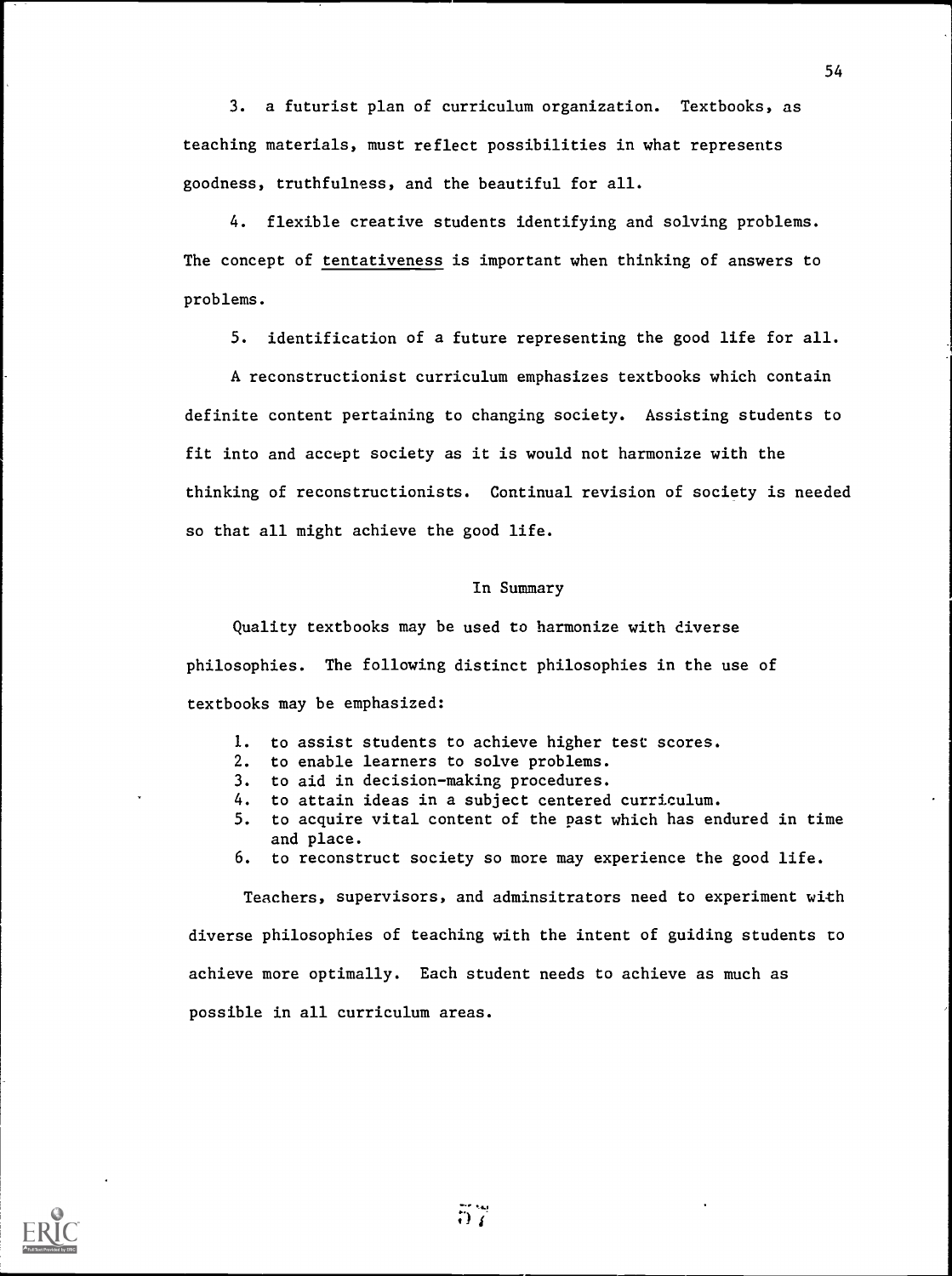Cruickshank, Donald R. Teaching is Tough. Englewood Cliffs, New Jersey: Prentice-Hall, Inc., 1980.

Henson, Kenneth T. Secondary Teaching Methods. Lexington, Massachusetts: D. C. Heath and Company, 1981.

Joyce, Bruce, and Marsha Weil. Models of Teaching. Third edition. Englewood Cliffs, New Jersey: Prentice-Hall, Inc., 1986.

Joyce, Bruce, et.al. The Structure of School Improvement. New York: Longmans, 1983.

National Society for the Study of Education. Staff Development, Part II. Chicago, Illinois: The Society, 1983.

National Society for the Study of Education. The Humanities in Precollegiate Education, Part II. Chicago, Illinois: The Society, 1984.

National Society for the Study of Education. Becoming Readers in a Complex Society, Part I. Chicago, Illinois: The Society, 1984.

National Society for the Study of Education. Education in School and Nonschool Settings, Part I. Chicago, Illinois: The Society, 1985.

National Society for the Study of Education. The Ecology of School Renewal, Part I. Chicago, Illinois: The Society, 1987.

National Society for the Study of Education. Society as Education in an Age of Transition, Part II. Chicago, Illinois: The Society, 1987.

÷

 $5\hat{c}$ 

55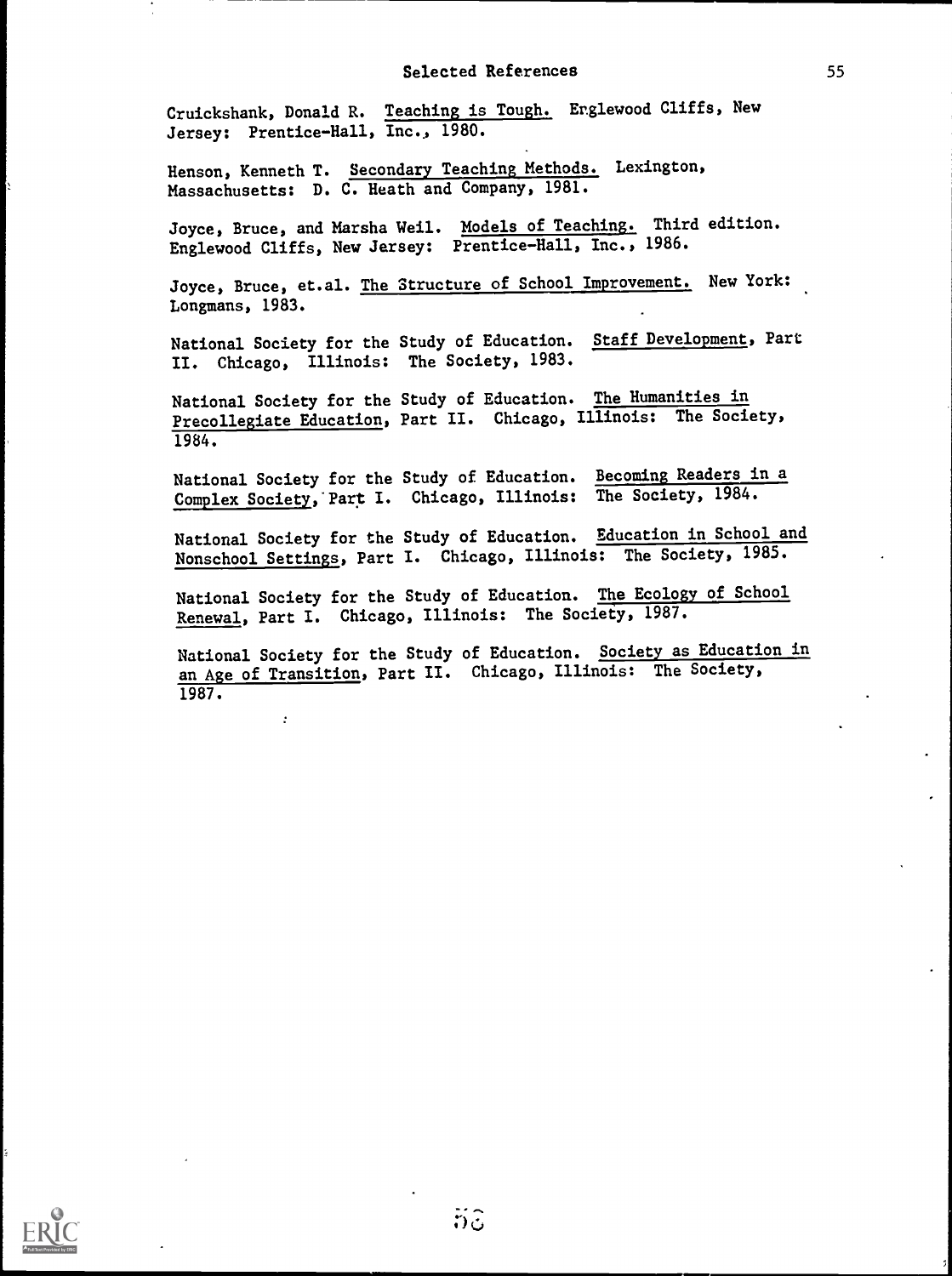### IMPROVING THE READING CURRICULUM

Reading, the first of the three R's, is a skill which integrates with all academic disciplines and each curriculum area. To achieve well in society, reading skills need thorough development. Being a good reader aids in securing jobs and work in the societal arena. Those who fail to attain needed abilities in reading may well lack success in the world of work.

Enjoying quality experiences in a vicarious manner emphasizes being a proficient reader. Life in its many and diverse dimensions can not be fully appreciated unless reading abilities are functionally developed.

Developing skills in reading is sequential. The young learner when starting in formal schooling generally begins the sequential ordered steps in learning to read and reading to learn. A few pupils have acquired specific reading skills in the preschool years. In either situation, young learners need to experience a sequential, quality program of reading instruction.

### Readiness for Reading

A quality curriculum in reading stresses the concept of providing for individual differences. Each pupil then needs to achieve optimally in reading. A reading readiness program is not

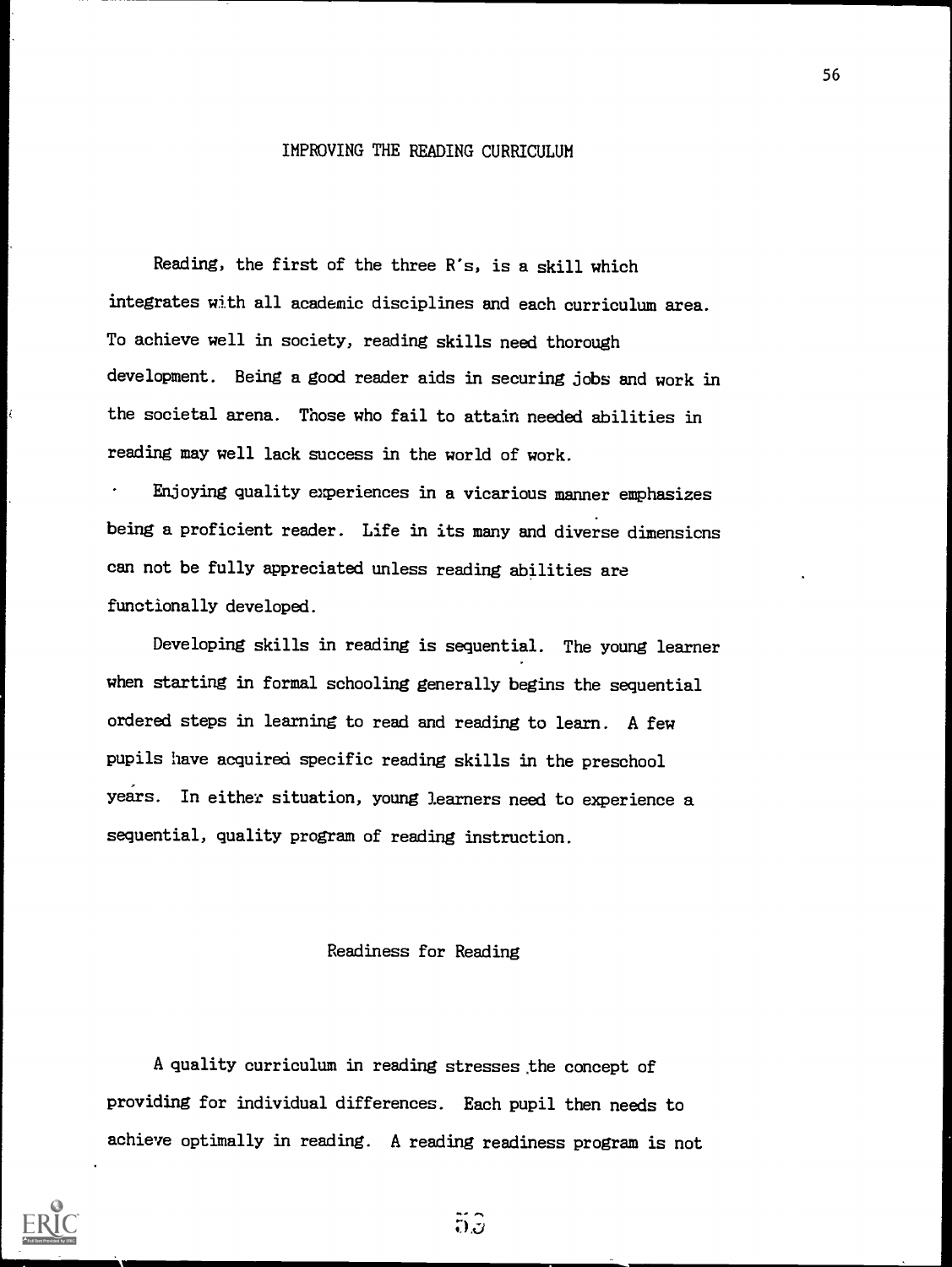needed for all kindergarten or first grade pupils. Those who possess selected reading skills upon entering formal programs of education must experience sequence in learning. Also, those pupils who have few or no reading skills in their repertoire upon entering school need to experience appropriate order of activities in learning to read.

A quality reading readiness program needs to emphasize a holistic philosophy. First of all, the teacher needs to select quality library books on the understanding level of early primary grade pupils. These books should be read orally in an appealing manner to pupils in a reading readiness curriculum. Proper voice inflection, stress, pitch, and juncture need to be in evidence when reading orally to pupils. Eye-contact with learners is important in the oral reading act. Illustrations with the'library book need to be shown to pupils as they are related to the abstract words read. The contents in the library book emphasize related content, not isolated ideas. Holism on the part of.pupils is important in perceiving the relationship of content read by the classroom teacher.

A second reading readiness activity emphasizes the use of language experience approaches. Young learners must experience objects, audio-visual materials, an excursion in school or on the playground, or a listening activity to secure background information. Based on one or more of the above named experiences, a pupil or a committee of learners may present ideas orally for the teacher to record on the chalkboard, or a chart, or on the monitor of a word processor. Young pupils.then experience writing in that



 $6\vartheta$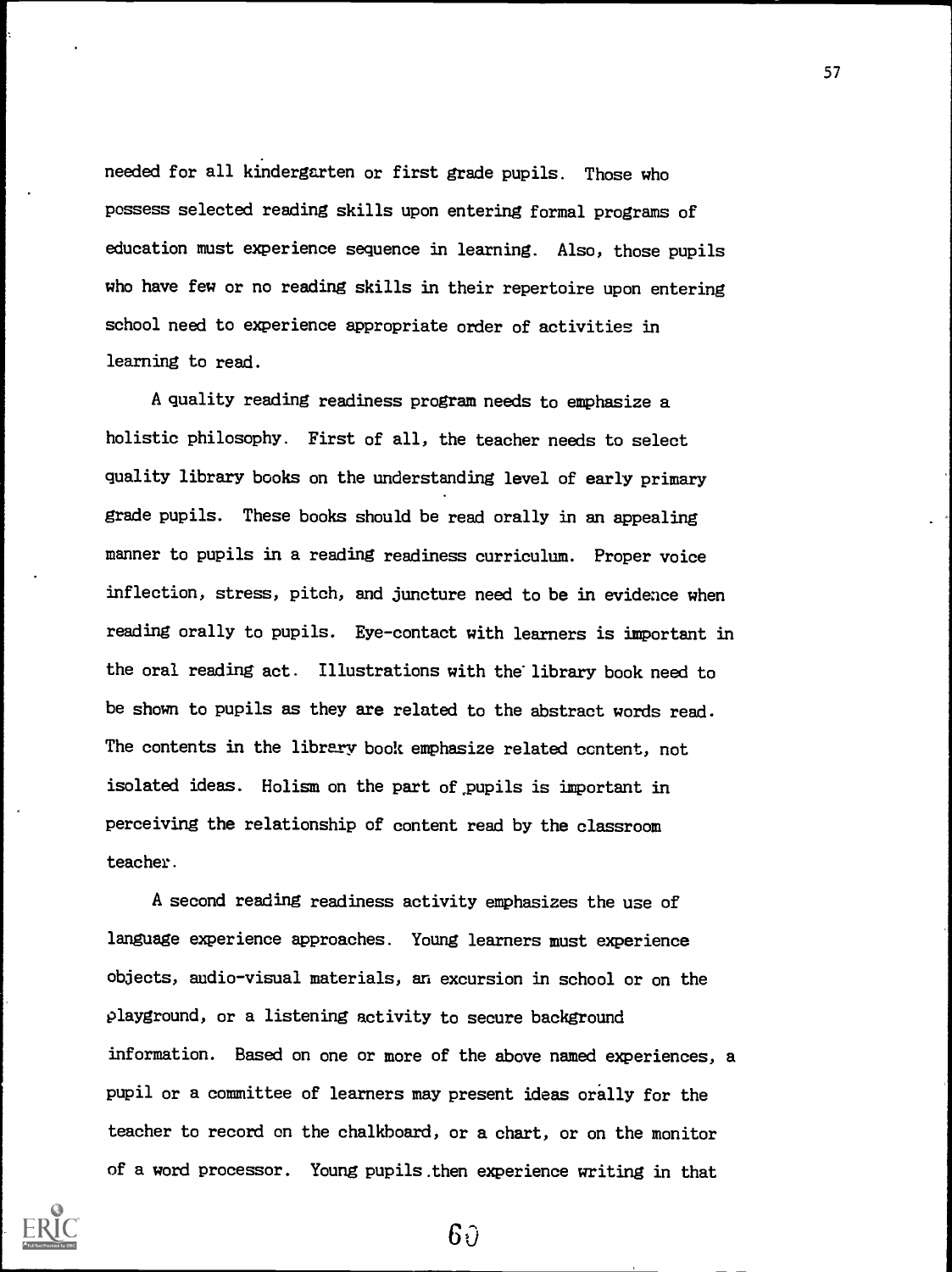talk is perceived in.print. The teacher guides pupils to read the content individually or collectively in a group. The teacher points to words and phrases as the oral reading experience progresses. The emphasis is upon integrating the listening, speaking, reading, and writing vocabularies of pupils in the language experience approach in a quality reading readiness program. Isolating these four vocabularies from each other is not warranted. Rather, a philosophy of holism must prevail. The listening, speaking, reading, and writing vocabularies are further integrated with the personal experiences of pupils in providing content for the experience chart. When learners are guided to read the content orally, holistic content must be an end result. Analyzing subject matter in the experience chart in terms of phonics or syllabication instruction is not recommended. Rather, holism emphasizes pupils with teacher guidance read and understand the contents in the entire experience chart.

In a quality reading readiness program, pupils, may engage in auditory discrimination activities. It is salient for pupils, if at all possible, to hear likenesses and differences in sounds. Once learners attach meaning to the concept of rhyme, they can give words which rhyme with those presented by the teacher. Or, young learners can provide words which have the same beginning sounds as those given by the classroom teacher. Pupils presenting words which rhyme or words which have the same beginning sounds like those given by the teacher can emphasize an enjoyable game. Each word given by learners may be printed on the chalkboard and used in a sentence after the game has been completed. The emphasis here is upon holism

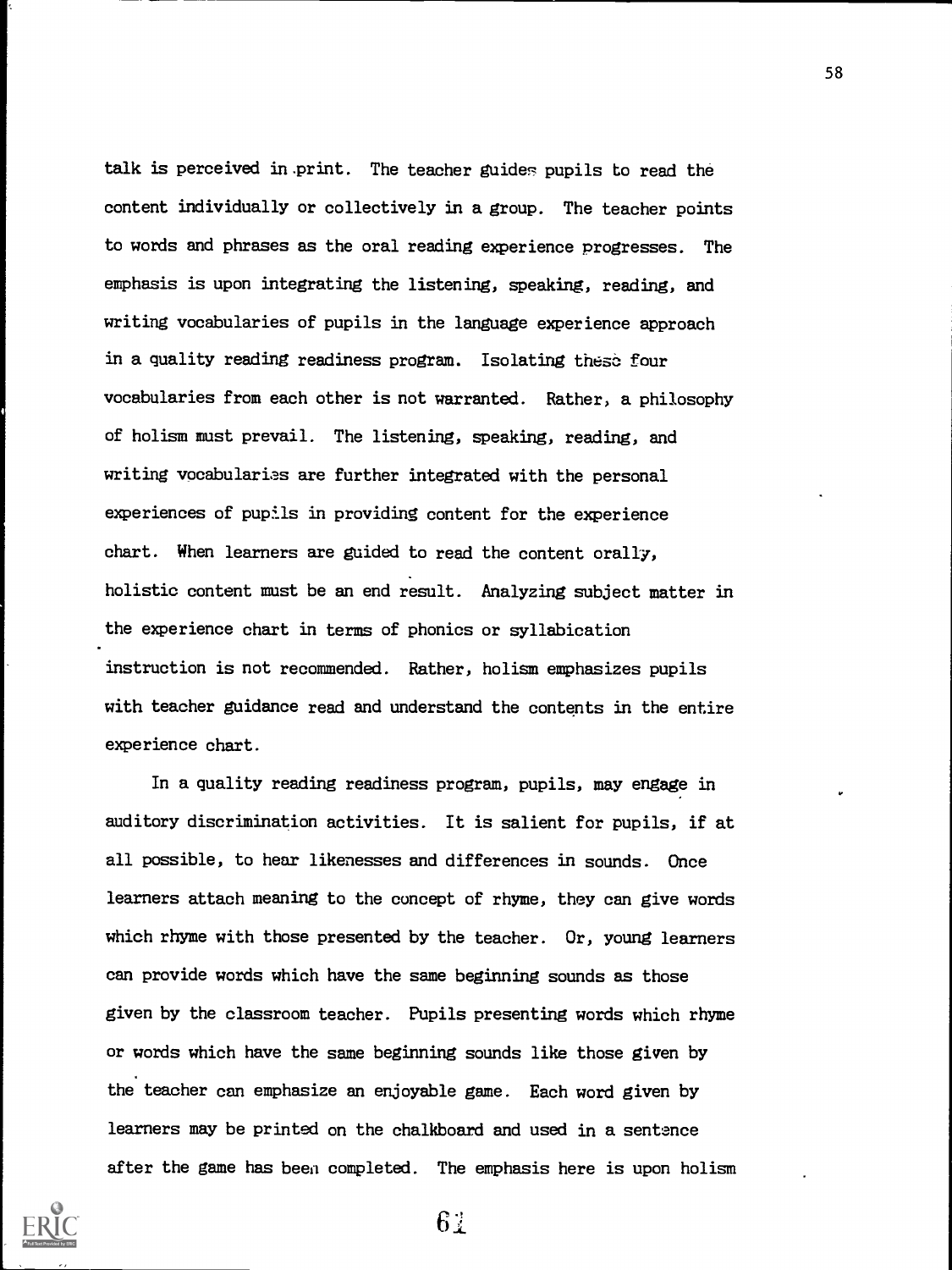with words being a part of complete sentences. Pupils must realize the relatedness of words to sentences and sentences to paragraphs, as sequence is stressed in reading.

Visual discrimination also needs adequate emphasis in a quality reading readiness curriculum. Here, pupils may see three words, two of which are spelled correctly, within one sentence. The three words may be printed vertically as they should come within the sentence. Pupils should always realize that words come in sentences and are not functional in isolation. The word which looks different from the other two words is then crossed out by. the pupil. The crossed out word is the incorrectly spelled word.

Labels may also be placed on a few selected items in the classroom. The label, printed in manuscript style only, names the object it is placed on. Each label should appear within a sentence and be underlined. Learning to identify words in isolation is not recommended. Rather, each label contains a word within a contextual situation. Young learners need to be stimulated to identify new words within sentences.

Story telling by the teacher can be an excellent activity in a reading readiness program. A flannel board with cutouts may be used in this activity. A stimulating manner and voice to tell the story may encourage young learners to become better listeners. Stories told need to be sequential and meaningful. Content in the story is holistic and not to be analyzed. Enjoyment and appreciation by the pupils of stories told are major objectives to attain. Story telling activities can contain content of literature which pupils will read later in a more formal program of reading instruction.

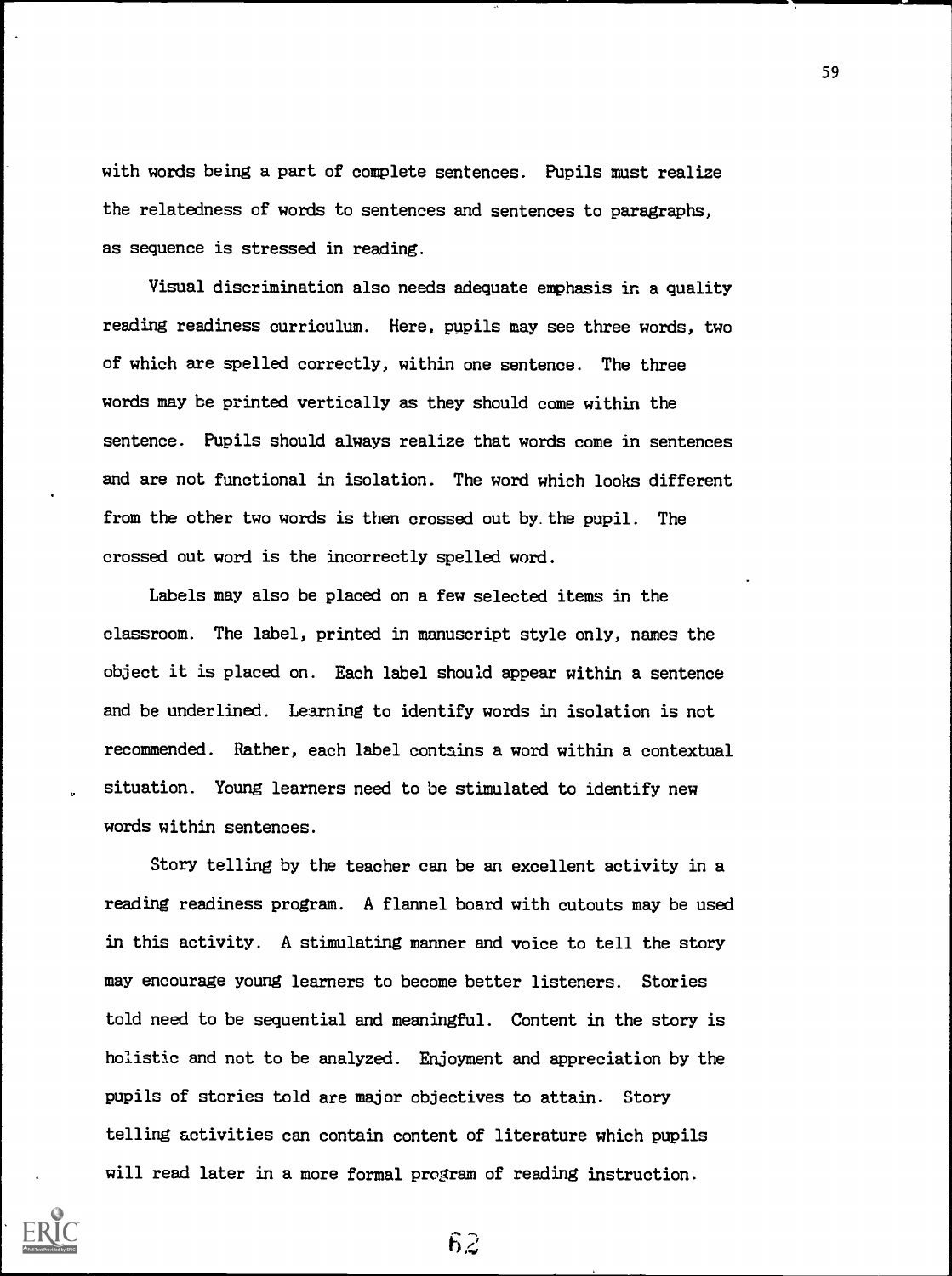Audio-visual materials can provide excellent content in literature for young learners. For example, a filmstrip that contains subject matter of a popular selection in literature for pupils can provide the basis for a discussion among pupils. Learners may become well acquainted with literary characters, setting, and plot in a story. Later on, pupils when ready will wish to read library books pertaining to what was discussed in the class setting. The teacher needs to guide students to understand sequentially each story holistically from an audio-visual presentation.

### A Sequential Reading Program

With appropriate sequence, a reading readiness program blends into a more formal program of instruction.

Reading specialists generally emphasize six techniques of word recognition which pupils should achieve. Care must be taken to avoid having pupils feel that each technique is in isolation from the act of reading. The six techniques are utilizing phonics, syllabication, structural analysis, configuration clues, picture clues, and context clues.

When students work and complete sequential pages in a phonics workbook, the following need to be emphasized:

- 1. Use whole word phonics, not isolated sounds.
- 2. Stress whole word phonics with complete

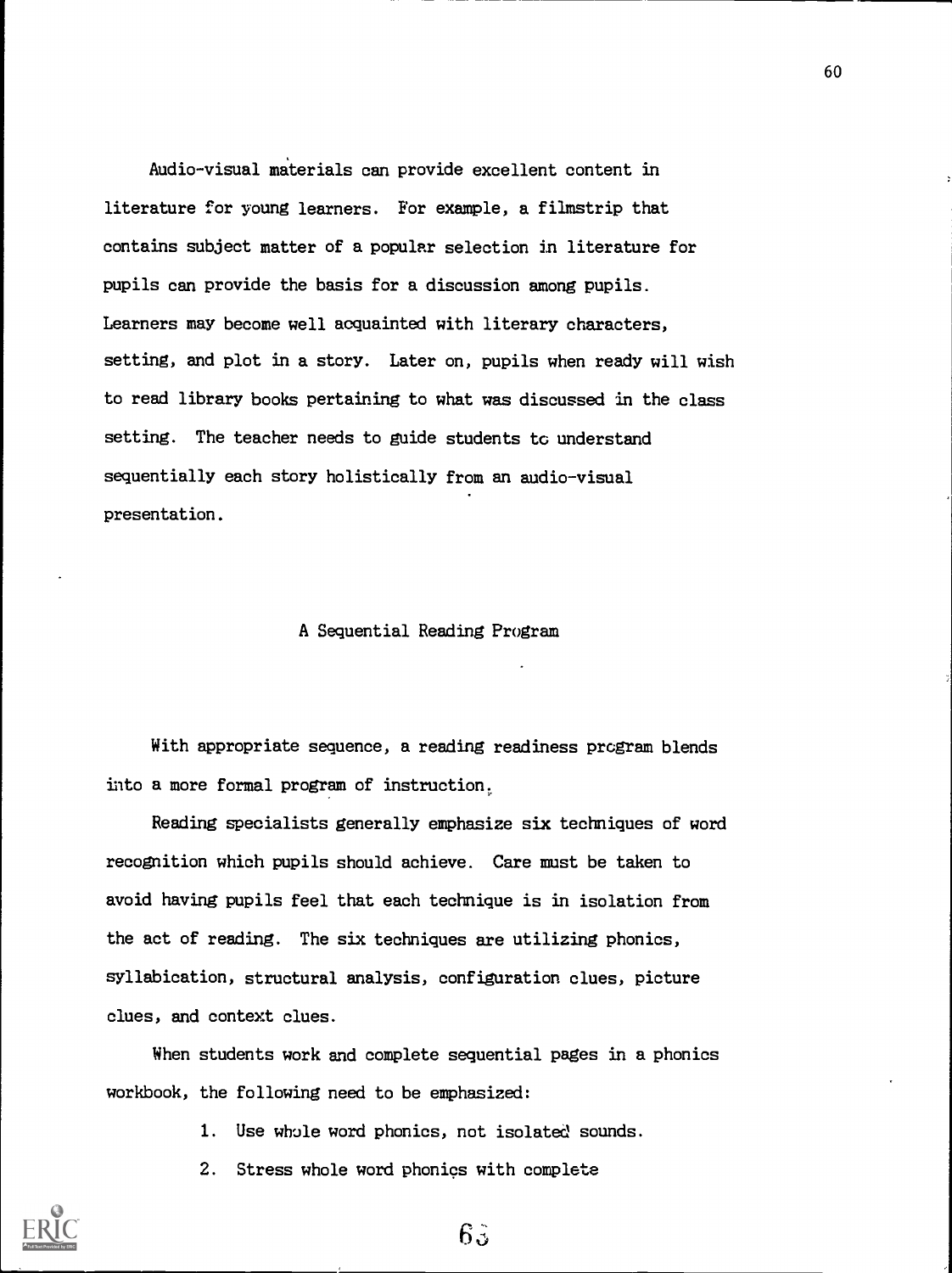sentences.

- 3. Emphasize phonics as a tool to unlock unknown words. Phonics is not and end in and of itself.
- 4. Teach phonics sounds as related within a word and within sentences.

Syllabication and structural analysis must:

- 1. Emphasize units such as syllables and their relationships within a word as being a part of a complete sentence. Units such as prefixes and suffixes should not be taught in isolation. Rather, prefixes, suffixes, and base words must reflect meaning and holism within a complete word being related to larger conclusions such as words and sentences.
- 2. Receive adequate emphasis but not be over stressed in the reading curriculum. Pupils who read well do not need instruction in syllabication and structural analysis. These learners have demonstrated adequate skills in syllabication and structural analysis due to reading effectively.

6

Pictures should be utilized in textbooks to build background information within pupils prior to reading abstract words. Thus, the illustration are directly related to the content to be read. An illustration should never be separated from the context in a basal



61

दे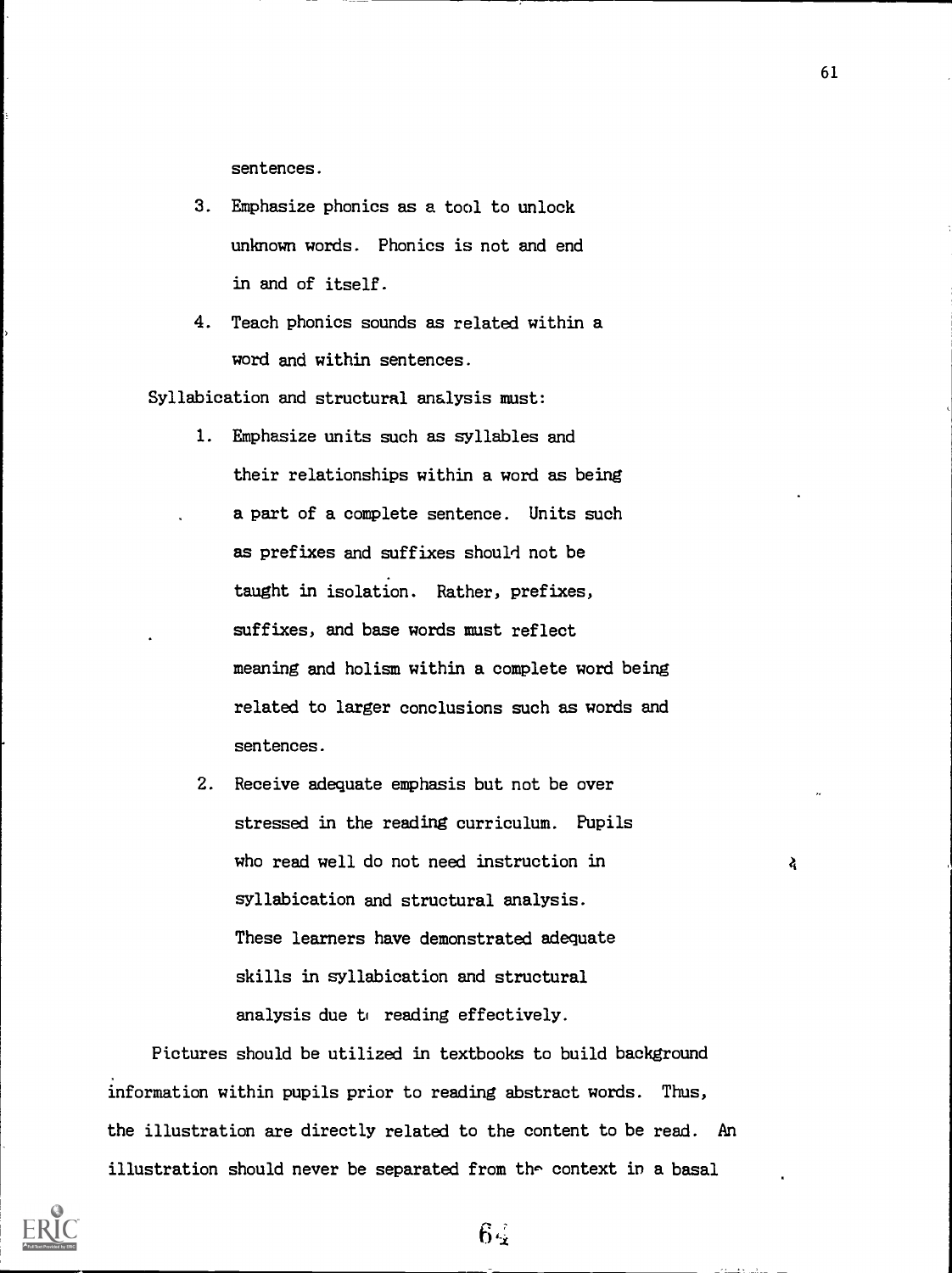reader. For young learners, an additional use for pictures within a textbook is to assist in word identification. Here again, the picture and an abstract word or phrase become one and not separate entities.

Context clues and their use to identify unknown words emphasize holism in reading. With  $\hat{M}$  sentence, pupils choose a word which fits in with the rest of the words in a sentence. The isolation element of individual words is entirely eliminated,

Selected teachers tend to isolate the utilization by pupils of configuration clues in identifying unknown words.. When viewing the length, shape and form of any word, the learner must perceive these learnings being related to other words in the sentence, as well as attach meaning to an entire paragraph.

With six word recognition techniques to teach to pupils the reading teacher must:

- 1. Relate each approach to the concept of holism. Each technique becomes a tool in becoming a more proficient reader. Techniques of word recognition do not become ends in and of themselves. Reading to acquire meaningful content is the major objective.
- 2. Stress higher levels of cognition. With increased skill in comprehending ideas, learners become critical and creative thinkers, as well as develop skills in problem solving.

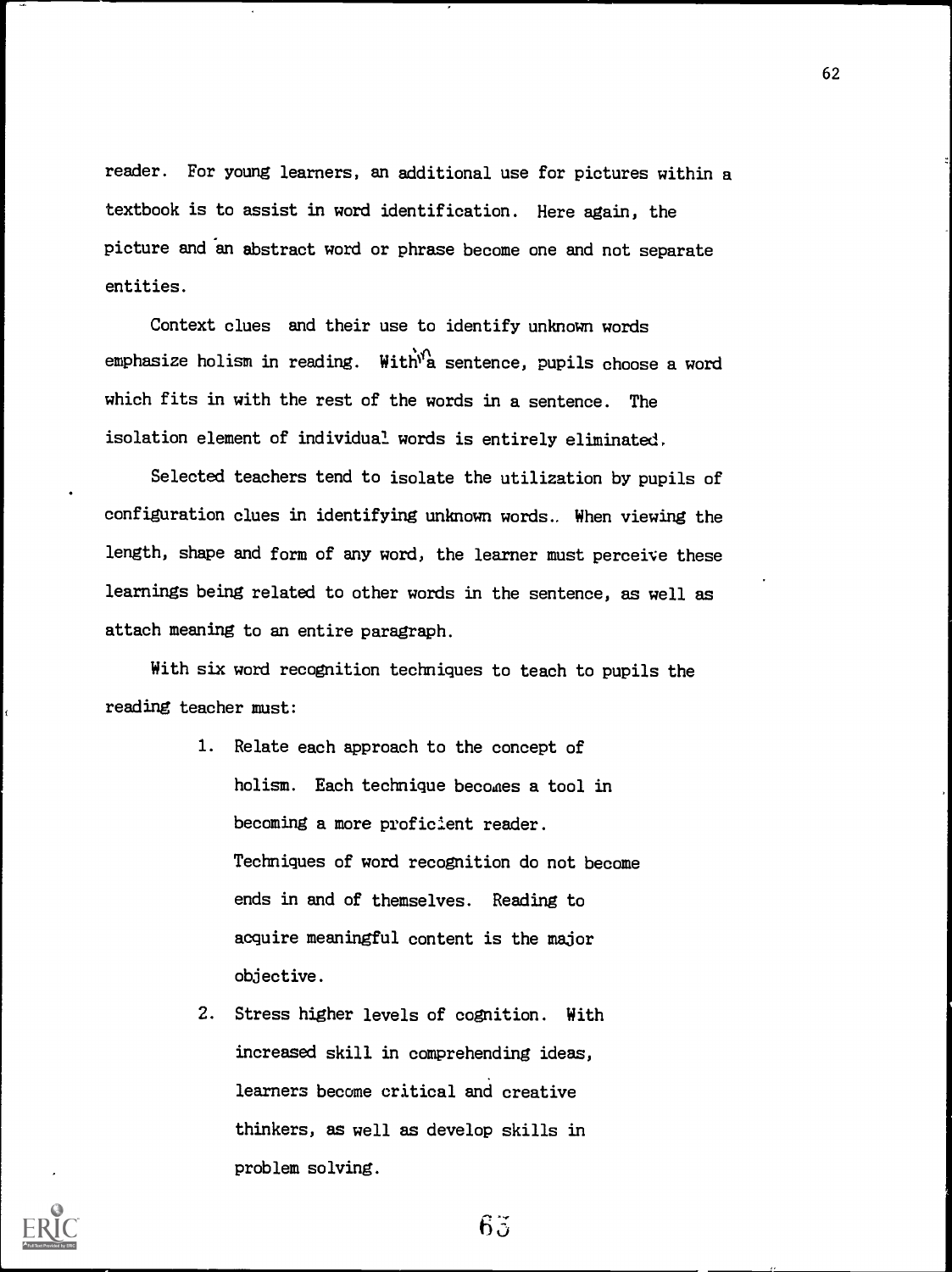3. Assist pupils to achieve quality attitudes toward reading. Reading should not consist of constant drill in word recognition techniques. Rather, the act of reading is to enjoy, to appreciate and to empathize.

Comprehension in the Reading Curriculum

Comprehension skills can be developed by pupils in an isolated manner, just as is true of attaining skills in word recognition.

Reading to follow directions may be taught as an isolated entity. Thus, pupils read and then show comprehension to the reading teacher of acquired content. Rather, directions read by the pupils should be utilized in a functional situation. In this way, learners reveal comprehension of directions by utilizing or applying what has been learned. The reading of directions then is not separated form the actual, related sequential concept of doing received from the abstract words.

Reading to acquire facts can certainly emphasize isolated knowledge. Facts, however, should be perceived by learners as supporting a generalization. The generalization is supported by facts. Facts are utilized to develop broader ideas, such as generalizations.



 $63$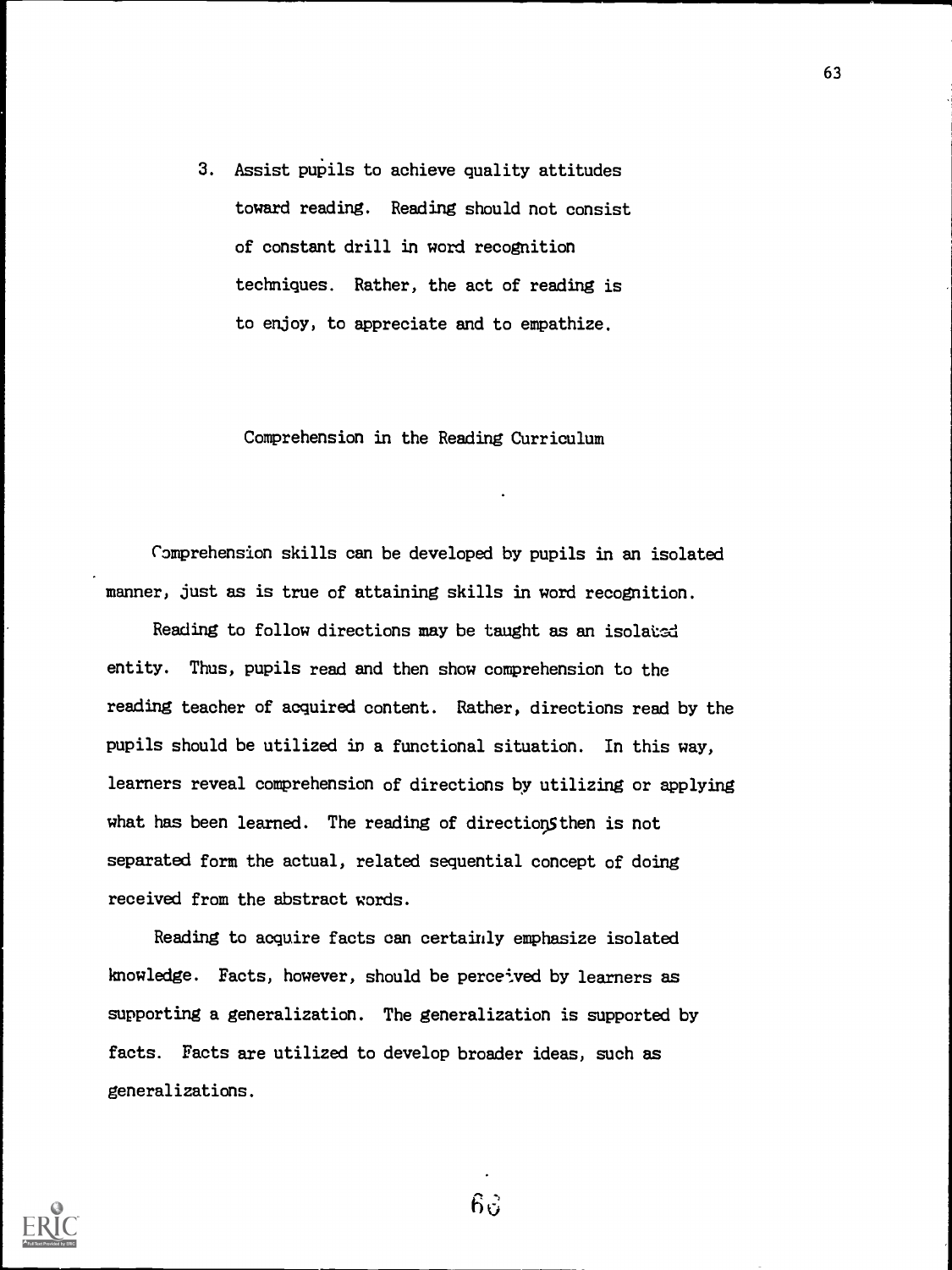Reading to skim or scan for isolated bits of information in and of itself has little or no value. Rather, the learner skims or scans for a purpose or reason. The skimming or scanning is done to locate small items of knowledge to develop a chart, a bulletin board display, or other useful product. The bits of information are not entities unto themselves, but are instrumental to completing a sequential task or product.

Reading critically and creatively as well as reading to solve problems emphasizes holism. Thus, with ideas gleaned from reading, pupils are to think critically, creatively, and to solve  $\alpha$  oblems,

### In Conclusion

A holistic curriculum integrates word recognition techniques with ideas gleaned from reading. Diverse kinds of comprehension skills should not be taught in isolation. Rather, whatever the kind of comprehension skill being emphasized in reading, the learner utilizes the acquired subject matter to engage in critical and creative thinking, as well as to solve problems. Reading is a utilitarian skill in school, as well as in society. Reading also stresses enjoyment of content to enrich personal lives and its many rich facets and experiences.



 $6\%$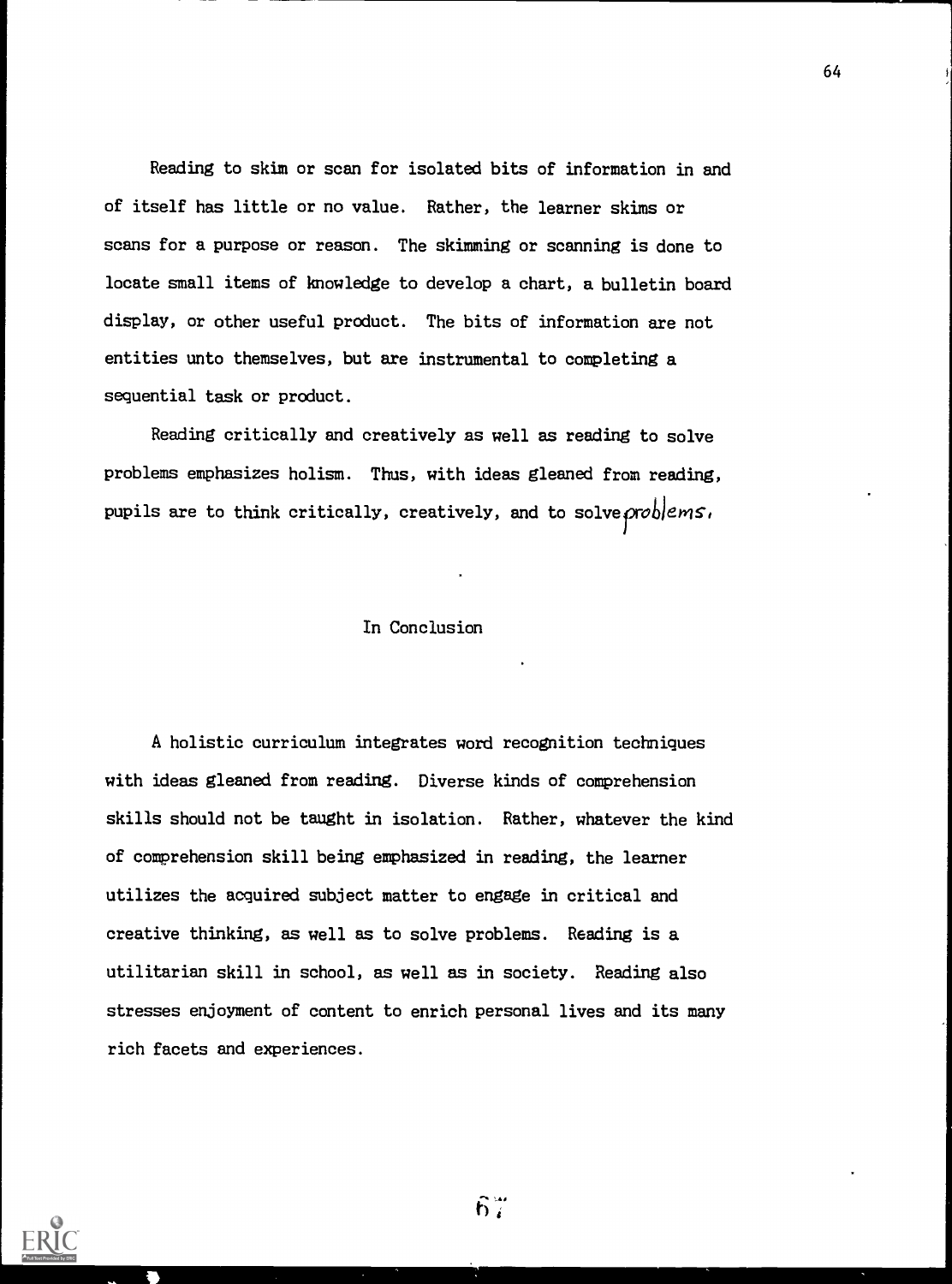### CLASSICAL POETRY IN THE LANGUAGE ARTS

65

Language arts specialists agree that poetry has an important place in the curriculum. Reading and writing of poems should emphasize goals of

- 1. developing the creative person.
- 2. stressing novelty, uniqueness of ideas.
- 3. originality of learner behavior.
- 4. use of the right hemisphere of the brain.

Separate units of study pertaining to poetry may be emphasized in language arts. Definite objectives, learning opportunities, and appraisal procedures pertaining to poetry should then be in evidence. Objectives emphasizing poems might also be stressed in science, social studies, reading, and mathematics units of study. A correlated curriculum is then in evidence.

Poems written by modern writers may be emphasized. Poetry studied here should stress securing the interests and appreciations of students. Learners need to find these poems to be meaningful and understandable. Individual differences among fast, average, and slow learners need adequate consideration in curriculum development. Each student needs to achieve as optimally as possible in ongoing lessons and units. All students need to be accepted regardless of present achievement levels in understanding and appreciating poetry.

The balance of this paper will relate to the teaching of classical poetry. The writer was greatly influenced in the ability to like and prize classical poems during his elementary and high school years, as well as when serving



 $6\tilde{c}$ 

.17 "'"'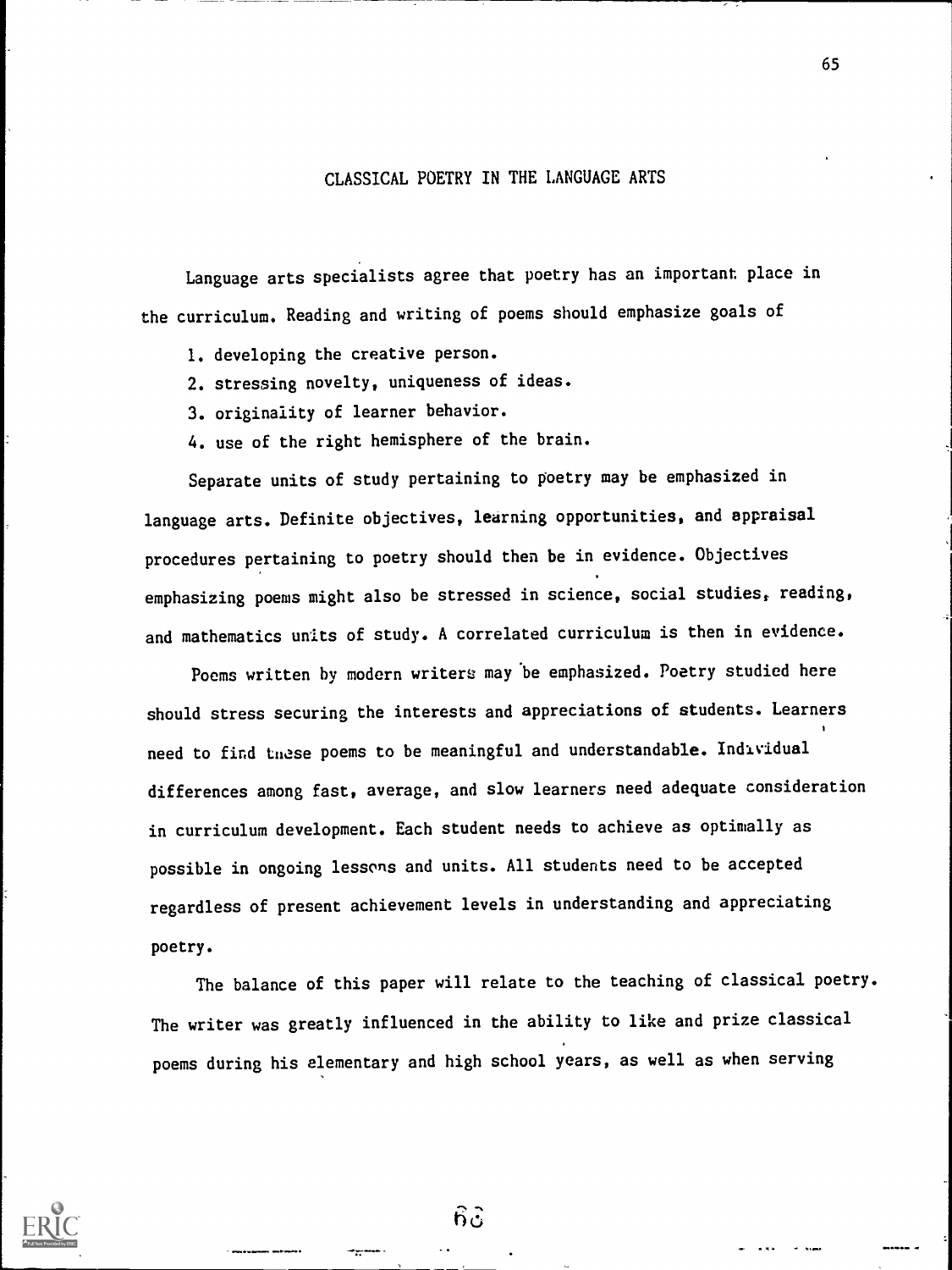as an elementary and secondary classroom teacher in the United States and abroad.

#### What is Classical Poetry?

The classics emphasize that which has stood the test of time. Writers of the past whose writings have endured in space (geographical location) and in time (history) are considered as classical content. The classics have to possess age. Recent writings will not do. What has been written in recent times has not demonstrated its endurance. These writings may not endure, but they come and go. Recent writings may be completely unknown in a few years.

Poetry is strictly personal. Each student has personal likes in selecting poems to enjoy. Poetry can deal with any subject matter. Therefore, poems written on a variety of topics should be available to students. The learner might then select which poems are to be read, enjoyed, and appreciated. The poem chosen by a student may be of recent vintage or be classical in nature.

Poems read or written by learners may possess rhyme or be unrhymed. It might have a certain number of syllables per line such as haiku or tanka poems. Or, the involved poem may have a specific shape, such as a diamond (a diamante). The poem might contain no rhyme, no specified number of syllables, and no defined shape or form. The result is free verse. Students need to experience a variety of forms of poetry, be it recent or classical.

Poetry shoulu not be dissected excessively for purposes of analysis. Rather, poems need to be experienced holistically. Interest, meaning, and enjoyment should be inherent within the student when reading and writing poems.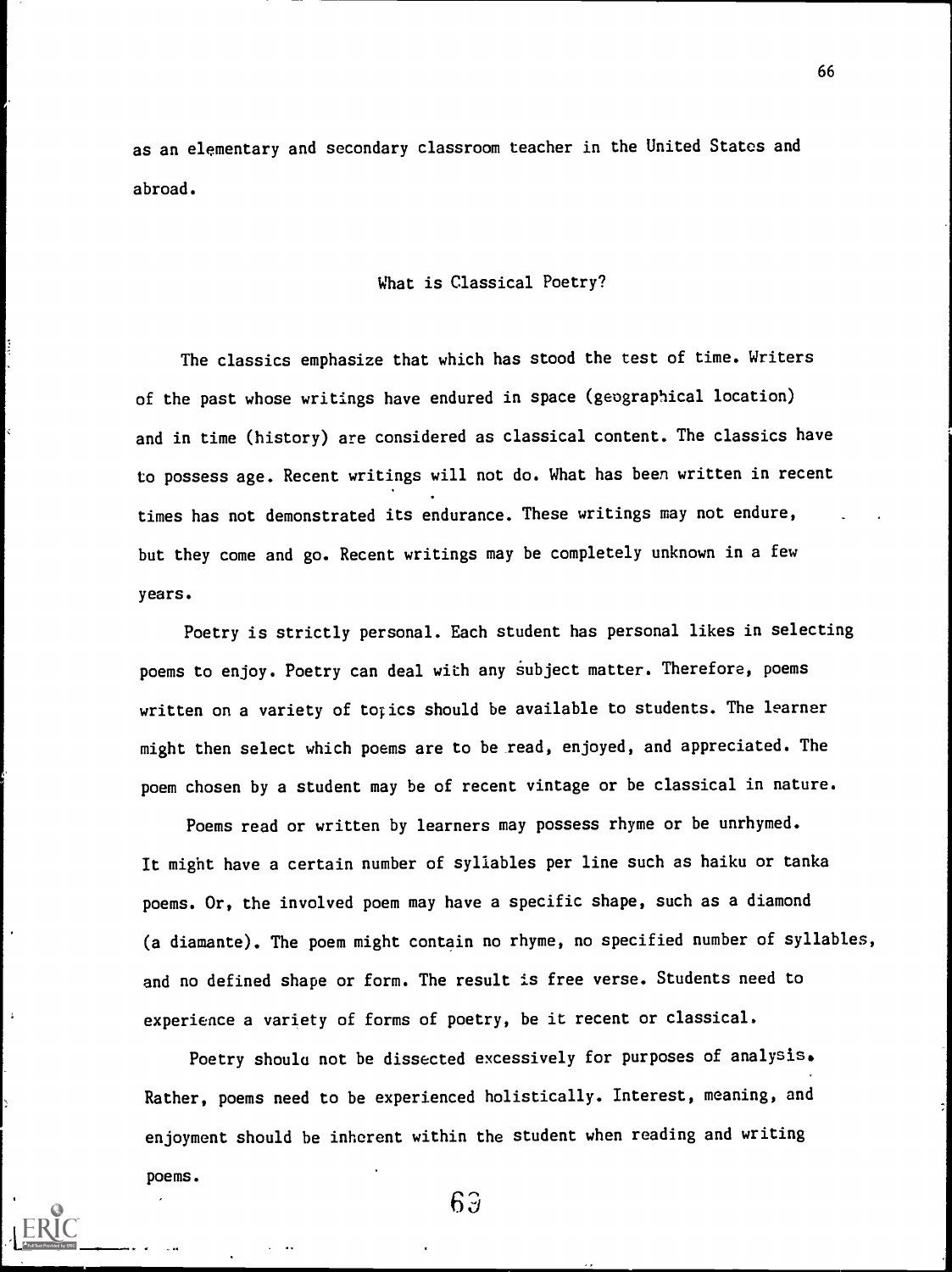### Classical Poetry in the Curriculum

Selected poems remain with the writer from his junior and senior high school years, covering the school years 1940-1946. These poems are classical in nature. There is much enjoyment and richness of experiences in recalling and reciting these classical poems.

One of the writer's favorite poems is My Shadow by Robert Louis Stevenson (1840-1898). This poem was required as memorization when the writer was a junior high student. The first verse reads as follows:

> I have a little shadow that goes in and out with me, And what can be the use of him is more than I can see. He is very. very like me from the heels up to the head; And I see him jump before me, when I jump into my bed.

It is stimulating to be able to recall and recite interesting poems. Interest resides within the individual. Each person must choose which poems excite, stimulate, and challenge. The feeling dimension is definitely insolved in learning to appreciate poetry. Poetry then is personal and individuals need to select meaningful content. Poetry should provide springboards for individual creative endeavors. The writer has had three textbooks and 825 manuscripts accepted for publication. The latter have been published in the United States, Englard, France, Zambia, Australia, India, Canada, Poland, Tanzania, and Romania. The joys of learning and writing add much to the enrichment of the learner. Learning must be ongoing and continuous. Enjoying and appreciating poetry should be the right of all persons. The richness and fulness of life itself requires experiencing a quality poetry curriculum.

Robert Louis Stevenson's "My Shadow" along with other poems written for children in A Child's Garden of Verses emphasizes the imagination of children. The simplicity of ideas expressed in his poems for children appeals to individuals of all age levels. Stevenson's poems written for adults are

70

 $\mathbf{r}$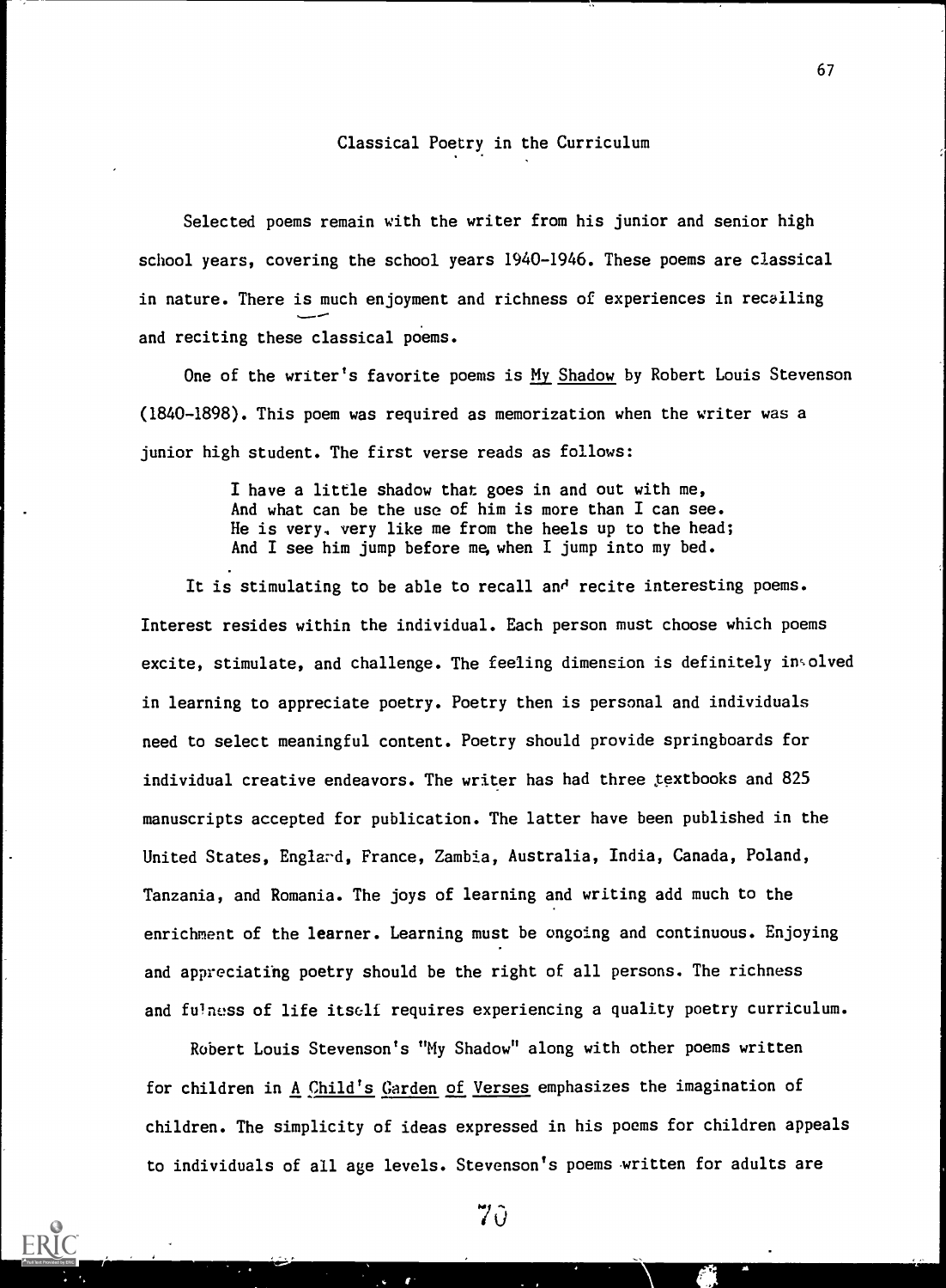relatively unknown today.

In the writer's days of public schooling, memorization of selected poems was required. Advantages and disadvantages accrue from these requirements. The writer benefited from the required memorization of classical poetry. No doubt, selected learners were turned off from this requirement. Again, methods of learning are personal to the involved individual. When choral reading is emphasized in the literature curriculum, students may be challenged to memorize involved poems. However, it should not be required. There will be students who will desire to memorize selected poems in choral reading.

A second poem memorized by the writer in the junior-senior high school years was "The Vision of Sir Launfal" by James Russell Lowell. Sir Launfal was a knight in King Arthur's Round Table. He was searching for the Holy Grail. When Sir Launfal left the castle one morning riding horseback, every thing was fine in this dream. Lowell wrote:

> And what is so rare as the days in Tune Then, if ever, come perfect days. Then heaven tries earth if it be in tune And over it softly her warm ear lays.

It was a beautiful day for Sir Launfal, until he saw a leper. He threw a coin uncaringly at the leper. As an old person, Sir Launfal returned and ate bread and drank water with another leper. In this vision, Sir Launfal shared his wealth with poor people. A beautiful moral is inherent in the poem "The Vision of Sir Launfal." This poem was written in iambic tetrameter meter.

The poems of James Russell Lowell (1819-1891) contain common sense, wit, and forceful expression. Beauty of phrases, words, and lives are clearly in evidence in the writings of Lowell. James Russell Lowell was also a literary



71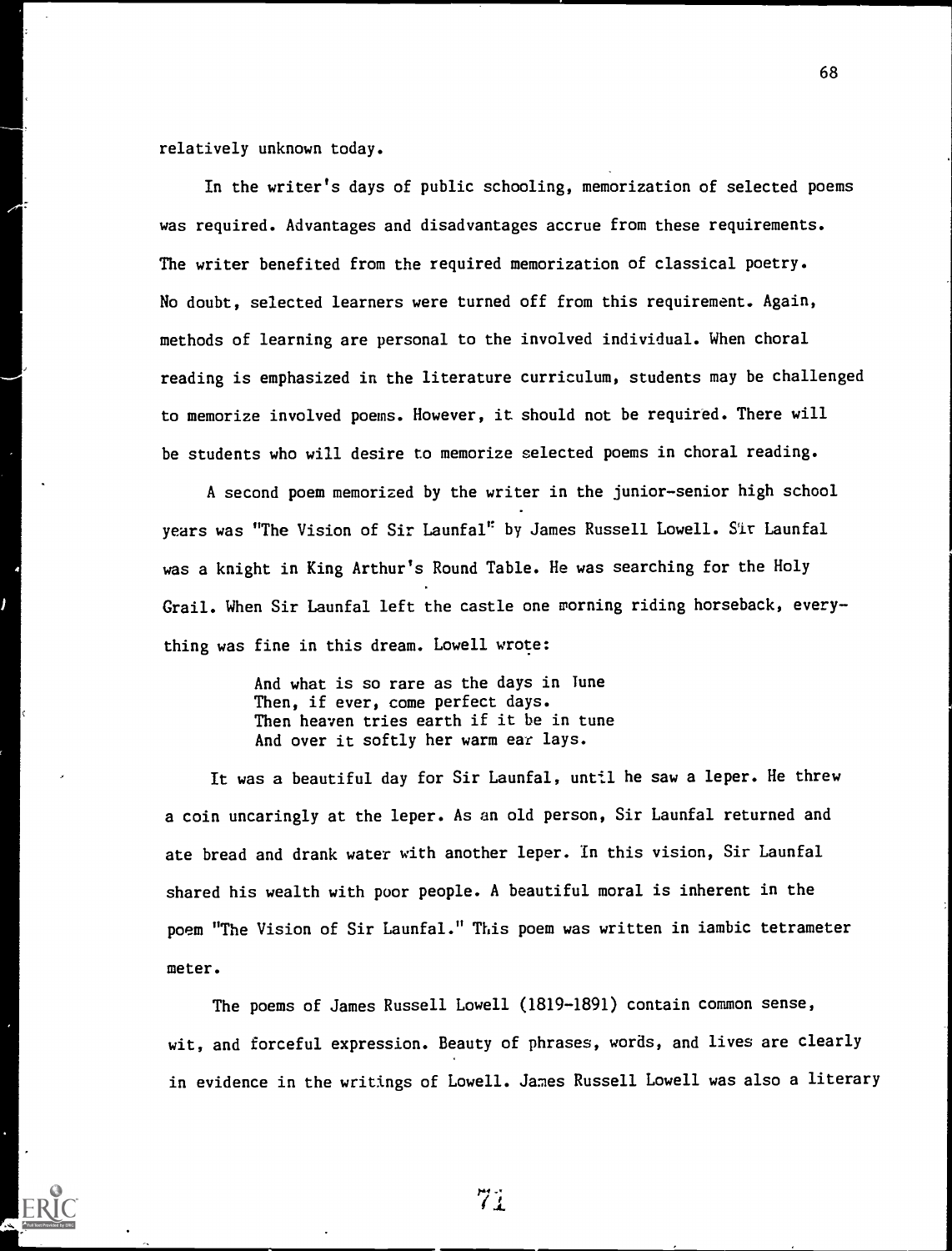and political critic, serving as Ambassador to Spain and England.

Students need to attach meaning to diverse kinds of poems. Robert Louis Stevenson's poem "My Shadow" has quite differ mt content, as compared to James Russell Lowell's "The Vision of Sir Launfal." "My Shadow" should be read and enjoyed in terms of leisure time values. Creativity, uniqueness, and novelty of ideas are present. Lowell's "The Vision of Sir Launfal" contains a moral message. The characteristics of quality verse which have stood the test of time is in each poem.

A third classical poem memorized in the public schools and-enjoyed by the writer was "Old Ironsides" by Oliver Wendell Holmes (1809-1894). Old Ironsides was a ship used during Civil War days. and was to be dismantled in the days of Holmes. Oliver Wendell Holmes showed strong feeling and emotion when he wrote in "Old Ironsides" the following:

> Aye, tear her tattered ensign down Long Has she waved on high And many an eye has danced to see That banner in the sky.

Old Ironsides was built in Boston in 1795. It carried food and other provisions for 475 crew members. After Old Ironsides had been used in battling the Barbary powers in 1803 and defeated a British ship in the Way of 1812, it was declared unseaworthy and was to be dismantled in 1830. Oliver Wendell Holmes, greatly impressed with "Old Ironsides" wrote:

> Oh, better that her shattered hulk Should sink beneath the wave,

Sentiment was then aroused within American society. Old Ironsides was rebuilt and used again as a ship in the navy. It now sits in the Boston Naval Shipyard and thousands of viewers each year view this famous ship.

Individuals are human with their strong feelings toward objets, events, and issues. Each person has felt strongly about a happening or an occurrence.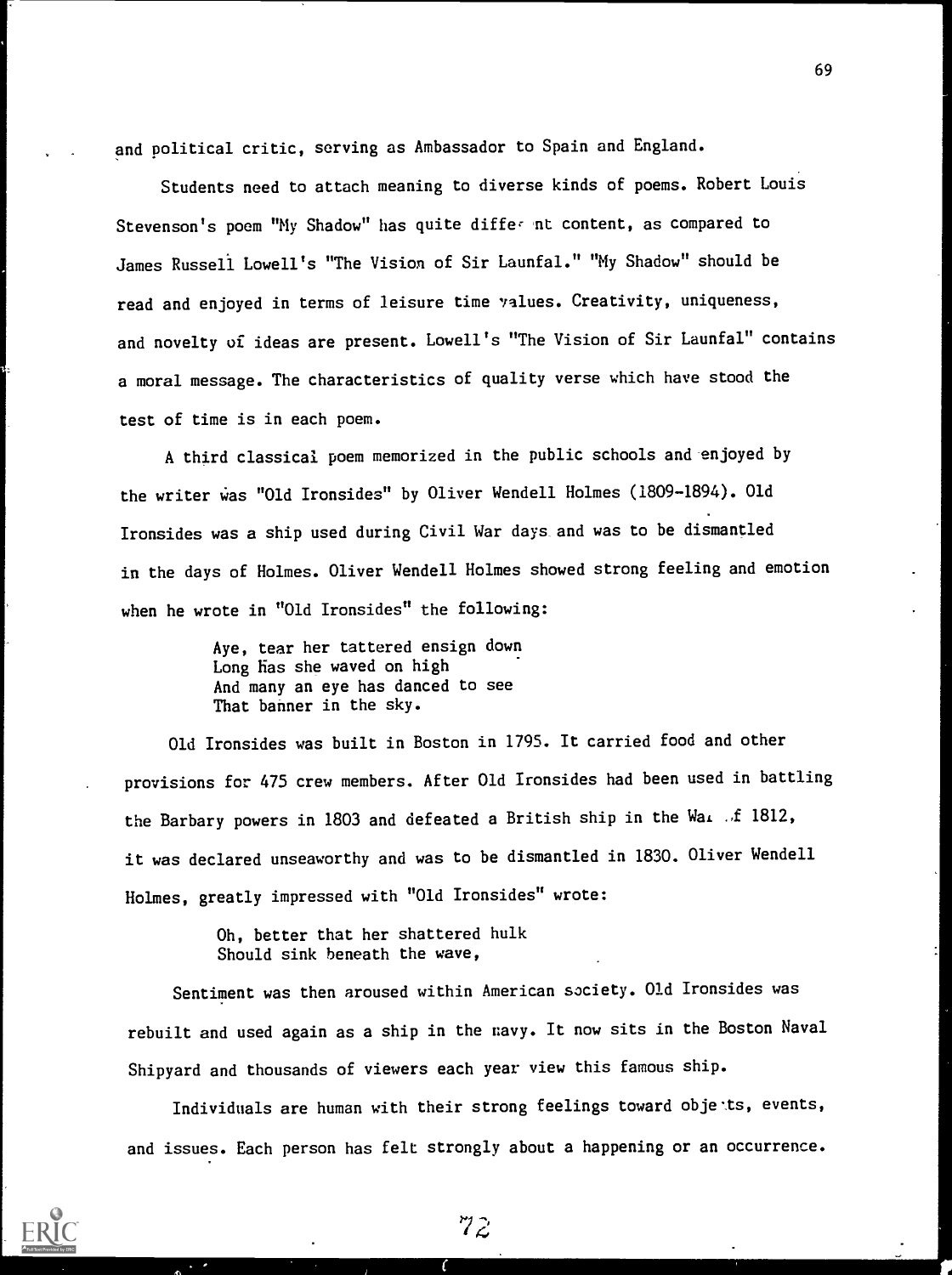Students need to discuss emotions held pertaining to what is and what transpires in society. Learners differ from each other in feelings internally, as well as those exhibited. The English teacher needs to take ample time to discuss with students feelings the latter has. Listening to diverse poems can aid in clarifying personal feelings. Students need appropriate readiness experiences to benefit from classical and modern poetry. Ultimately, students need to write poems expressing personal feelings, just like Oliver Wendell Holmes wrote his reactions to the proposed dismantling of an outdated ship "Old Ironsides" used in the War of 1812. Classical poems can well assist students to understand the feeling dimension more effectly.

There were several poems written by Henry Wadsworth Longfellow (1807-1882) that were memorized in whole or part by the writer, as a junior high-senior high school age student. These included, The Children's Hour, The Song of Hiawatha, Paul Revere's Ride, and Evangeline. Which students, in general, haw not been fascinated with the following lines from Longfellow's Paul Revere's Ride?

> Listen, my children, and you shall hear Of the midnight ride of Paul Revere. On the eighteenth of April, in seventy-five-Hardly a man is now alive Who remembers that famous day and year.

> He said to his friend: "If the British march By land or sea from the town tonight, Hang a lantern aloft in the belfry arch Of the North Church tower as a signal light-One, if by land, or two, if by sea; And I on the opposite shore will be, Ready to ride and spread the alarm Through every Middlesex village and farm, For the country folk to be up and to arm."

In the above, the writer was fascinated with the pattern of rhyme, lines 1, 2, and 5 rhyme, as well as lines 3 and 4 rhyme of the first verse. The sequence of ideas expressed were understandable and pleasant to hear. The style of Longfellow's writings indeed were read and memorized with great



 $73$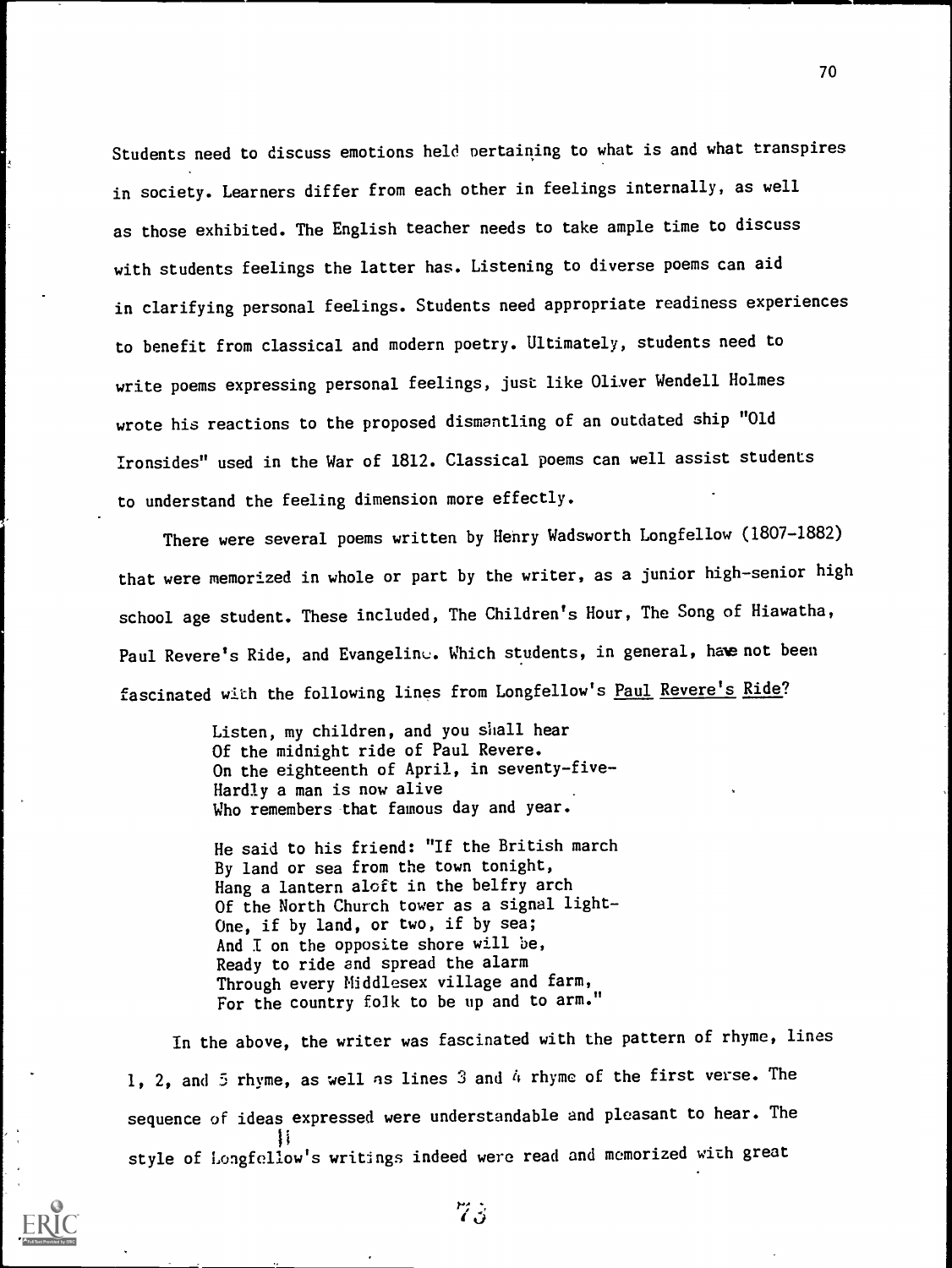appreciation for his contributions in poetry. Classical poetry, such as Paul Revere's Ride, can greatly aid in enjoying and appreciating historical content. Students may be aided in desiring to learn history through the reading of related poems. Many students may volunteer to memorize selected stanzas of this poem.

Henry Wadsworth Longfellow wrote many poems based on the lives of common every day persons, as well pof personalities in American history. The only American poet whose bust is in the poets' corner of Westminster Abbey in London is that of Longfellow.

Sutherland, Monson, and Arbuthnot <sup>1</sup> discuss criteria for stimulating students to learn to enjoy poetry.

1. Know What Poetry Children Like. Here the above named authors have in mind that poetry is personal. Likes and dislikes will vary from student to student. The teacher needs to select poems for learners to listen to and to read which are fascinating and interesting to the latter. Only then will students learn to love and enjoy poetry.

2. Provide Children with Rich Poetry Experiences. Sutherland, Monson, and Arbuthnot have in mind here three kinds of responses from students relating to poetry --- enjoyment, exploration, and deepening understandings. Enjoyment comes first. Then with exploration and deepening understandings, students might identify with the authors and determine creative meanings of poetry read.



ļ

 $7\frac{1}{4}$ 

<sup>&</sup>lt;sup>1</sup>Zona Sutherlavi, Dianne L. Monson, and May Hill Arbuthnot, Children and Books, sixth edition. Glenview, Illinois: Scott, Foresman and Company, 1981, pp.. 258-263.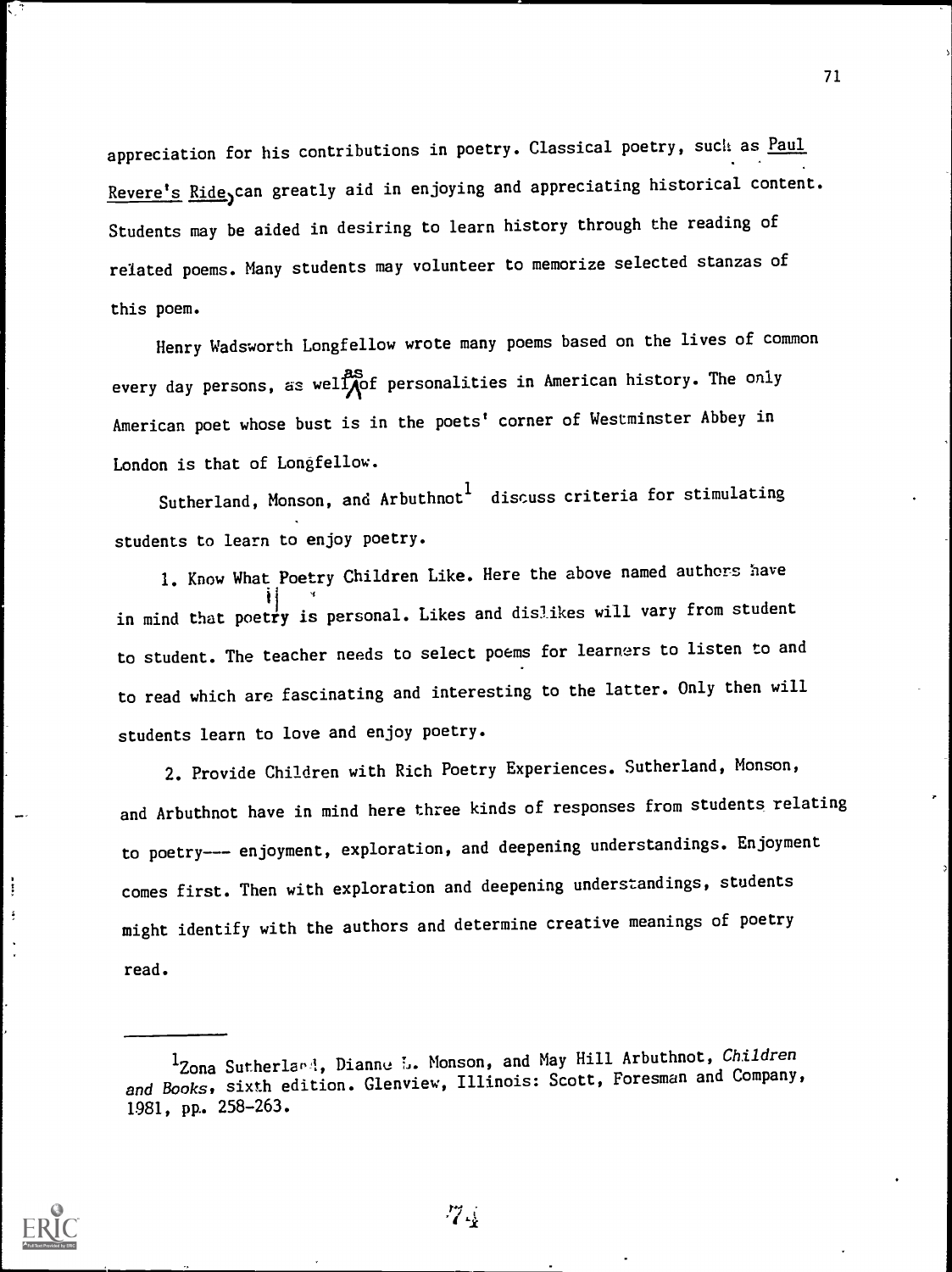3. Read Poetry to Children. Poetry read to students should be on their understanding level. When poems are introduced to students, sheer enjoyment should be involved with no analysis during the exploratory stage. Sutherland, Monson, and Arbuthnot advocate that body movements should accompany selected poems due to poetry being related to music with its rhythm, rhyme, and other poetic devices used by the poet.

4. Exploring Poetry Books with Children. Here, the teacher should explore various types of verse written by diverse poets. There should be balance between classical and modern writers. Students should notice how poems are classified.

#### In Closing

The writer would recommend that students have ample opportunities to study the contributions of classical poets. Learners should have a voice in selecting which poems to emphasize in the curriculum. Stimulating students to read classical poems, using a variety of interesting experiences, may well assist students in desiring to become consumers and memorize selected content. The richness of these experiences may truly .e enduring forever!



 $75$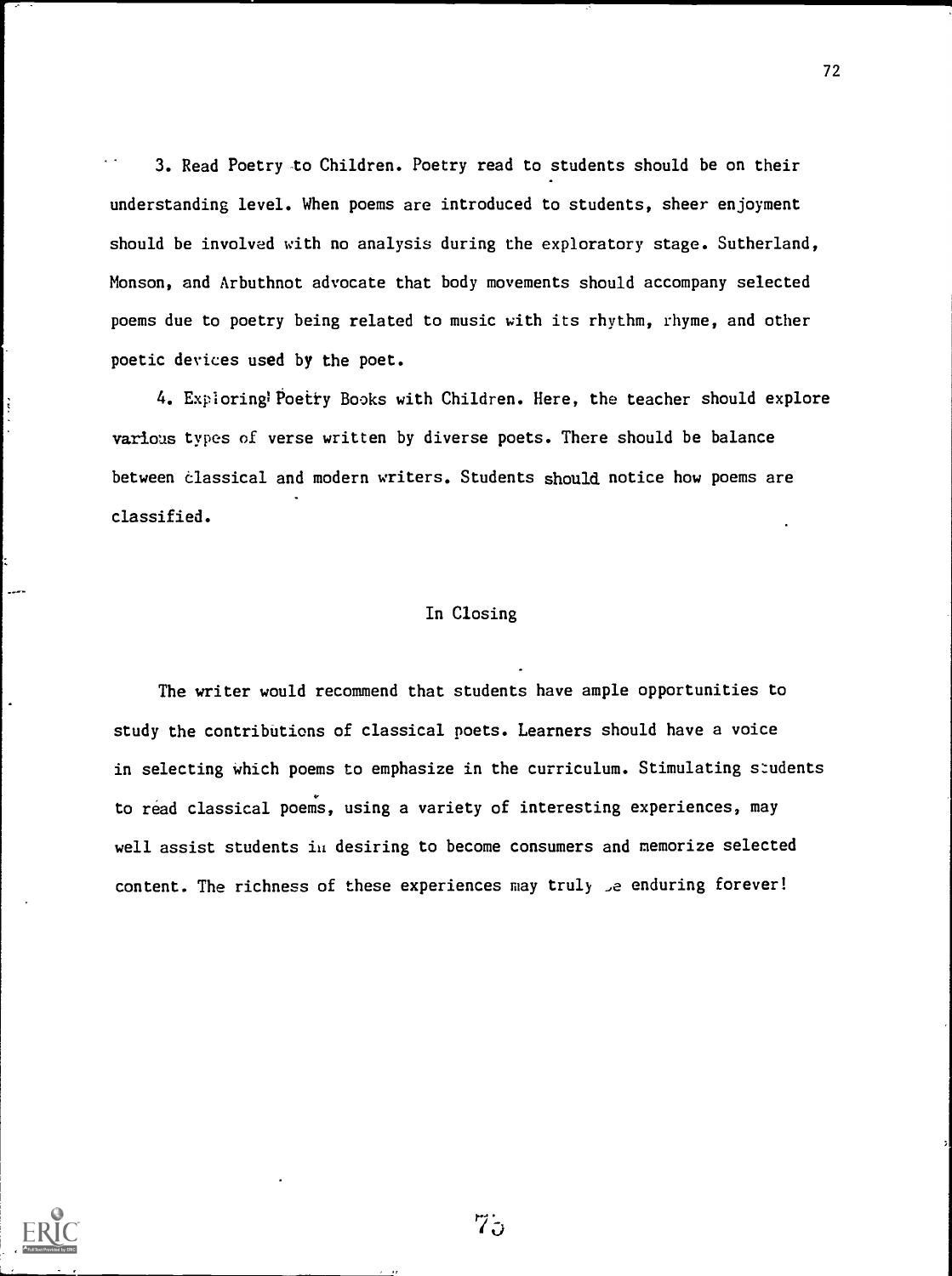## ISSUES IN MICROCOMPUTER USE IN THE CLASSROOM

Selected issues need addressing pertaining to the utilization of microcomputers in the classroom setting. Software technology is becoming increasingly common in the schools. Individual school buildings as a unit, as well as the city or county school system must address problems involving the increased use of microcomputers.

### Student-Microcomputer Ratio

How many students should there be for each terminal in the classroom? For example, if lessons in mathematics are taught, what is an effective number of microcomputers which need to be available? The writer in supervising student teachers has asked cooperating teachers, as well as other teachers and administrators a recommendable ratio of students for each microcomputer. The answer varies from two to four pupils for each microcomputer. Presently, in the United States a 78 to 1 ratio is generally reported. Complex scheduling is in evidence then to guide students in learning from diverse programs in software. Certainly, an increased number of microcomputers are then needed so that more pupils may benefit from this mode of instruction. However, as the number of microcomputers increases, additional problems become apparent.

- 1. Are classrooms adequate in size to house needed microcomputers? In a 5 student to 1 ratio, five microcomputers need to be in evidence for a set of twenty-five students.
- 2. Are an adequate number of repair/service personnel available to take care of malfunctioning of computer technology?
- 3. Will teachers truly utilize microcomputer instruction when an adenate number is available in the classroom? There may well be learning activities emphasizing traditional methodology which are as effective as microcomputer technology. For example, in drill and practice activities in arithmetic, flash cards as well as workbook and textbook utilization might be as proficient as software and microcomputer instruction. The latter, however, could also be used to emphasize varied experiences for students in the drill and practice arena.



٠,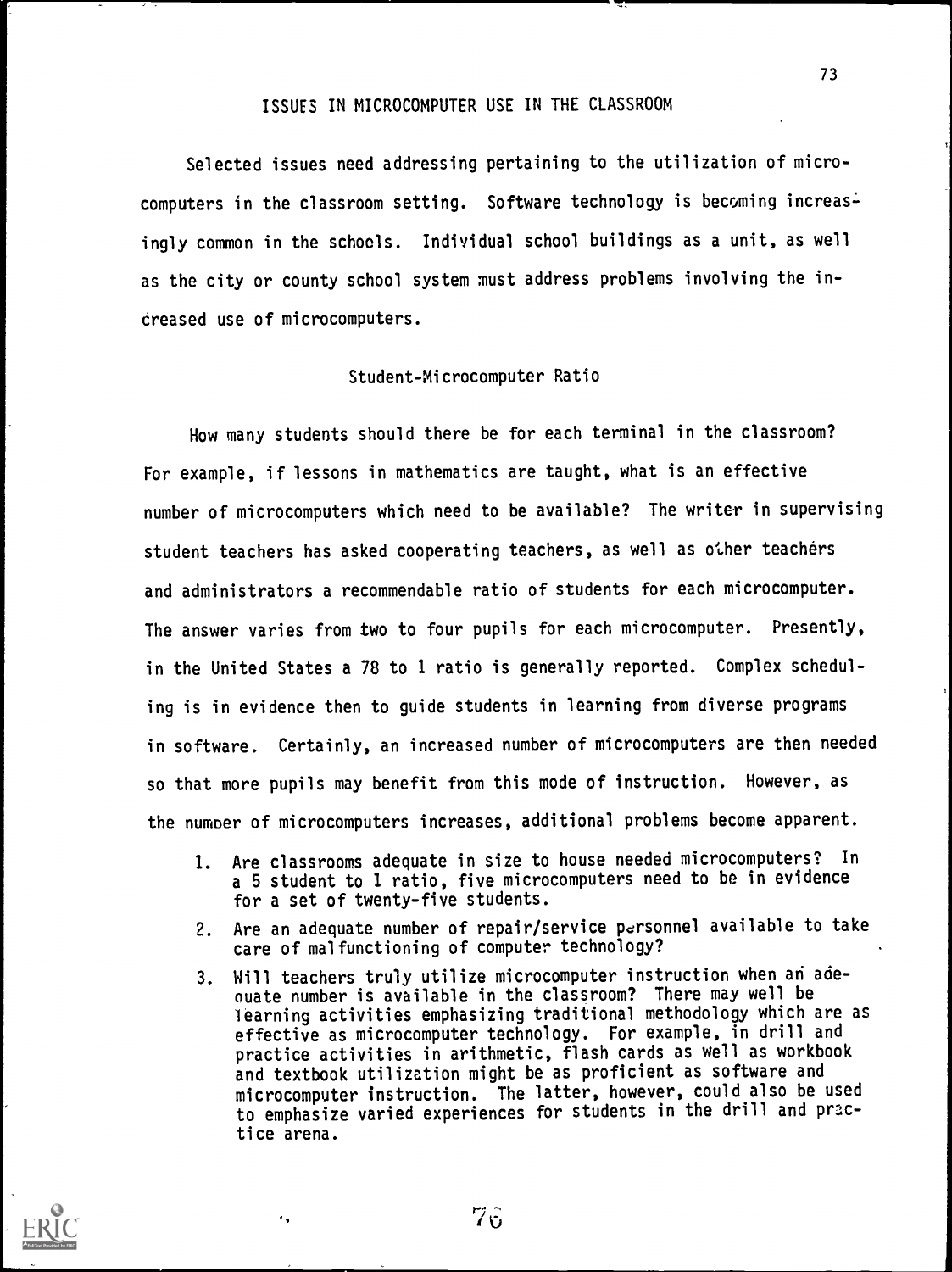- 4. Can software truly fit in to a specific lesson in terms of sequence or order? Or, does the teacher need to tailor make each learning activity in terms of where an individual learner is presently in actual achievement?
- 5. Now does a logical curriculum in which a programmer has developed sequential steps for students to achieve in software content harmonize with the involved learners style of learning? Do selected pupils achieve more effectively with a psychological curriculum? In a psychological curriculum, the involved student is involved in decision making as to which activity comes first, second, third, and so on in ongoing lessons and units. To harmonize then with the student's personal style of learning, a variety of activities need to be in the offing from which a student may select to participate in a psychological curriculum.

The Teacher and Microcomputers in the Classroom

The role of the instructor has changed with the rather rapid increase of microcomputers in the instructional arena. Another material has then been added for pupil interaction and experience.

The teacher needs to be skillful in grouping students to use microcomputers effectively in the classroom. With a range of seventy to twenty students for each personal computer in a school, the instructor must manage or organize effectively for teaching and learning. Each learner needs guidance to achieve sequentially in programmed instruction.

Secondly, software needs to be cataloged in a manner whereby each program can be secured readily. The chosen program needs to fit in to the student's present needs whether it be drill and practice, diagnostic and remediation, games, simulations, or tutorial. The appropriate software for a student must harmonize with his/her present level of progress. A program that is exceptionally easy or complex will not provide sequential learnings for the involved student.

Thirdly, the classroom teacher needs to have necessary knowledge and skills to operate a microcomputer. Unnecessary delays in placing software into the microcomputer or not knowing what to do when minor problems occur can provide situations in which pupils become restless and inattentive.

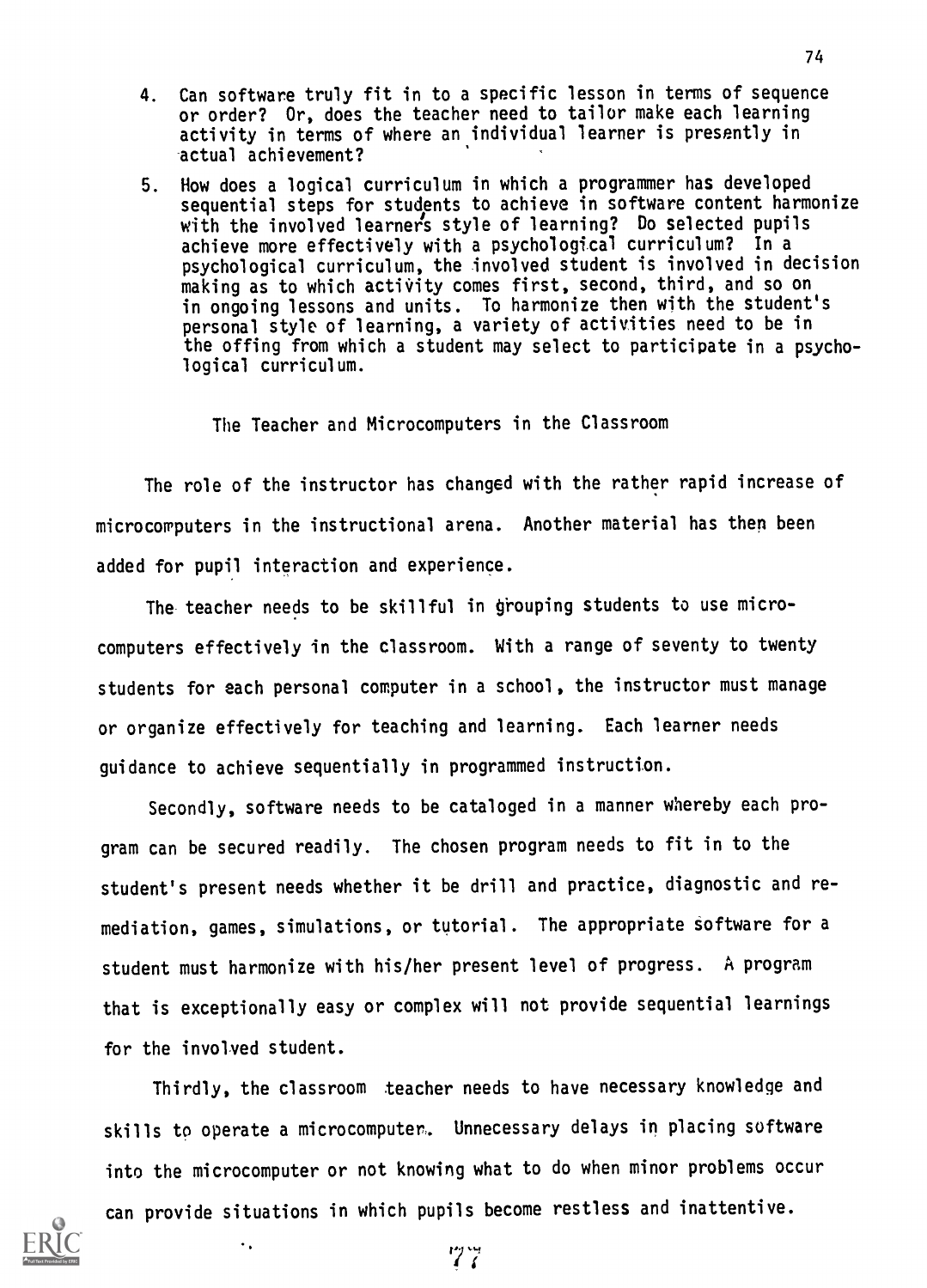Time on task for learners is salient. Distracted students may have a difficult time attending to microcomputer instruction if needless problems occur when changing from one learning activity to the next. For example in changing from a reading exnerience involving textbook use to the utilization of the microcomputer, the delay between the two activities must be sequential and not hinder instruction. Instructional materials need to be ready and available to optimize student learning.

Fourthly, relevant standards of conduct need to be in evidence in the classroom. Students need to learn to respect each other not only as an instructional goal but also in that it assists each learner to achieve as much as possible. Thus, students working sequentially at a terminal must desire to help each other learn in an orderly manner. Cooperation between and among students is important when pursuing microcomputer instruction.

Fifthly, the teacher needs to notice and record achievement from each student after a program has been completed. Increased, sequential achievement is desired from each student. The school and classroom setting must have an instructional atmosphere in which each learner may achieve and progress. Past achievement results can be compared with present progress when making comparisons of a student's achievement in programmed learning.

Dennis and Kansky<sup>1</sup> wrote.

 $\ddot{\phantom{a}}$ 

The computer can assume major responsibility for the control and direction of an individualized teaching environment. This application of the computer in the role of teacher is called computer-managed instruction (CMI) and covers a myriad of teaching duties. The mechanics of CMI include diagnosis of a student's learning level or of specific gaps in the student's understanding of a given topic. This diagnosis is linked to a prescription which could be placement in a certain study group or assignment of a learning task to be executed with suitable materials and teacher input. If instruction requires the use of limited resources (laboratory stations, machines, etc.), the computer can



<sup>&</sup>lt;sup>1</sup>J. Richard Dennis and Robert J. Kansky, Instructional Computing. Glenview, Illinois: Scott, Foresman and Company, 1984, page 13.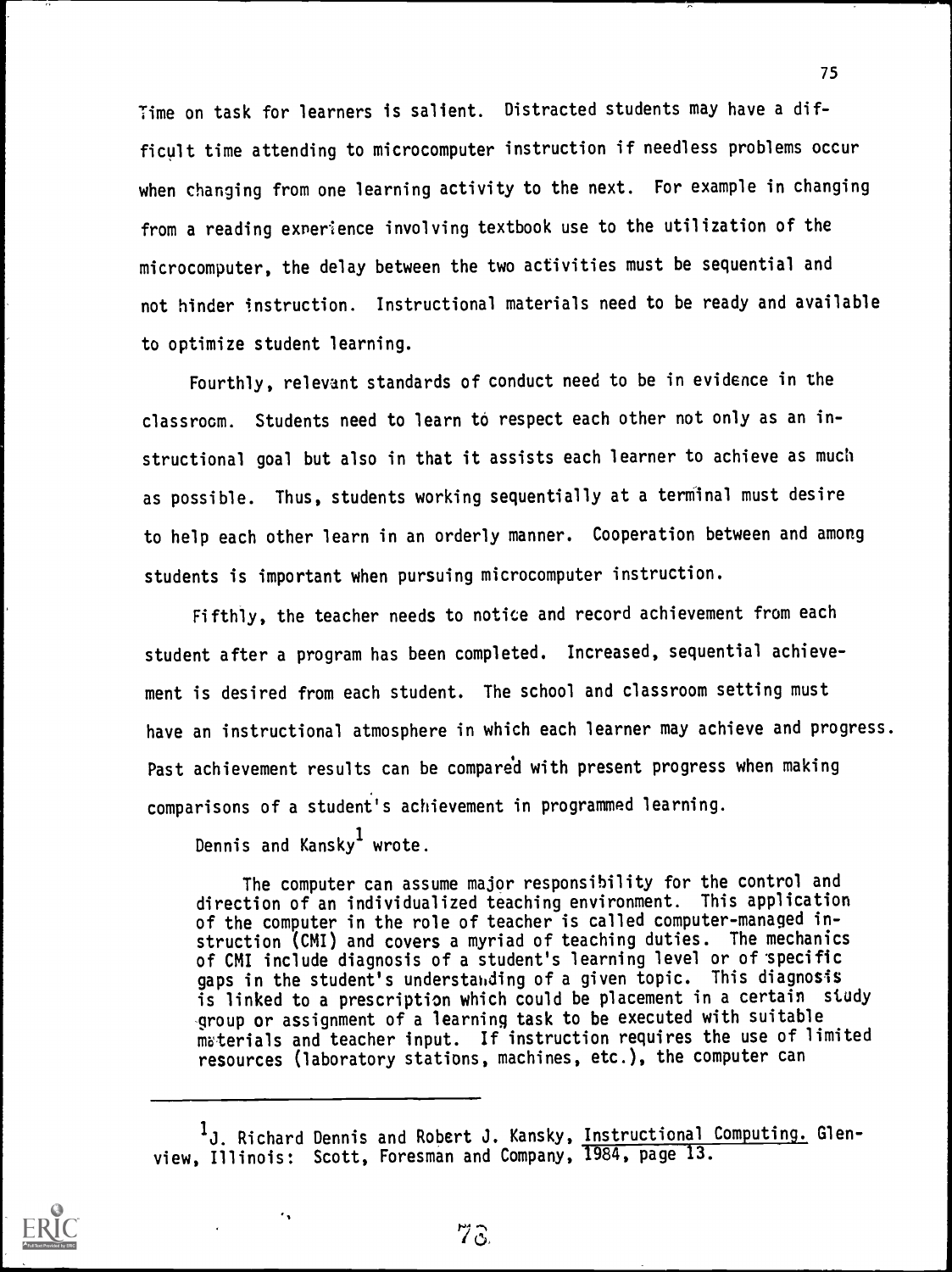schedule those resources in a manner which not only optimizes .their use but also ensures regular maintenance or repair. CMI can be used to route students through an entire curriculum, the routing of any individual student being adjusted to the student's achievement, interests, and learning style by means of regular evaluation. As individualization within large groups makes increasing demands upon student-teacher and student-student communication, the computer can facilitate that communication by providing "electronic mailboxes" for all participants. The computer can keep track of the academic progress or perils of individuals and groups in ways which the teacher may quickly and regularly use as a basis for modifying instruction, overriding computer decisions, changing the materials of instruction, and working with individuals as individuals. The record-keeping features of CMI also can be used to generate written reports for the student, teacher, parents, or school system.

76

1

Sixthly, it is excellent if a learner can receive a printout from programs completed. These printouts, of course, are not available from numerous programs. Hopefully, a printer will be an inherent part of a microcomputer so that tha involved student may reflect upon printout results as a learning activity. Reviewing what has been learned previously is significant and a printout of program results may well provide each student an opportunity for review.

Seventhly, how much time should students spend on microcomputer learning in each major academic area? There are educators who believe that a major portion of each day for a student may be spent on a terminal pursuing sequential programs. Toward the other end of the continuum, numerous teachers and supervisors believe that microcomputer use be utilized along with other equally important activities, such as textbooks, library books, workbooks, audio-visual aids, excursions, resource personnel, and worksheet use. Certainly, an adequate number of microcomputers and sequential software for each curriculum area needs to be in evidence prior to advocating a major portion of the day being devoted to microcomputer instruction. Social development of students in interacting with other human beings is salient. Committee endeavors for students then need to be stressed. There are many media from which pupils may learn; microcomputer methodology is one means for students to attain objectives.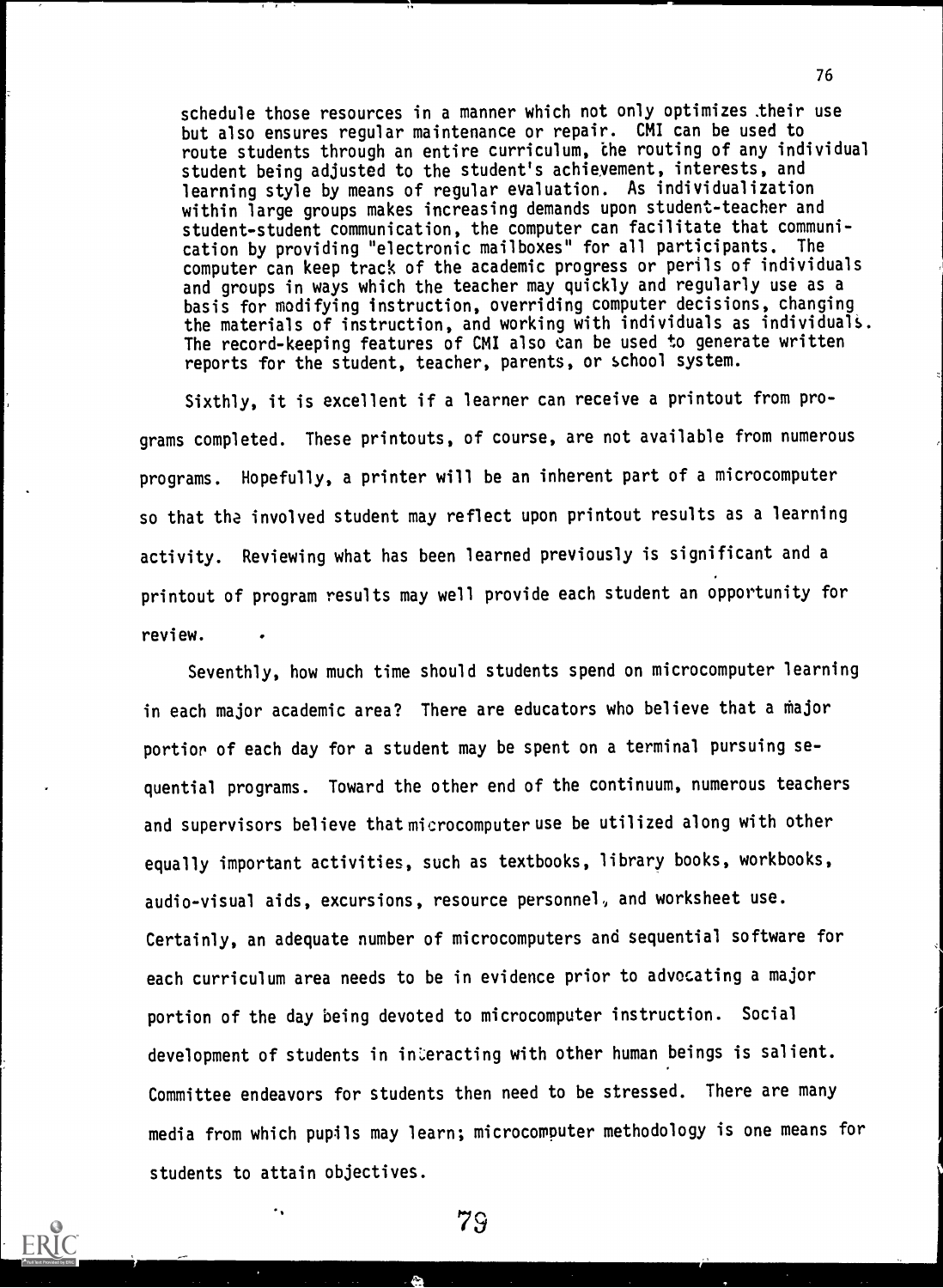# Improving Software Quality in the Curriculum

There are definite improvements that need to be made when emphasizing a

quality microcomputer curriculum.

- 1. In a frame emphasizing students finding the area of a circle, the circles should fit the geometrical description and not be ellipses. Also, the diameter or radius of the circle on the screen should be given. It may be highly complex for students to measure accurately the needed radius or diameter on the monitor. Accuracy of geometrical figures is very important in software development.
- 2. User friendly as a concept needs stressing in software development. Thus, if subject matter is presented on the screen pertaining to a famous president, prime minister, or king, students in a response should definitely not need to type the name of the leader on the keyboard in answer to a question about the content previously read.<br>The computer will not accept the response unless the name is type accept the response unless the name is typed in with no errors in spelling. It would be highly recommendable to rather have a multiple choice format in which the involved student types in a, b, c, or d depending upon which is the correct answer to a question covering the subject matter read by the pupil on a previous sequential frame.
- 3. To advance to the next sequential programmed item, a student should not need to press the return iey as well as the space bar. Rather, pressing either the return key or the space bar should be adequate to pursue sequentially in-the program.
- 4. Outline maps, worksheets, and workbook pages for students to complete, after the software presentation has been covered, should be a part of student learning. Thus, follow up activities, in sequence, should aid in clarifying and reviewing of content presented in software form on the monitor of the microcomputer. It is also recommendable that manuals for software be comprehensive in terms of background information and objectives for learner attainment.
- 5. Students should have the option of deciding if they want sound (a buzzer sounds if a correct response has been made) or not when working on a program. To provide for individual differences, a pupil may or may not wish reinforcement with a specific sound made. Microcomputer use should not disturb students who are working on other tasks in the classroom.
- 6. Learners should be able to control the speed of sequential learning within a program. Thus, a learner may at the beginning of a program indicate with typing F (fast), A (average), or S (slow) in terms of desired speed in pursuing sequential items in the program. Individually, a pupil may also pursue a program at his/her optimal rate of speed.
- 7. A printout is desirable after a student has completed selected programs. A peripheral for the microcomputer is then needed which is the printer. From the printout, a student may notice strengths and weaknesses in performance. Remedial work can then remedy the identified deficiencies.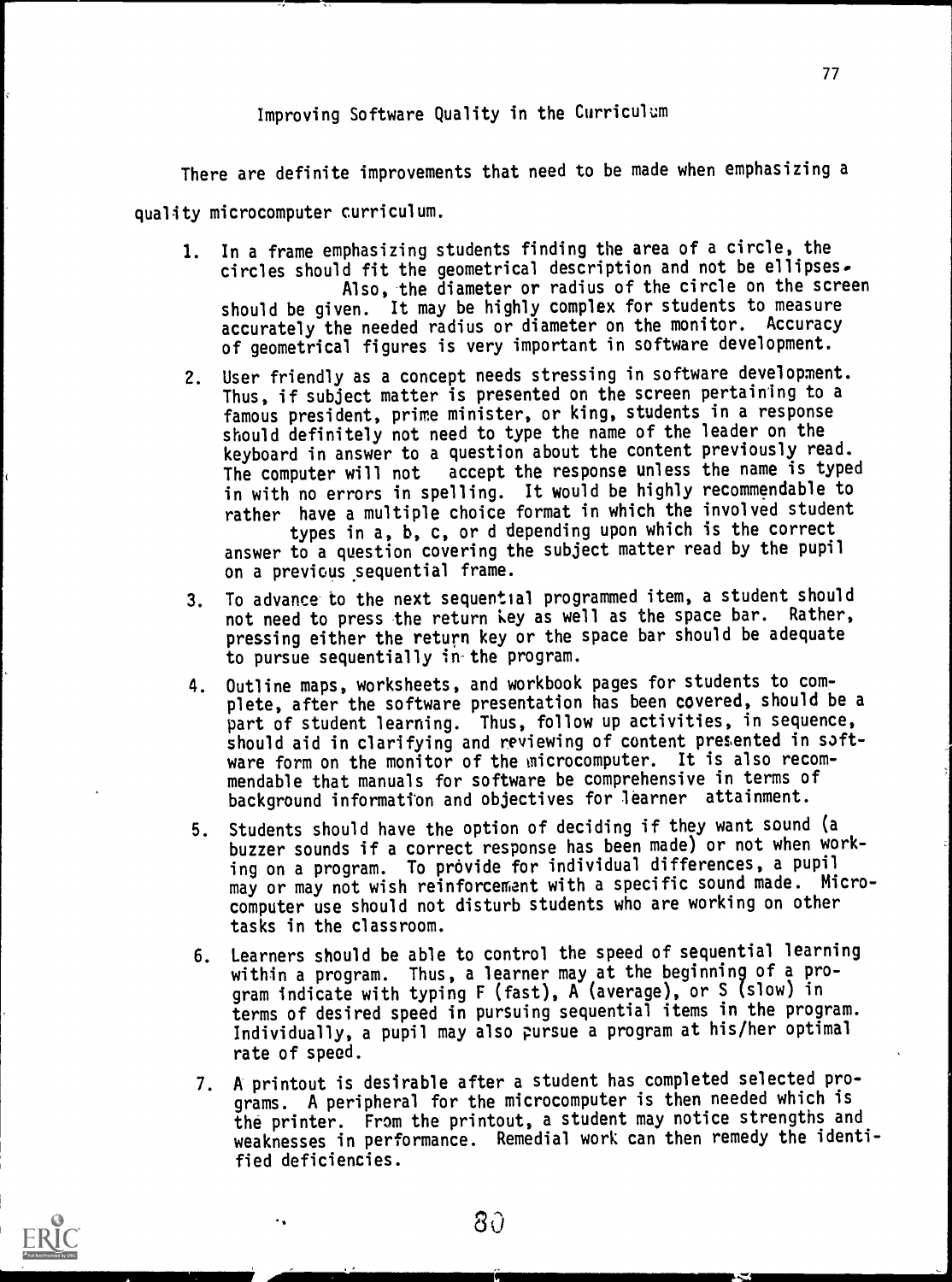- 8. Content appearing on the screen or monitor should be clear and unambiguous. Thus, a cursor should not look like a negative sign in . arithmetic.
- 9. Adequate evidence needs to exist pertaining to writers having taken<br>Taking the bugg out is highly signiweaknesses out of a program. Taking the bugs out is highly significant in software development. Misspelled words should definitely not appear on a screen. Carefully evaluated sequences within any specific program is necessary.

Wright and Forcier  $2$  developed the following evaluation form to appraise

software quality:

٠,

 $\epsilon^2$ 

Courseware Evaluation Form #3

| Program name:<br>Indicate all that apply with yes or no:<br>Drill and Practice Tutorial<br>Simulation Tool                                                              |        |                                                     |  |
|-------------------------------------------------------------------------------------------------------------------------------------------------------------------------|--------|-----------------------------------------------------|--|
| Interaction                                                                                                                                                             |        |                                                     |  |
| 1. Program is personalized                                                                                                                                              |        | 7. Presents correct information                     |  |
| 2. User can stop at any time                                                                                                                                            | 8.     | Program is interesting                              |  |
| 3. User can see score at any time                                                                                                                                       | 9.     | Program is involving                                |  |
| User can select level of dif-<br>4.                                                                                                                                     | 10.    | Program is realistic                                |  |
| ficulty                                                                                                                                                                 | 11.    | Program is educationally                            |  |
| User can review instructions<br>5.                                                                                                                                      |        | sound                                               |  |
| 6. User can review past mistakes                                                                                                                                        | Format |                                                     |  |
| 7. User goes at own speed                                                                                                                                               |        | 1. Clear Documentation                              |  |
| Testing occurs periodically<br>8.<br>during program                                                                                                                     |        | 2. Written instructions are<br>short and concise    |  |
| Program can select level of<br>9.<br>difficulty through testing                                                                                                         |        | 3. Lengthy instructions are<br>subdivided           |  |
| Content                                                                                                                                                                 | 4.     | Program uses reinforcement:                         |  |
| 1. Appropriate subject matter                                                                                                                                           |        | Through sound<br>Through graphics                   |  |
| 2. Appropriate for grade level                                                                                                                                          |        | Through written text                                |  |
| suggested                                                                                                                                                               | 5.     | Program uses graphics                               |  |
| No implied racial or sexual<br>3.                                                                                                                                       |        | appropriately                                       |  |
| discrimination                                                                                                                                                          | 6.     | Program format is consistent<br>with objectives     |  |
| 4. Can reteach principles                                                                                                                                               |        | Program makes full use of                           |  |
| Meets objectives (teaches what<br>5.<br>it is supposed to)                                                                                                              |        | computers's ability                                 |  |
| Applicable to more than one<br>6.<br>subject                                                                                                                            | 8.     | User can run program without<br>help from teacher   |  |
|                                                                                                                                                                         | Other  |                                                     |  |
| <sup>2</sup> Edward B. Wright and Richard E.<br>Forcier, The Computer: A Tool for the<br>Teacher. Relmont, California: Wadsworth<br>Publishing Company, 1985, page 160. | 1.     | Program can have more than<br>one user at a time    |  |
|                                                                                                                                                                         |        | Program teaches first, en-<br>2.<br>tertains second |  |
|                                                                                                                                                                         |        | Program is worth its cost<br>3.                     |  |
|                                                                                                                                                                         |        |                                                     |  |

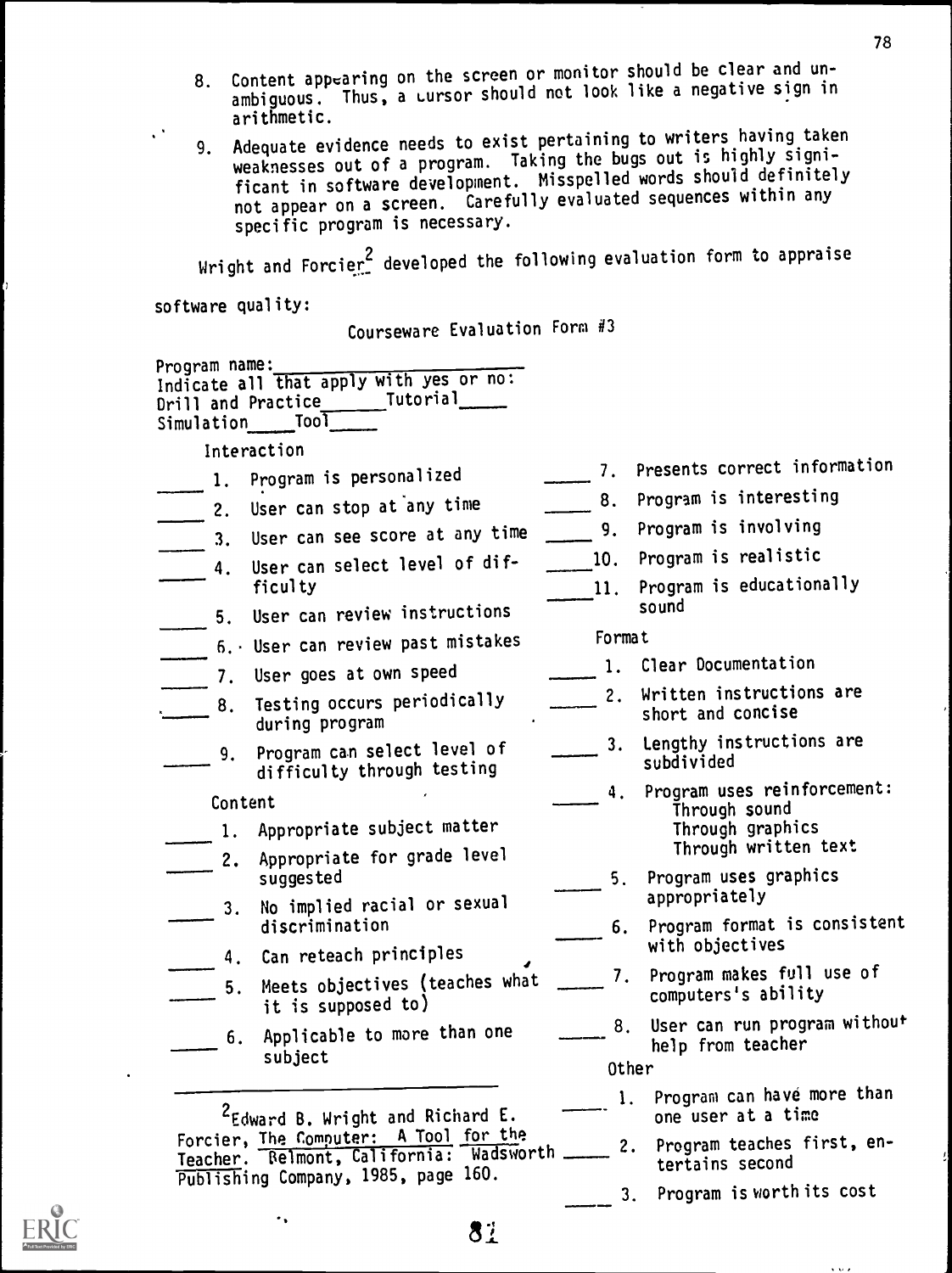$\ddot{\phantom{1}}$ There are selected educat  $\sim$  "ecommending teachers developing their own programs. The classroom t, in the best position to know what students are ready for in terms of new learnings. Readiness for a new task must be in evidence for individual pupils to benefit from new content being presented on the screen.

The teacher should also be in the best position to know which learnings students can attain sequentially. If a new step in learning is too complex, the involved student may experience failure. Reinforcement in learning is then not in evidence. A problem that teachers do face, more so than a publishing company of software, is the time and money necessary to debug a program. Thus, a professional programmer can use pilot studies in determining at which step or steps a program is not sequential. In the pilot studies, students may reveal at which point the next step of learning was too complex. This is not to say that commercial companies do quality wor!: in debugging a program. The opportunities to do so, however, are more in existence as compared to a classroom teacher who teaches full time and writes one or more programs on weekends or after school hours. Kemp and Dayton<sup>3</sup> wrote:

Unlike human beings, computers are very particular about the accuracy of the instructions they receive. A single misplaced letter or symbol can render a computer program useless as an instructional tool. Therefore it is very important that CBI materials be thoroughly tested<br>hefore they are released for broad use.

hefore they are released for broad use. Errors such as these are called "bugs" and the process by which they are located and removed is called debugging. This is best accomplished by letting a variety of people try the materials to see what types of problems might occur. Ideally'these people should be representative of the learners for whom the materials are designed and should go through the materials under the anticipated circumstances for their use. They should be asked to work through the program several times, trying all of the options, so that each branch can be tested. In addition, they should judge the effectiveness of the instructions and the clarity of the documentation.



۰,

<sup>3</sup>Jerrold E. Kemp and Deane K. Dayton, Planning and Producing Instructional Media. Fifth ed: New York: Harper and Row, Publishers, 1985, page 255.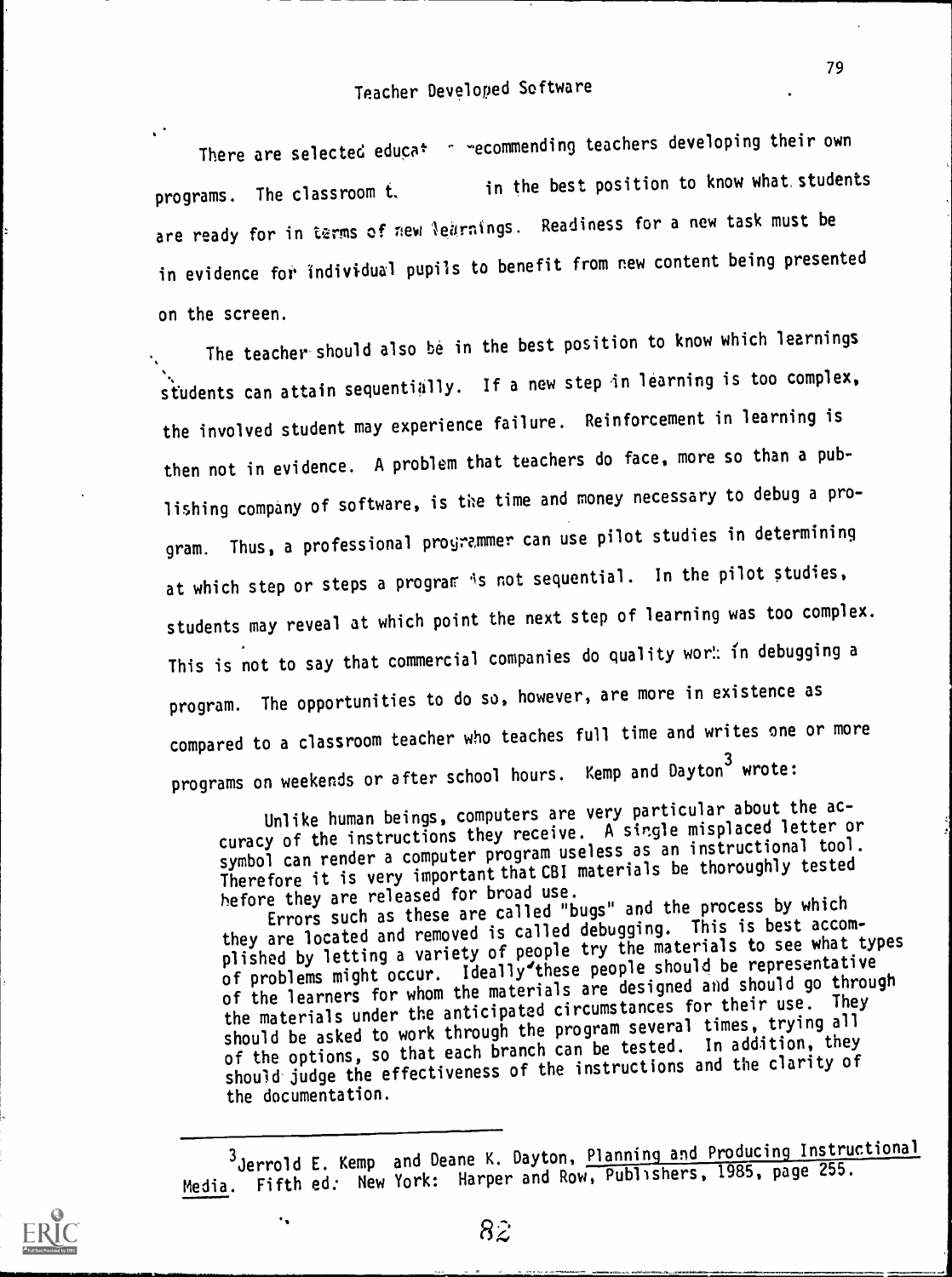Programs written by a teacher car definitely fit in to an ongoing lesson br unit. The contents in the program are then related to objectives emphasized in the curriculum. It will be more difficult to secure from a commercial company software that sequentially harmonizes with present teaching and learning objectives emphasized in the classroom. However, quality software is increasing in number in schools whereby choices of content can be made which definitely relates to what is presently being taught in the curriculum.

Time is an important consideration for any teacher. Teaching is a demanding profession. Much energy goes into quality instruction in any classroom. Energy may not be available to develop programs by instructors. The "adding on" concept to a-teacher's load might well distract from a teacher's ability and performance in teaching. Commerical companies hire programmers to write, edit, evaluate, and produce course software. Administrators and supervisors in schools need to emphasize the nomothetic (needs of the institution or schools and their goals), as well as the ideographic (personal needs of teachers) dimension. A balance needs to be emphasized between the objectives of the school and objectives of human beings.

### In Conclusion

There are numerous issues involved in the utilization of microcomputers. Certainly, modern technology is here to stay and will continue to change. Hopefully, the changes will be for the good. Students individually need to achieve as much as possible in the curriculum. Microcomputer instruction may well be a means to guide students to achieve course goals more effectively. What will aid students to achieve and progress continuously?

- 1. Each learner needs to be successful in learning by experiencing quality sequence in ongoing lessons and units.
- 2. reasons or purpose needs to be inherent in diverse learning activities.



80

 $8<sub>3</sub>$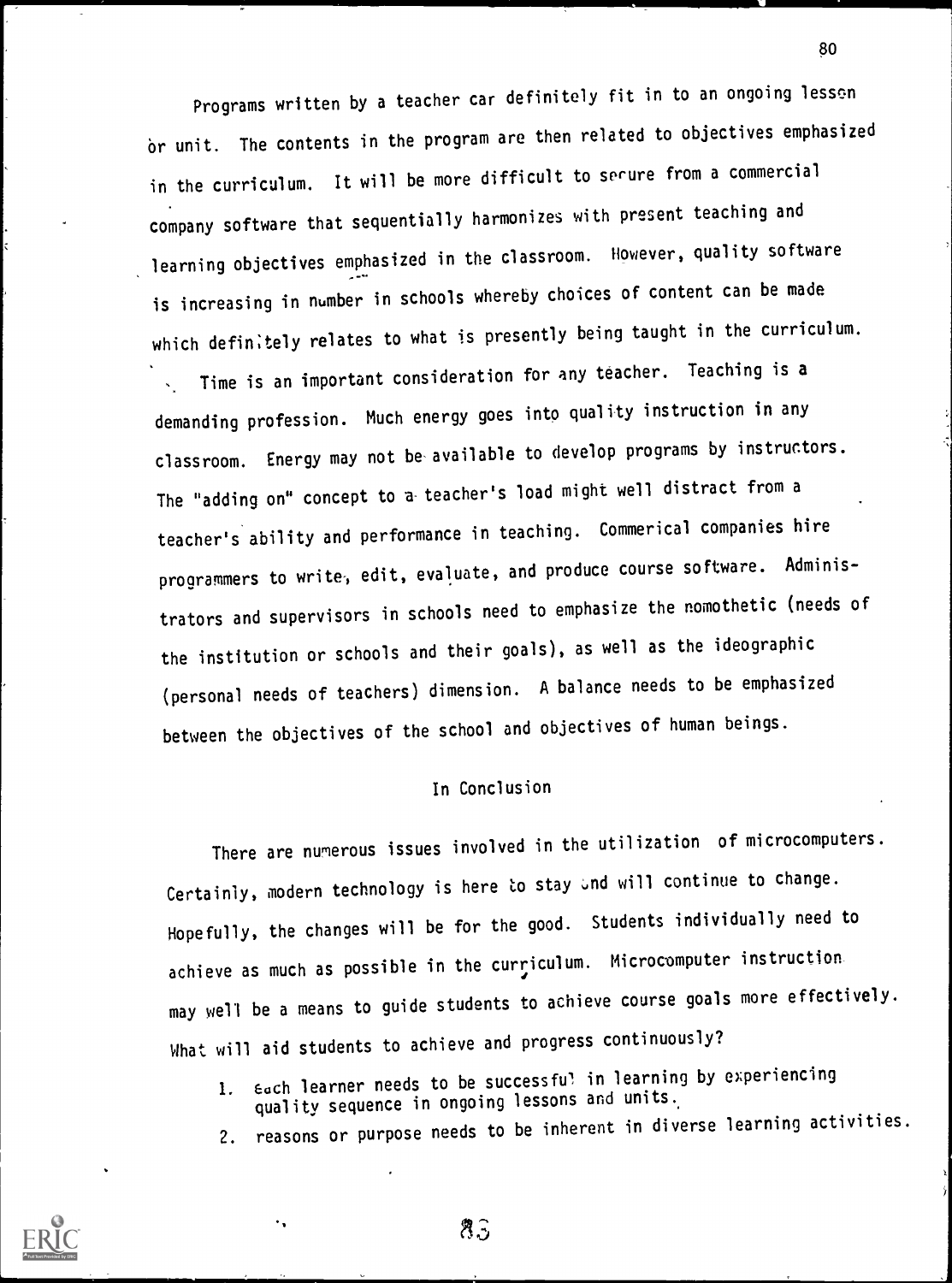- 3. challenging, interesting experiences need to be in the offing for pupils.
- 4. adequate provisions need to be made for slow, average, and fast achievers in an atmosphere of respect.
- 5. students must understand and attach meaning to what is being learr, d.
- 6. learners need to experience balance in the curriculum. Thus, understandings, skills, and attitudinal goals need to be stressed adequately in the curriculum.

Lockard, Abrahams, and Many wrote:

With appropriate and effective courseware, the computer can become an integral part of the learning process. It can assume a portion of the teaching responsibility, becoming a student's private tutor. In turn, this may free the teacher to spend more time with individual students. However, to achieve such a goal assumes the availability of excellent courseware.

After identifying courseware of potential interest, a review or evaluation process is critical prior to purchase. The ideal approach is to begin with advice or recornendations from experienced users of a given product. Next, other reviews of the package may be helpful. Finally, a hands-on evaluation is required, unless it is absolutely impossible to obtain the materials.

À.

<sup>4</sup> James Lockard, Peter D. Abrahams, and Wesley A. Many, Microcomputers for Education. Boston: Little, Brown and Company, 1987.

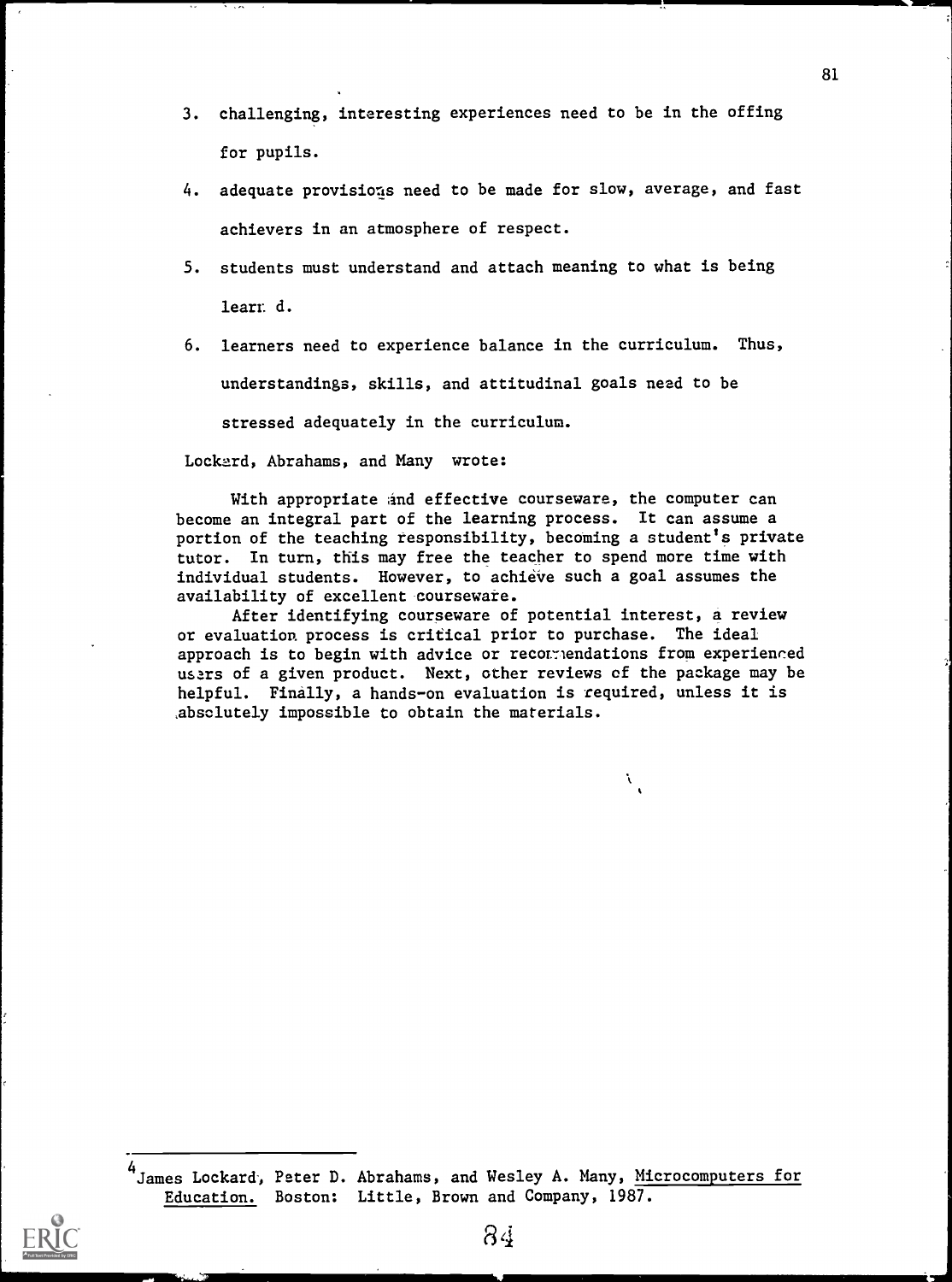Dennis, J. Richard and Kansky, Robert J. Instructional Computing. Glenview, Illinois: Scott, Foresman and Company, 1984.

Kemp, Jerrold E. and Dayton, Deane K. Planning and Producing Instructional Media. Fifth Edition. New York: Harper & Row, Publishers, 1985.

Lockard, James, Abrahams, Pete. D. and Many, Wesley A. Microcomputers for Educators. Boston: Little, Brown and Company, 1987.

Wright, Edward B. and Forcier, Richard E. The Computer: A Tool for the Teacher. Belmont, California: Wadsworth Publishing Company, 1985.

 $\lambda_{\rm{g}}$ 



 $\ddot{\phantom{a}}$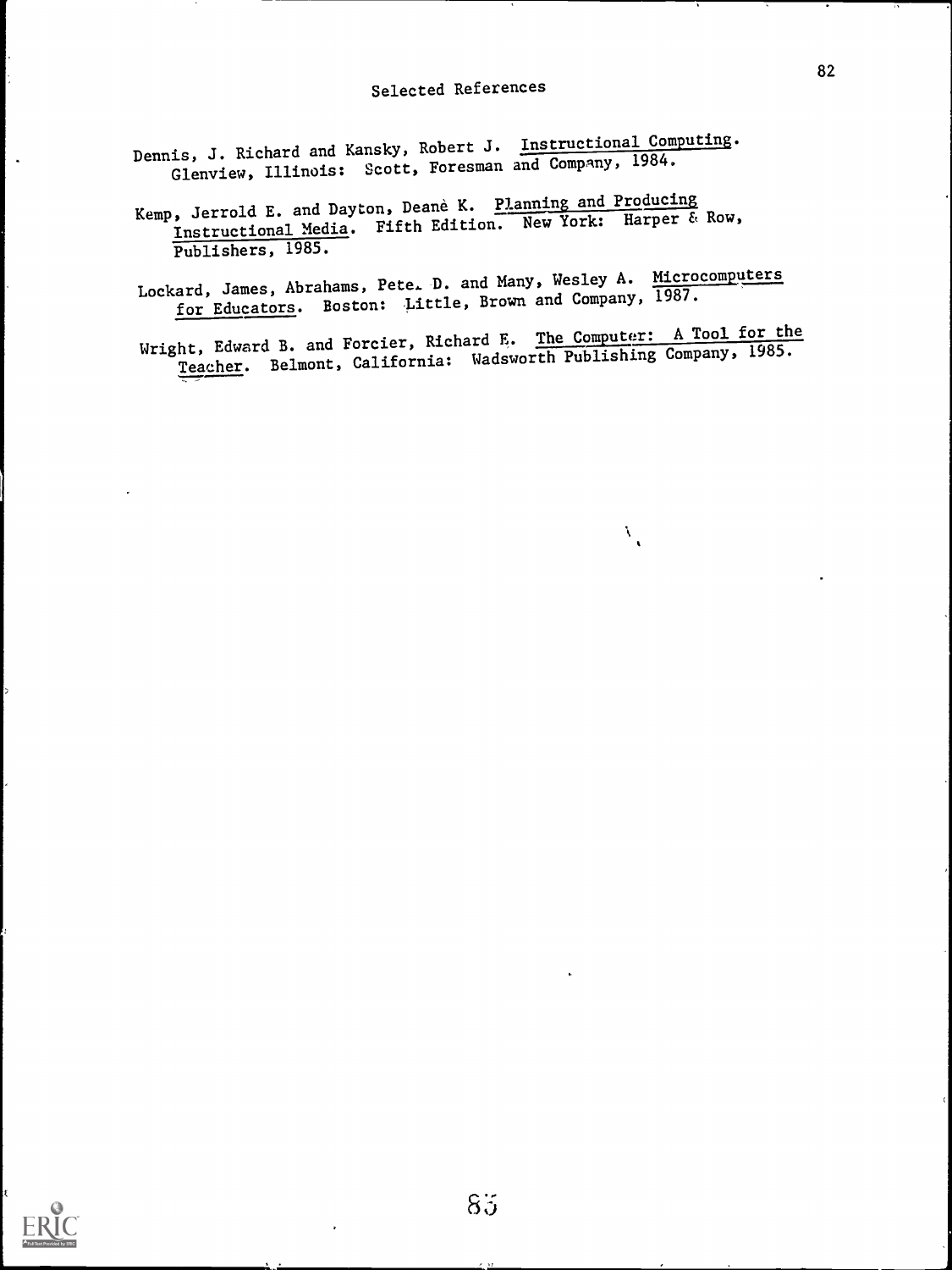#### EVALUATION AND THE PSYCHOLOGY OF LEARNING

A study of diverse schools of thought in the psychology of learning may provide useful guidelines in evaluating the school curriculum.

Advocates of programmed learning for example, believe that programmers are in a significant position to determine what pupils are to learn. Thus, in a programmed textbook, the pupil may read a sentence, several sentences, or a short paragraph, respond to a completion item, and then check his/her response with the correct answer given by the writer of the programmed materials. The learner is then ready to respond to the next sequential items using the same or similar approach in learning. The sequential steps of each item to be learned by pupils are small indeed. Thus, learners make few errors generally when working on programmed materials. These materials must be on their present abhievement level.

Teachers, principals, and supervisors may then appraise the school curriculum in terms of tenets of the psychology of learning in the utilization of programmed materials. Stimulus-Response (S $\bigstar$ R) school of thought is then involved in learning. The sentence, sentences, or a short paragraph read by the pupil is the stimulus; t.. answer written by the learner is the response. Reinforcement in learning is involved when the pupil is correct in responding to any item in programmed learning. Success in learning is important!

Teachers, principals, and supervisors may also evaluate the curriculum in terms of using specific, measurable objectives in teaching-learning situations. The following criteria are generally important to follow when writing specific, behaviorally stated objectives:

- 1. pupil achievement may definitely be, determined if a learner has or has not achieved a stated objective.
- 2. observable evidence is available to teachers, parents, administrators, and other interested individuals if a pupil has or has not achieved a specific objective.

The behaviorally stated objectives are written by the teacher prior to teaching a given set of learners. These ends may be written sequentially for



 $8\hat{c}$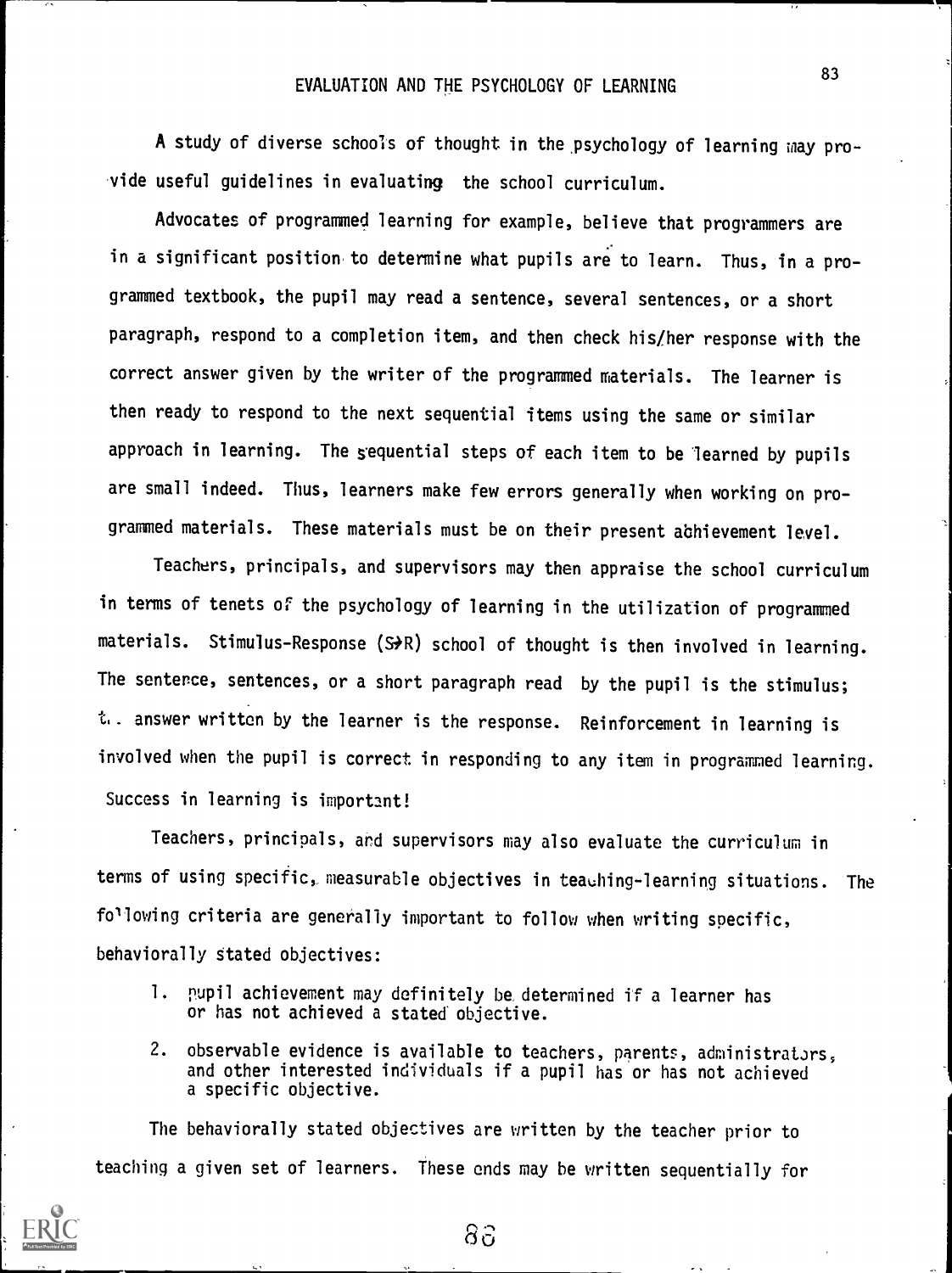learners to achieve.

Teachers, principals, supervisors, and interested lay people may wish to appraise the school curriculum in terms of using precise objectives whereby observable .evidence is possible as to pupils having or not having achieved desired ends. Specific objectives also emphasize the utilization of the Stimulus, Response school of thought in terms of how pupils learn. The learning activity to achieve an objective is the stimulus, whereas the reactions made by learners to these tasks are the response or responses to achieve behaviorally stated objectives.

A rather different school of thought in the psychology of learning is humanism. Huranists stress the following criteria in the psychology of learning:

- 1. pupils need to select, from among alternatives, what to learn (ends or objectives) as well as the means of learning (tasks or learning activities).
- 2. creative endeavors are important for learners.
- 3. self-actualization or the realization of the optimal self is a very important concept for emphasis in teaching-learning situations.
- $4.$  relevant needs of learners must be met for optimal learner achievement to take place. to take place.
- 5. perception of learners is an important consideration when choosing goals, learning activities, and appraisal techniques.

Humanists definitely do not stress the following, generally, in teachinglearning situations:

- 1. the teacher choosing objectives, learning experiences, and appraisal procedures for pupils.
- 2. the use of measurable, specific goals in the school-class setting.
- 3. accountability movements which emphasize precise ends being utilized in the school curriculum.
- 4. large group instruction in the classroom.
- 5. the use of lectures and strong emphasis placed upon explanations  $\cdot$ in teaching-learning situations.
- 6. a formal classroom environment stressing the importance of pupils being quiet and sitting still.

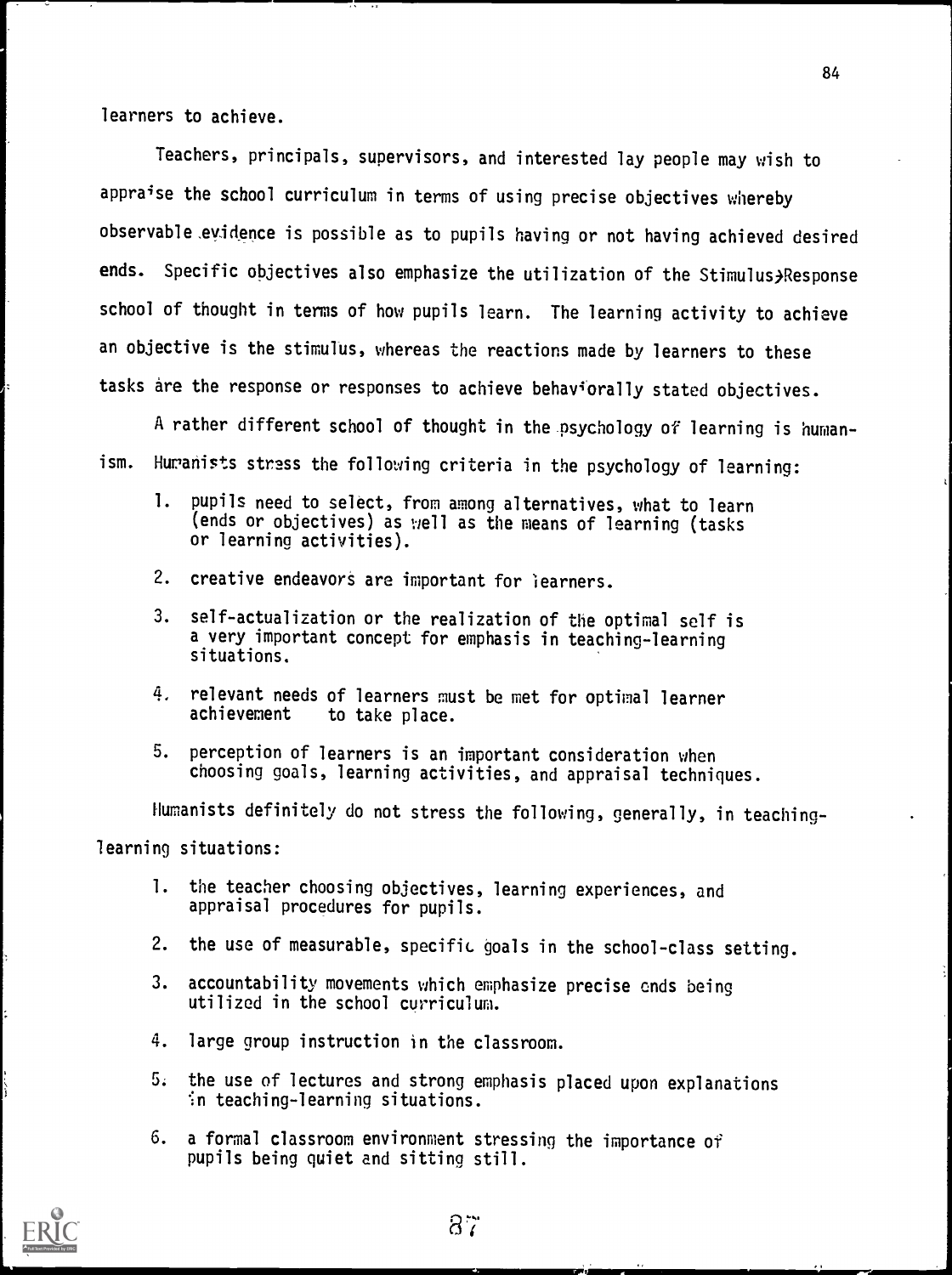7. much significance placed upon subject matter learning to the exclusion of learning more about oneself and about other human beings. Humanists generally would advocate adequate use of values clarification content in the curriculum.

Diverse schools of thought in the psychology of learning provide content for educators and lay citizens in evaluating the curriculum. Questions, such as the following, arise in utilizing the psychology of learning in appraising teachinglearning situations:

- 1. Who should choose objectives for learner achievement? The programmer? The teacher? Pupils with teacher guidance? How much involvement should there be by interested lay people in selecting desirable ends?
- 2. Who is in the best position to select and sequence or order learning experiences? Behavioristic approaches? Humanistic emphases?
- 3. Who should be involved in assessing progress of pupils?

## SELECTED REFERENCES

- Ediger, Marlow. The Elementary Curriculum, a Handbook. Kirksville, Missouri: Simpson Publishing Company, 1977.
- Goodwin, William L., and Herbert J. Klausmeier. Facilitating Student Learning. New York: Harper & Row, Publishers, 1975.
- Morris, Van Cleve & Young Pai. Philosophy & The American School. Second Edition. Boston: Houghton Mifflin Company, 1976.
- Mouly, George J. (Ed.). Readings in Educational Psychology. New York: Holt, Rinehart & Winston, Inc., 1971.

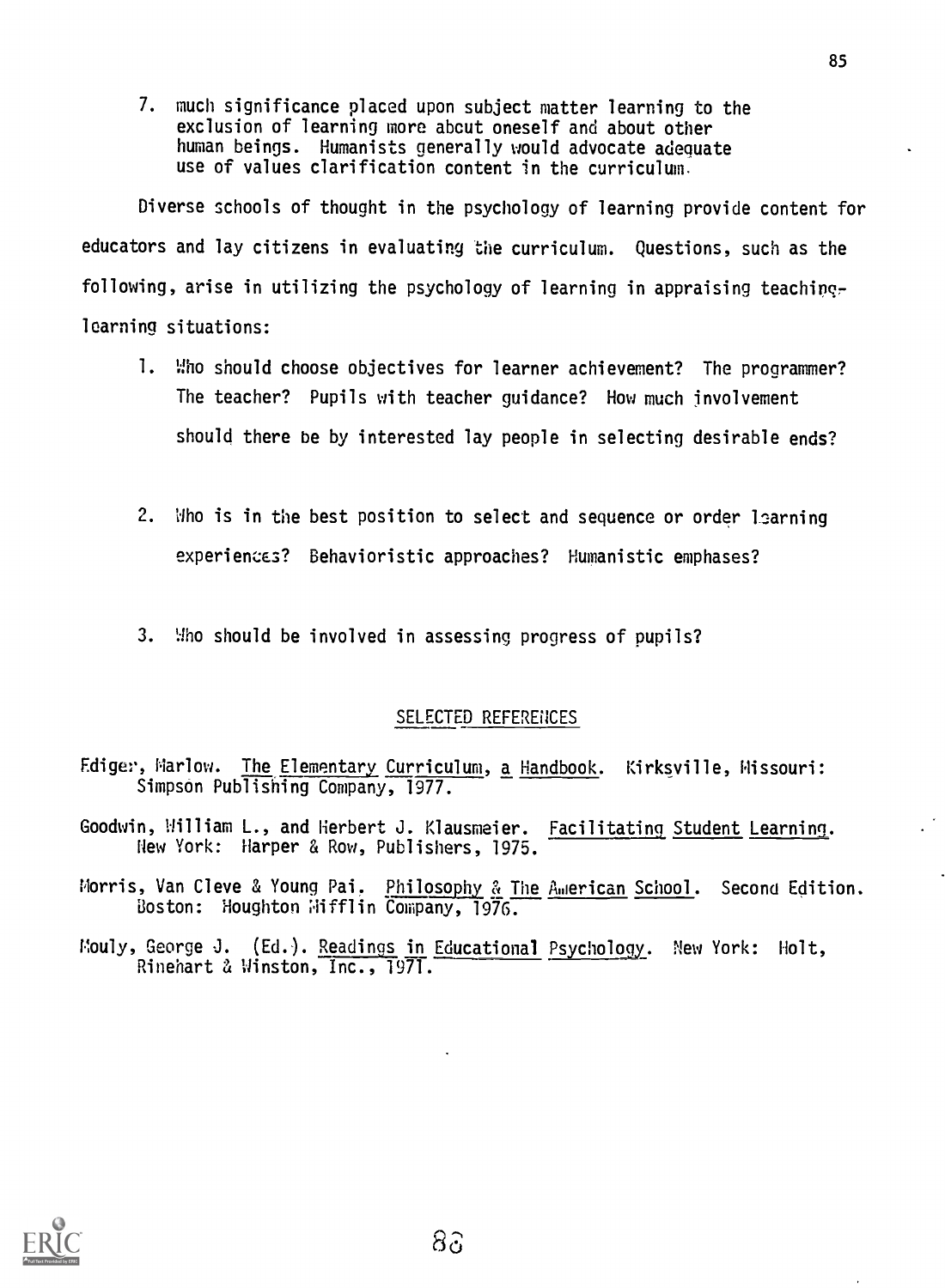# THE BASICS IN THE SOCIAL STUDIES CURRICULUM

The curriculum areas-of reading, writing, and arithmetic (the three A's) have long been considered as providing basic learnings for pupils in the school setting. Other curriculum areas in the school-class setting have not received as much recognition in terms of representing vital subject matter needed by all learners in school and in society. The balance of this paper will relate directly to a consideration of social studies as a basic in the curriculum.

## Social Studies and the Learner

There is much content for pupils to acquire in the social studies arena. There are numerous social science disciplines which assist in providing facts, concepts, and generalizations in ongoing units of study. Thus, social science disciplines of history, geography, political science, economics, anthropology, sociology, social psychology, psychology, and philosophy may well provide much content for each social studies unit  $f(x)$  the curriculum. When visiting a college-university library containing books and periodical articles pertaining to any one of these social science disciplines, one realizes that a human being faces- frustrating situations in attempting to keep abreast with only a very small fractional part of the content written. The explosion of knowledge, of course, is very much in evidence in the social sciences, as well as in the numerous other academic disciplines. Human beings need to be studied from diverse perspectives. Otherwise, learners do not understand involved complexities of human behavior. Nations, cultures, and sub-

cultures need to be studied from diverse perspectives which

89

86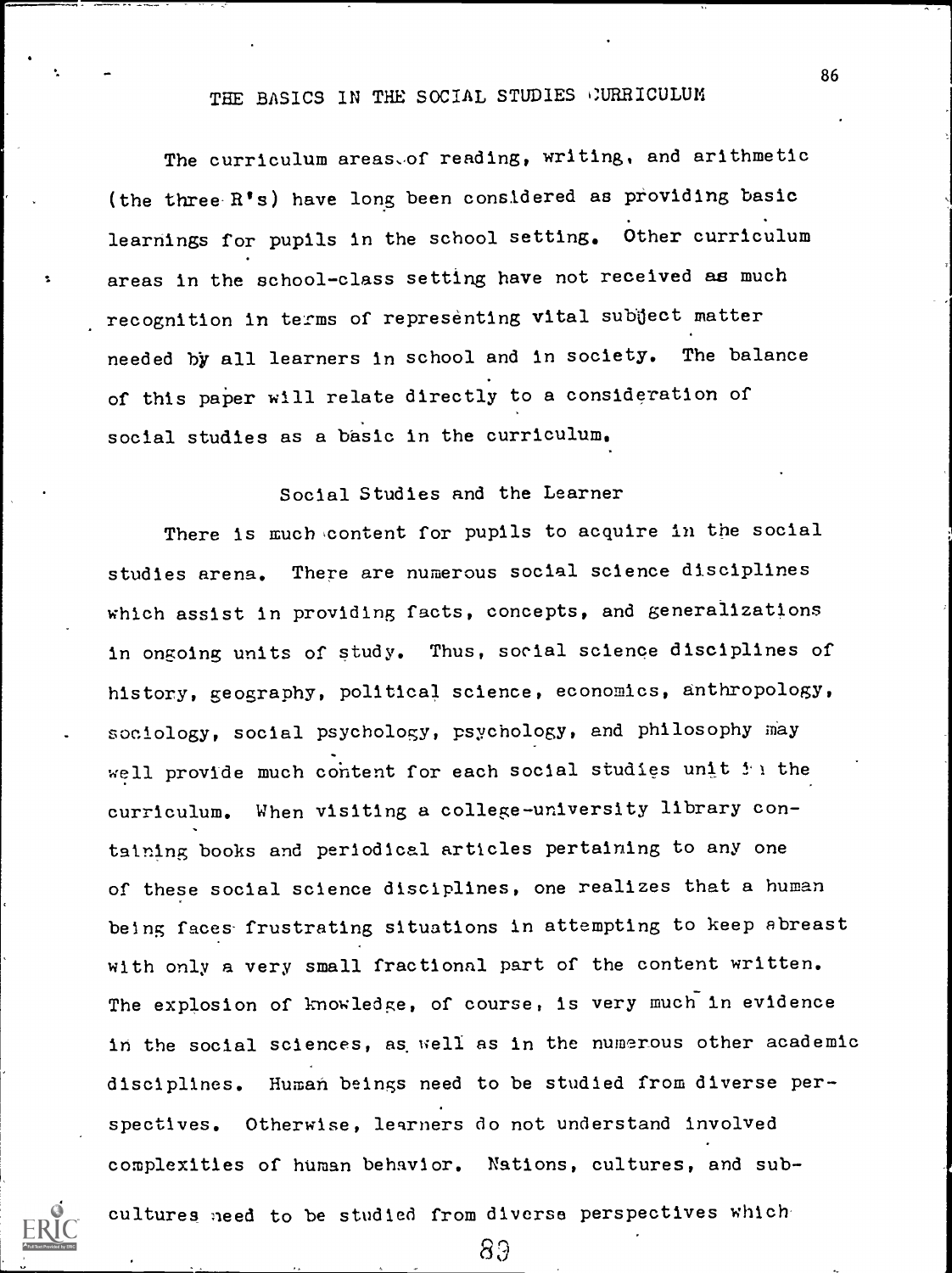include each social science discipline that ultimately provides content for significant social studies units.

Numerous problems continually exist in society. Survival and self-fulfillment on the part of human beings demand that significant problems need identification and attempted relevant solutions. These problems and their solution, no doubt, state that social studies in the school curriculum and in the curriculum of life represent basic learnings. Among others, the following problematic situations are persistent in society:

1. wars between and among nations.

2. discrimination toward minority groups in areas such as housing, jobs, and education..

3. poverty and unemployment.

4. air, land, water, and noise pollution.

5. overpopulation in diverse countries on the face of the earth.

6. problems in the health arena including heart attacks, cancer, strokes, accidents, alcoholism, drug addiction, and obesity.

7. arbitrary legal decisions and inequities in taxation.

8. crime in its diverse forms, including blue collar and white collar crime in society.

Thus, major problems experienced by individuals in society are social problems. Significant understandings, skills, and attitudinal objectives which stress problem solving need to be